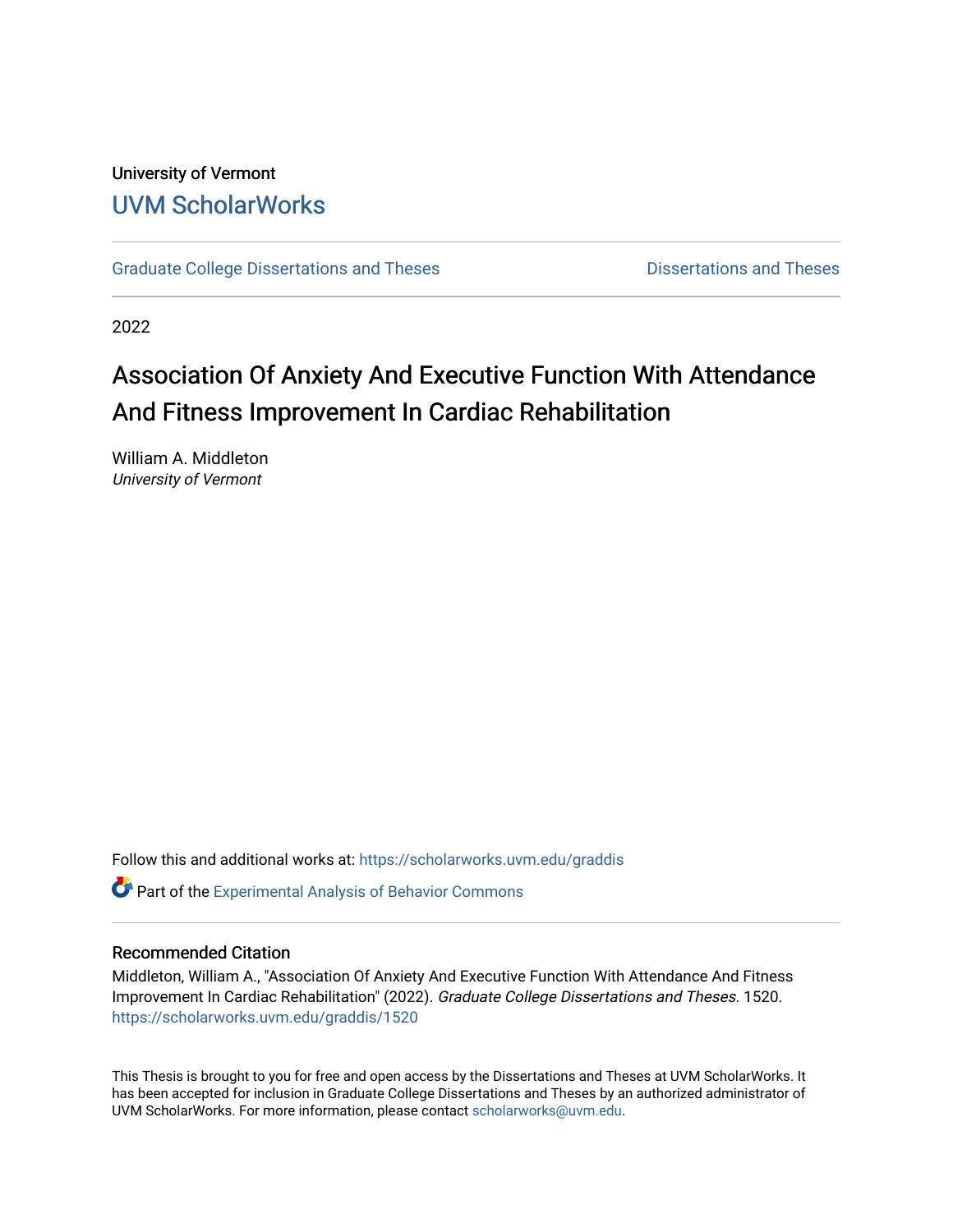## ASSOCIATION OF ANXIETY AND EXECUTIVE FUNCTION WITH ATTENDANCE AND FITNESS IMPROVEMENT IN CARDIAC REHABILITATION

A Thesis Presented

by

William Middleton

to

The Faculty of the Graduate College

of

The University of Vermont

In Partial Fulfillment of the Requirements for the Degree of Master of Arts Specializing in Psychology

May, 2022

Defense Date: December 14, 2021 Thesis Examination Committee:

Diann E. Gaalema, Ph.D., Advisor Philip Ades, M.D., Chairperson Matthew Price, Ph.D. Cynthia J. Forehand, Ph.D., Dean of the Graduate College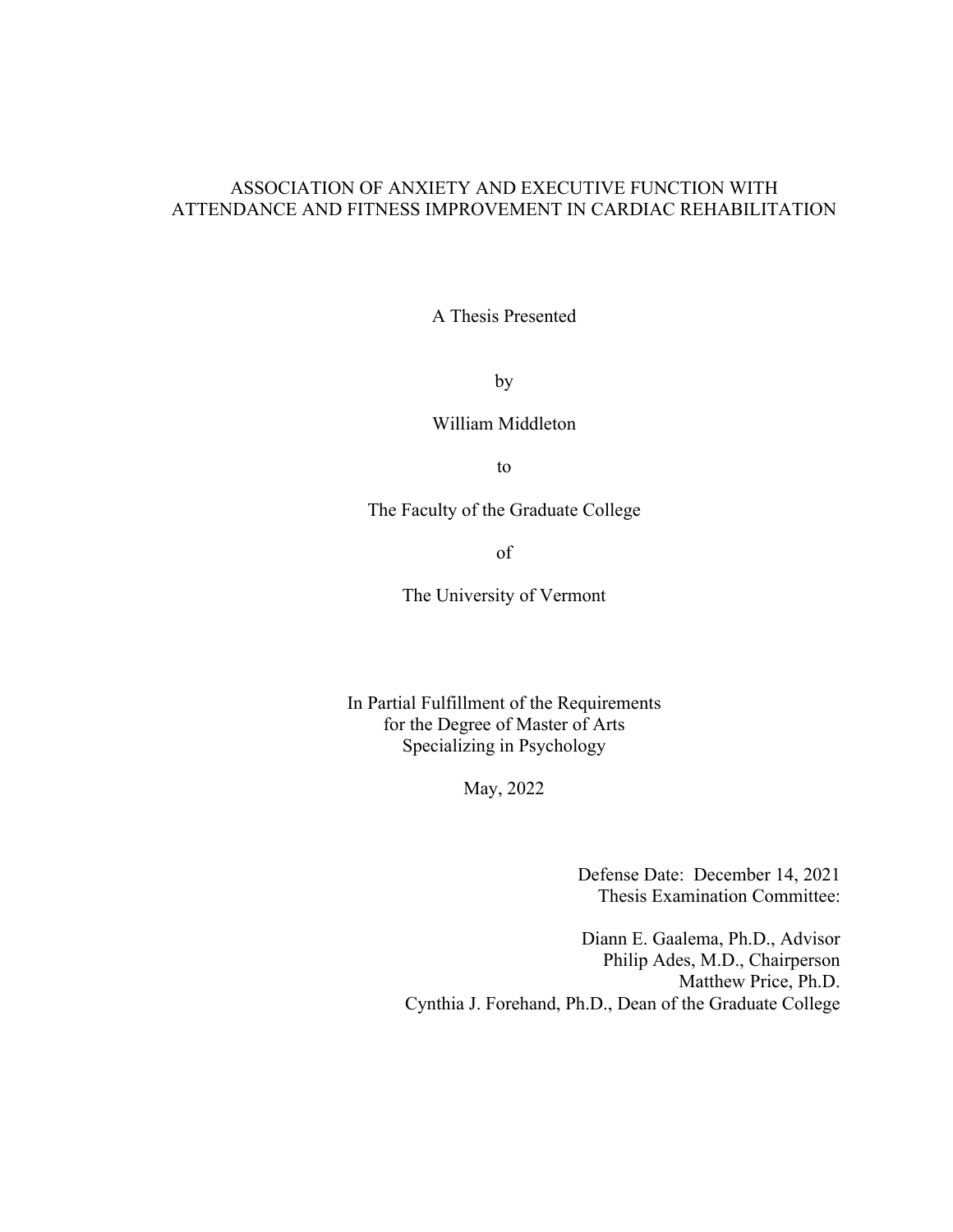#### **ABSTRACT**

Psychological factors such as anxiety and executive function (EF) may impact patient health outcomes from cardiac rehabilitation (CR). High anxiety and low executive function could reduce attendance or impede fitness improvements yielded from CR. Other research on exercise performance suggests, in certain circumstances, moderate levels of anxiety can be beneficial towards fitness gains. The current study evaluated the associations of anxiety and EF with attendance and fitness improvement in CR through retrospective analyses of two datasets from studies conducted at the University of Vermont Medical Center CR program. One sample contained a representative sample of CR patients, and the other, lower-SES patients. No relationships between anxiety or EF and attendance or fitness improvement were detected in the representative sample of patients. However, higher anxiety and lower executive function were associated with diminished fitness improvement among lower-SES patients. Moderate anxiety levels were not found to be beneficial for fitness improvement. Maximizing patient attendance and fitness improvement in CR is integral to long-term survival rates. Lower-SES patients are already at higher risk for earlier dropout, nonattendance, and more severe psychological impairments. Even when lower-SES patients do attend, it appears that the benefits they gain may be impeded by elevated levels of anxiety or executive dysfunction. Lower-SES patients should be the focus of efforts to treat anxiety and support executive function deficits within CR.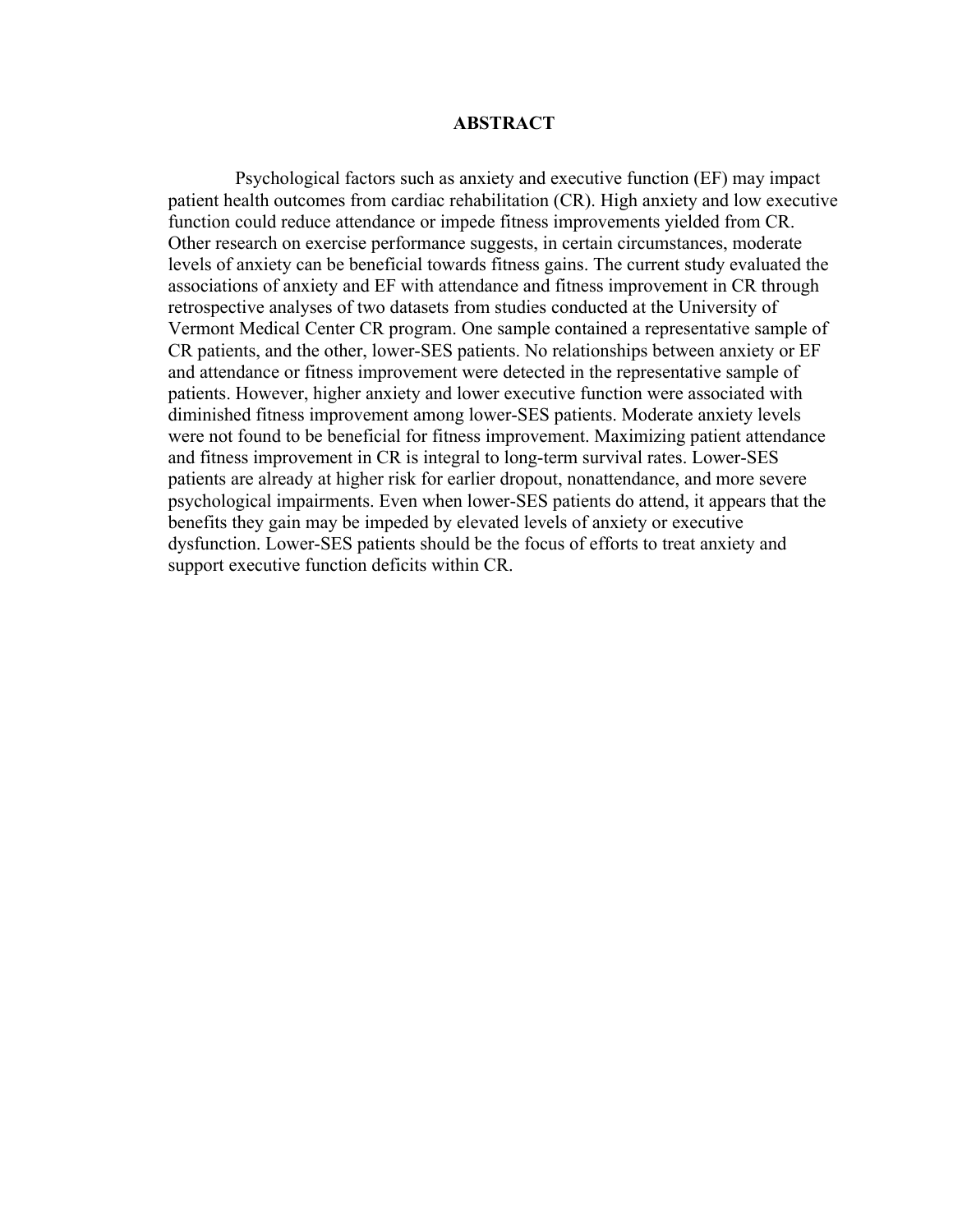#### **ACKNOWLEDGEMENTS**

<span id="page-3-0"></span>Funding: Research reported in this publication was supported by the National Heart, Lung, And Blood Institute of the National Institutes of Health under Award Number R33HL143305, NIDA Institutional Training Grant T32DA007242, and P20GM103644 from the National Institute on General Medical Sciences.

Special thanks to my Master's Thesis Committee. Members include my advisor Diann E. Gaalema, PhD, the Chair, Philip Ades MD, and Matthew Price, PhD. Thanks to my unofficial editors, Rhiannon C. Wiley & Gabriel Pla. Thanks to my family, Tracy Austin, James Middleton, Rachel Middleton, and Robert Middleton for directing my career towards higher learning.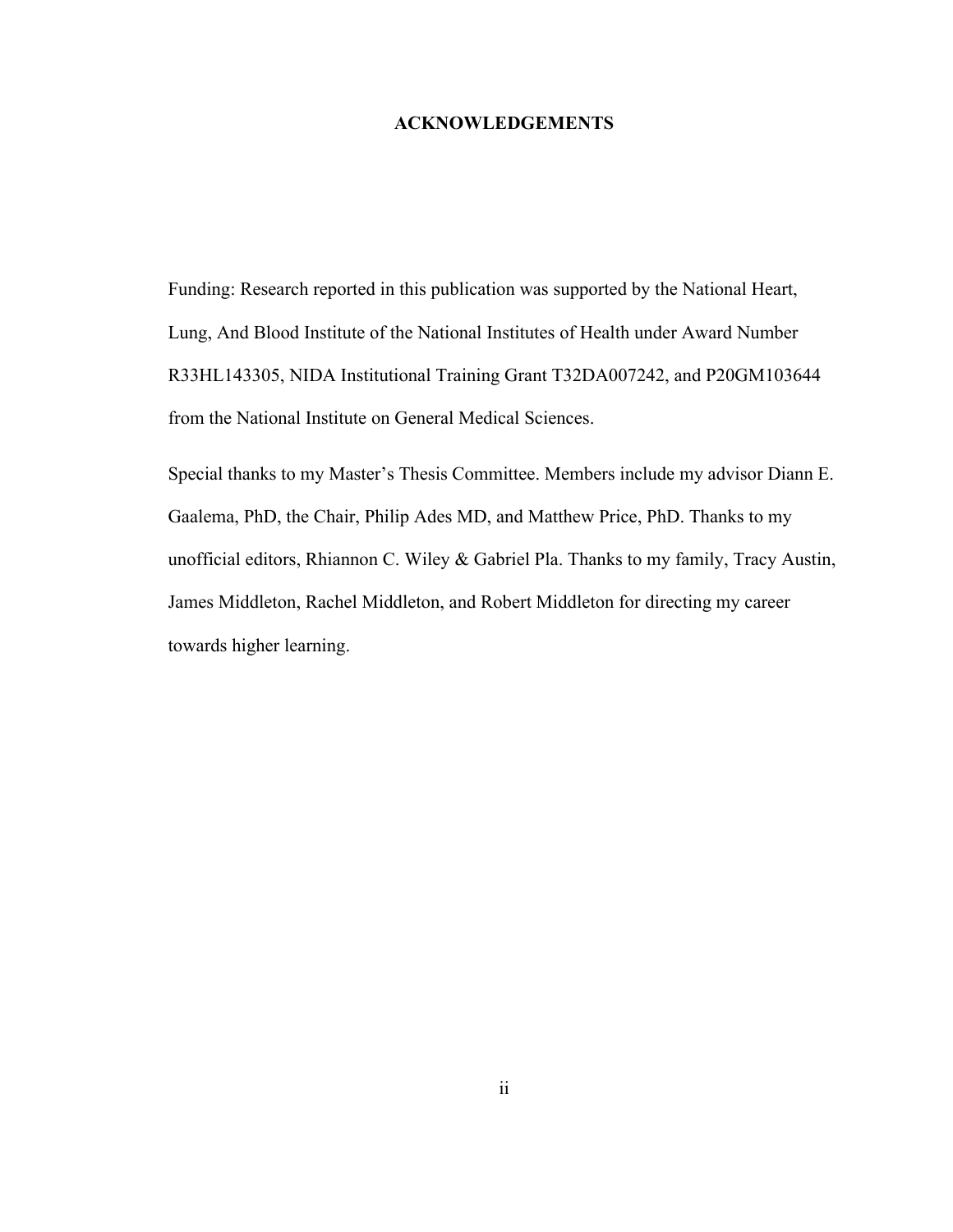## **TABLE OF CONTENTS**

| 111 |
|-----|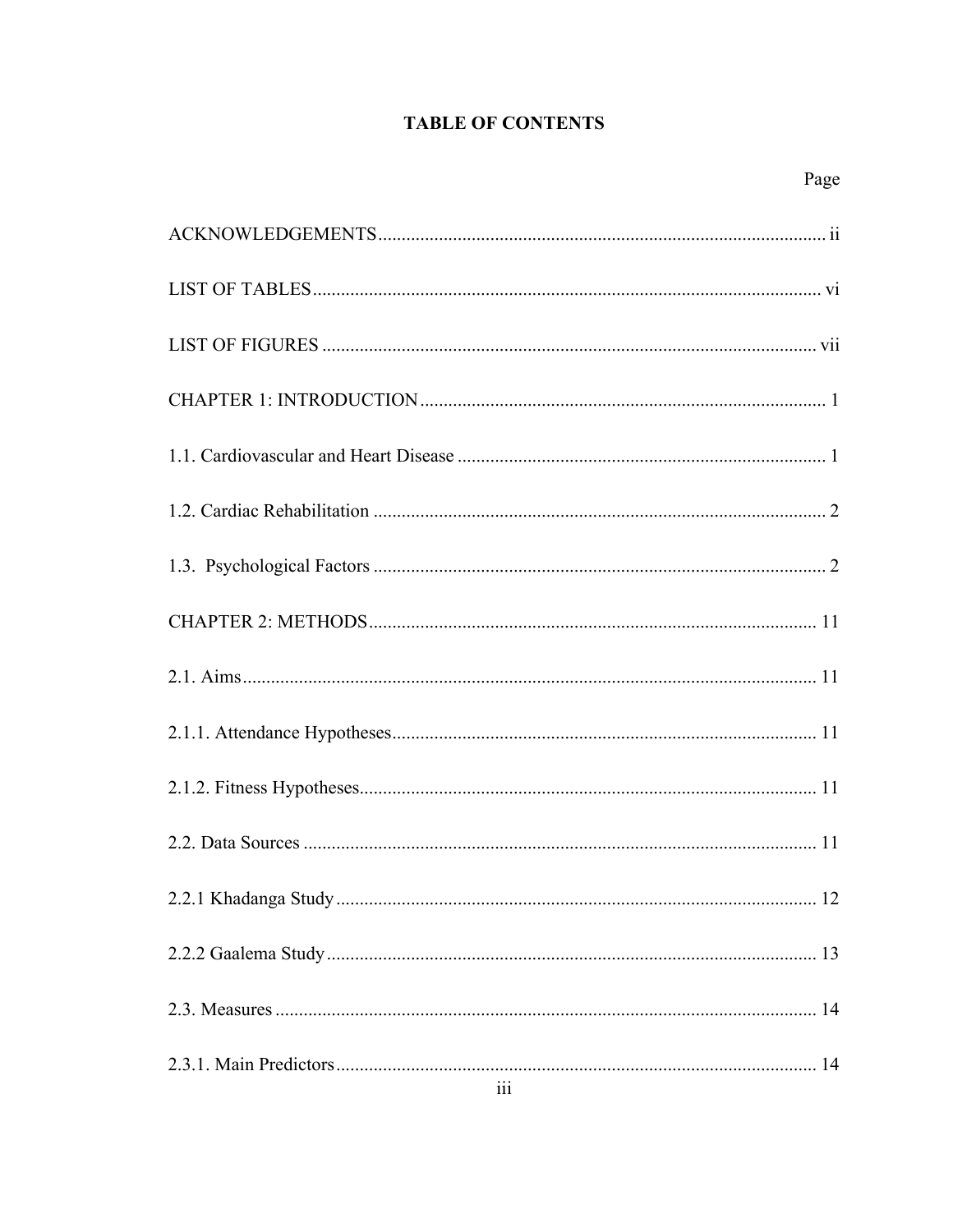| iv |
|----|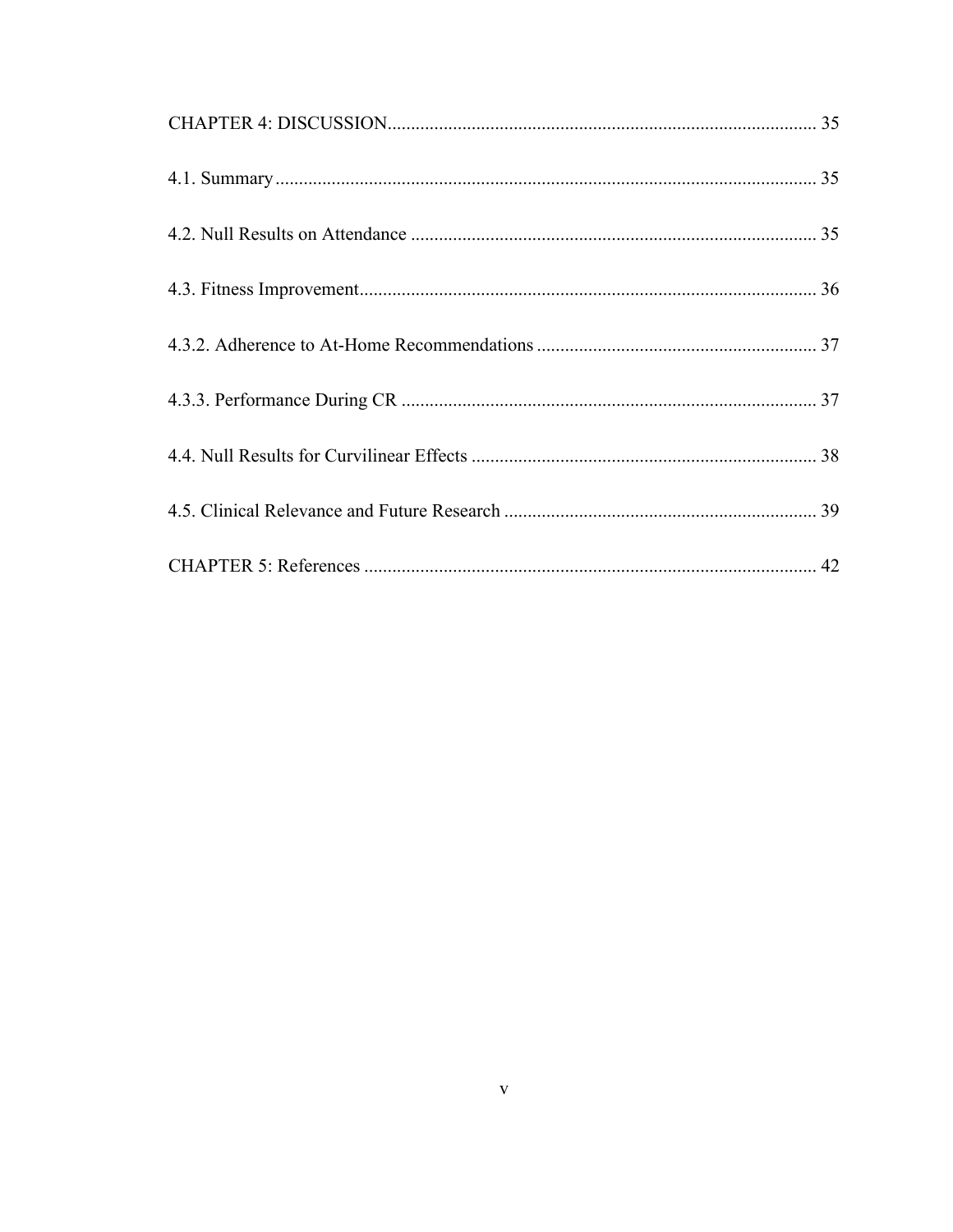## **LIST OF TABLES**

<span id="page-7-0"></span>

| Table 4: Descriptive Statistics of Continuous Variables Between Samples 22              |
|-----------------------------------------------------------------------------------------|
| Table 5: Descriptive Statistics of Categorical Variables Between Samples 23             |
| Table 6: Anxiety as a Predictor of Attendance in the Representative Sample  28          |
| Table 7: Executive Function as a Predictor of Attendance in the Representative Sample   |
|                                                                                         |
| Table 8: Anxiety as a Predictor of Exit Fitness in the Representative Sample 29         |
| Table 9: Executive Function as a Predictor of Exit Fitness in the Representative Sample |
|                                                                                         |
| Table 10: Anxiety as a Predictor of Attendance in the Lower SES Sample 31               |
| Table 11: Executive Function as a Predictor of Exit Fitness in the Lower SES Sample 32  |
| Table 12: Anxiety as a Predictor of Exit Fitness in the Lower SES Sample  33            |
| Table 13: Executive Function as a Predictor of Exit Fitness in the Lower SES Sample 34  |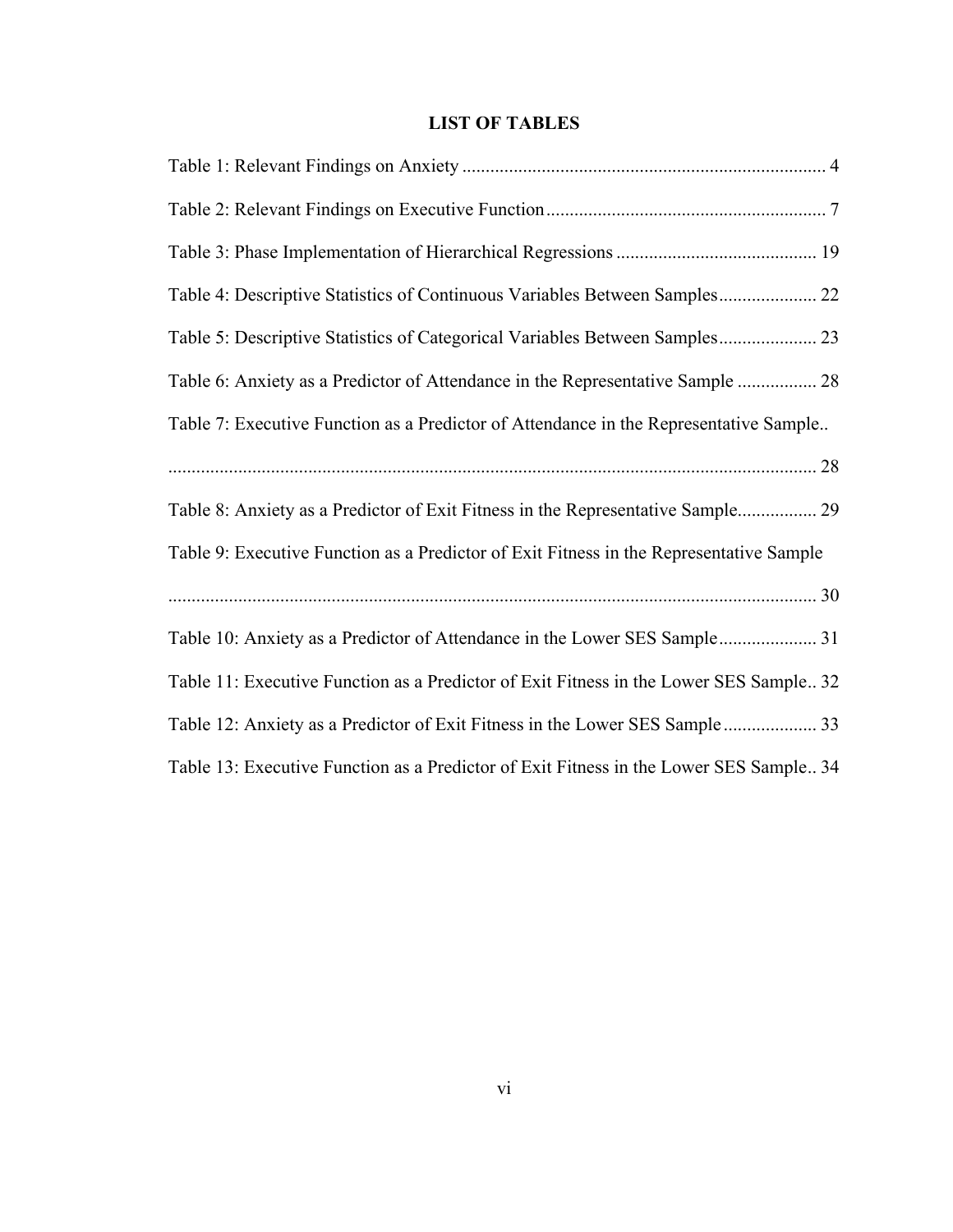## **LIST OF FIGURES**

<span id="page-8-0"></span>

| Figure | Page |
|--------|------|
|        |      |
|        |      |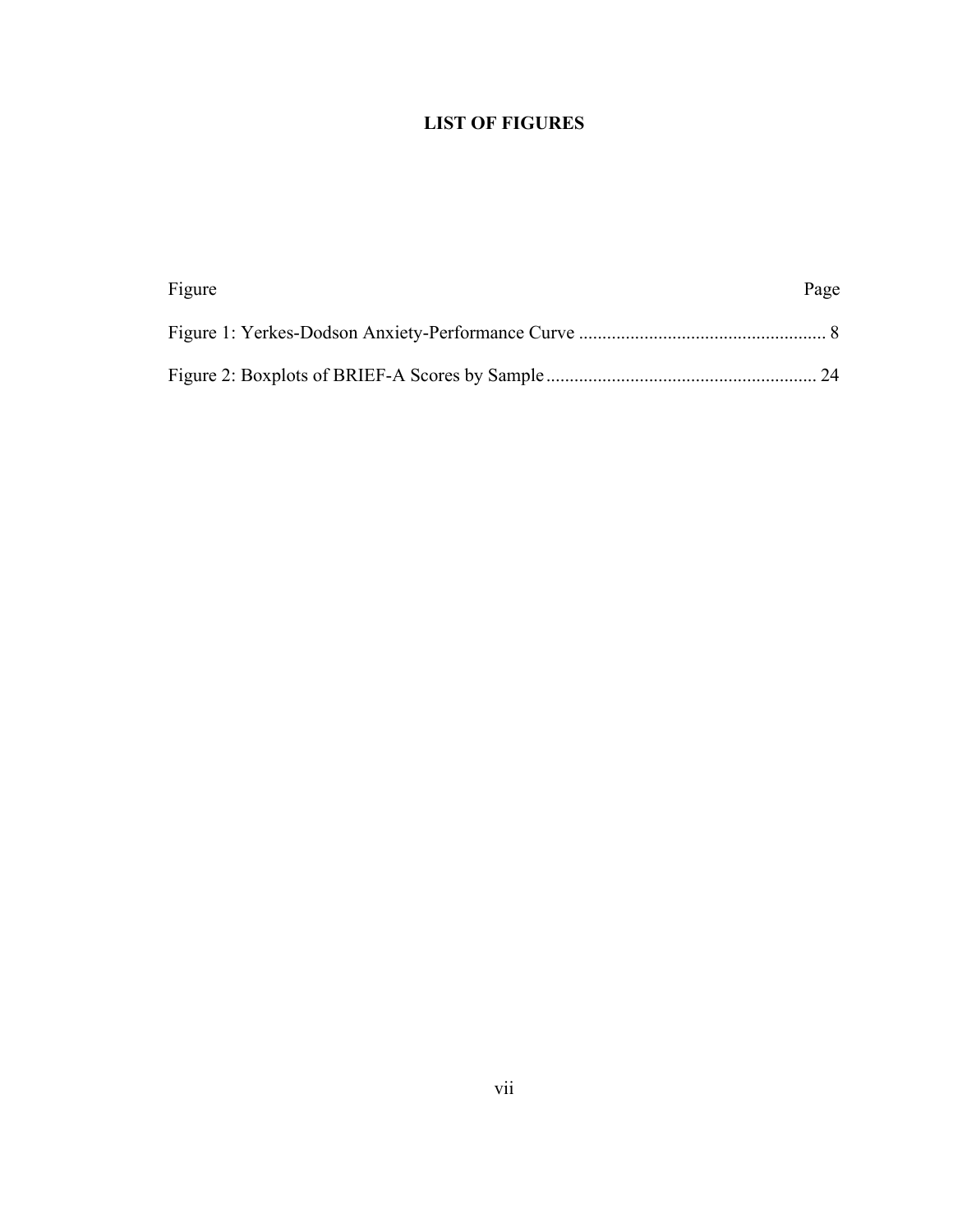## <span id="page-9-0"></span>**CHAPTER 1: INTRODUCTION**

#### **1.1. Cardiovascular and Heart Disease**

<span id="page-9-1"></span>Cardiovascular disease (CVD) affects 49.2% of adults older than 20 years of age, is responsible for over 800,000 deaths a year, and results in over 350 billion dollars in medical expenditure annually (Benjamin et al., 2019). Coronary artery disease (CAD), a subcategory of CVD, contributed to over 635,000 of those deaths in 2016 alone (Benjamin et al., 2019; Farmakis et al., 2016). Some causes and risk factors for CAD are uncontrollable, such as family history, older age, or being male. Fortunately, many risk factors are modifiable—blood pressure, blood cholesterol levels, smoking, obesity, poor diet, and sedentary lifestyle— and are targetable through secondary prevention (Fairfield et al., 2018; Hajar, 2017).

CAD attributable mortality rates are decreasing due to improvement in medical care; however, the prevalence of CAD is increasing, due to behavioral trends towards poorer health such as decreases in physical activity (Benjamin et al., 2019). Primary and secondary preventative measures for CAD must adapt to the progressively behavioral causes of heart disease (Balady et al., 2007). Toward this goal, the psychological factors that drive health behaviors in patients with CAD need to be better understood.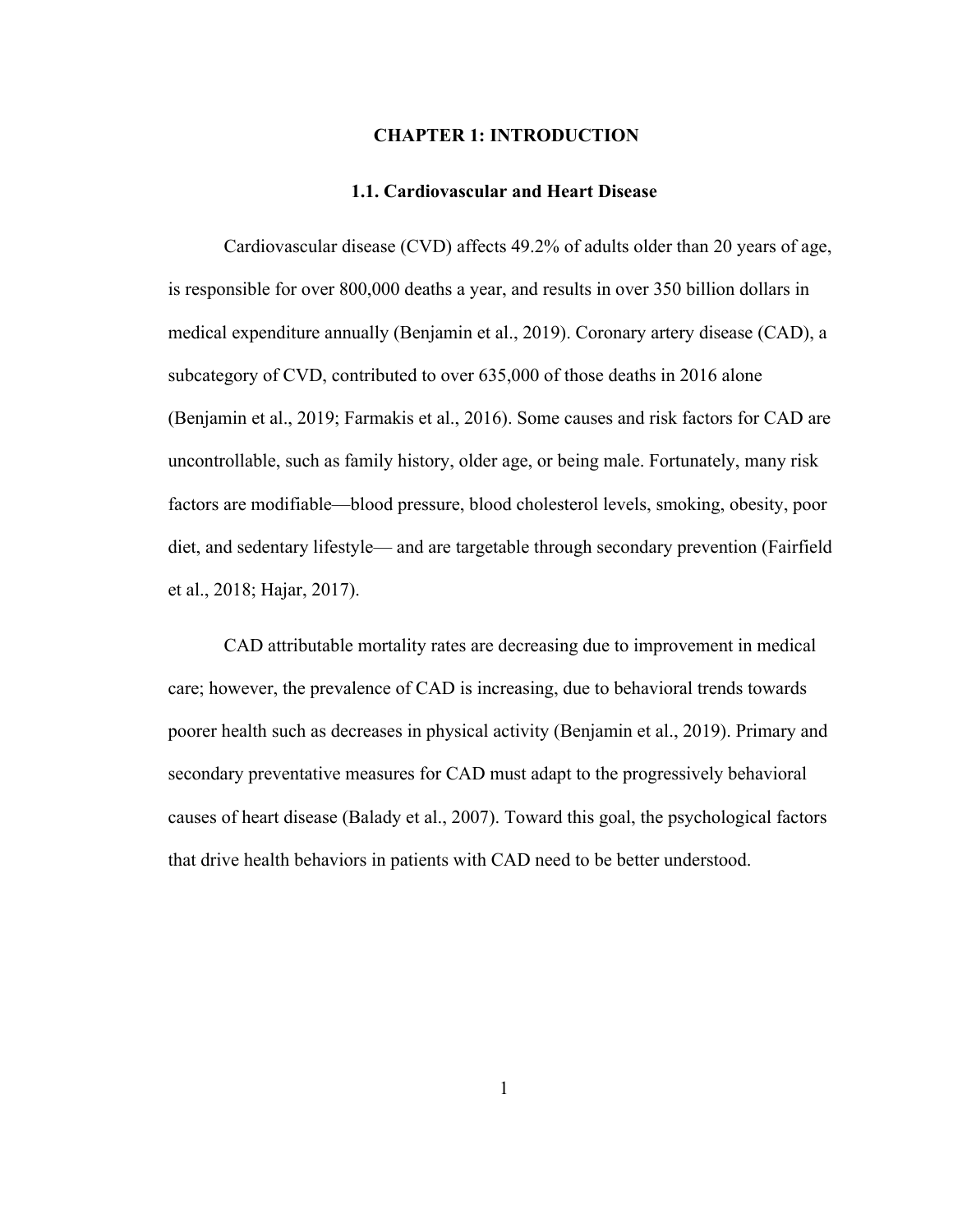#### **1.2. Cardiac Rehabilitation**

<span id="page-10-0"></span>For patients who have already experienced an adverse cardiac event such as a myocardial infarction (MI) or surgical interventions such as coronary artery bypass surgery or valve repairs/replacement, the most efficacious approach to reduce future morbidity and mortality is to attend Phase II Cardiac Rehabilitation (CR). Phase II CR is an outpatient secondary prevention program that targets modifiable risk factors of cardiac disease. CR is an evidence-based treatment regime that has received the highest level of recommendation (Class 1A) from the American Heart Association due to overwhelming evidence of its efficacy (Anderson et al., 2016). For instance, CR has been found to reduce the likelihood of subsequent CAD attributable mortality by 26% at one-year postevent (Anderson et al., 2016; Kwan & Balady, 2012; Oldridge et al., 2019). These benefits are conferred through individualized, progressive exercise regimes and efforts to reduce other risk factors by promoting medication adherence, dietary change, and smoking cessation.

#### **1.3. Psychological Factors**

<span id="page-10-1"></span>Many psychological factors are strongly associated with the performance of health-related behaviors (Zänkert et al., 2019; Conner 2008). Budding research in CR suggests that factors such as depression impact fitness improvement within, and attendance at, CR (Rao et al., 2020; Kubzansky et al., 2005). Certain psychological facets, such as depression, have been widely studied in CR contexts, while other factors are less well studied (Hare et al., 2014).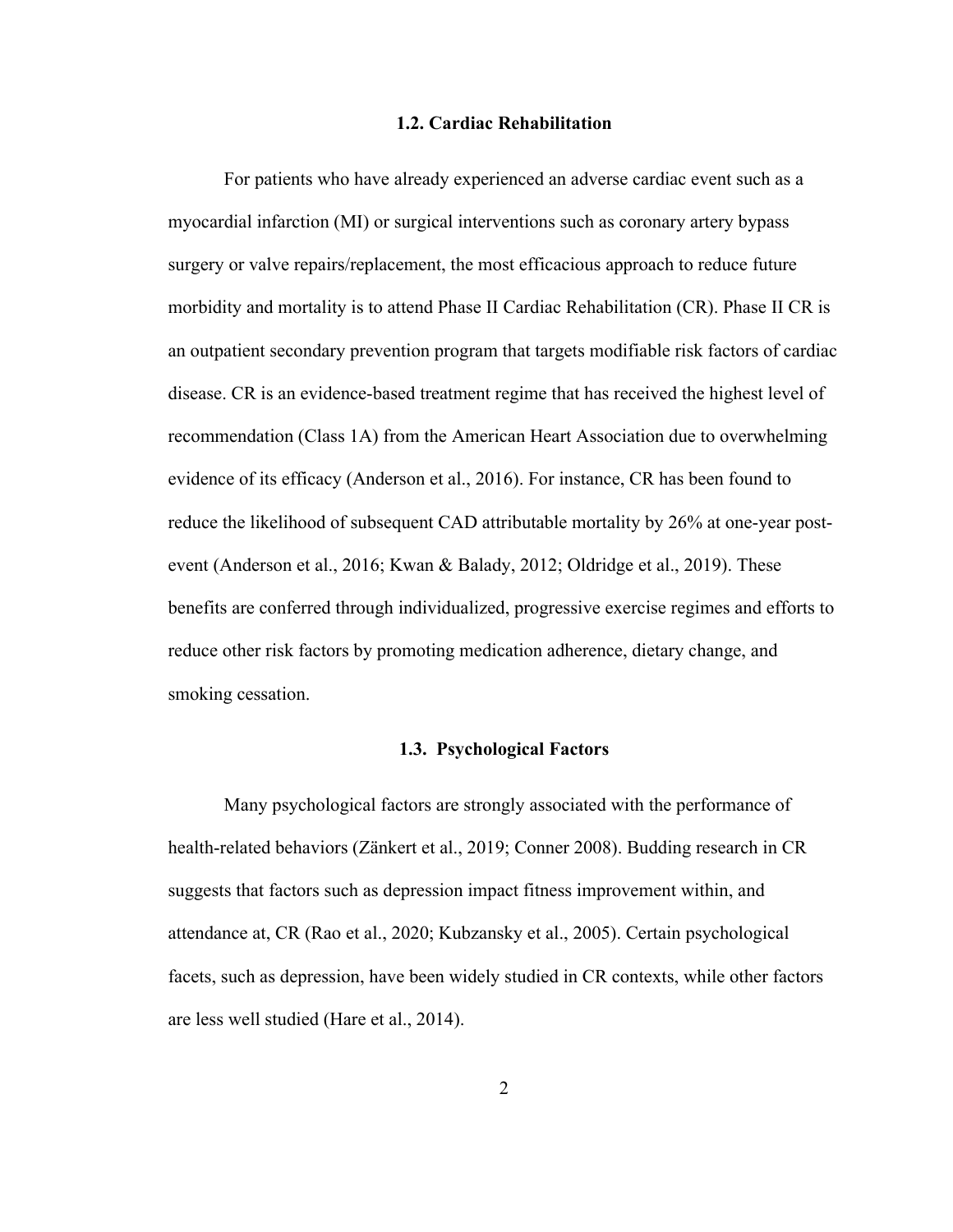Preliminary evidence implicates lower EF and higher anxiety with lower rates of attendance to CR. Research in nonmedical samples has also found a negative association between both factors and performance levels on exercise tasks (Kakos et al., 2010; Farris et al., 2019; Jeng & Braun, 1997; Vlaeyen & Linton, 2000). Prior research has established pathways through which anxiety and EF impact the initiation and performance of health behaviors, but these pathways have not been thoroughly explored in CR patients. However, it is possible to extrapolate from extant literature. Within the context of CR, high anxiety may induce fear of precipitating a cardiac event through exercise, which may inhibit attendance or performance (Kakos et al., 2010; Farris et al., 2019). Executive function issues may also reduce patients' perceived benefits of CR, increase perceived costs, and impair patients' abilities to organize and plan health behaviors. (Gaalema et al., 2019b; Jeng & Braun, 1997; Vlaeyen & Linton, 2000). These factors in combination may have especially potent effects on patients' success within CR.

#### **1.3.1. Anxiety**

Anxiety is a trait or state emotion, characterized by high levels of arousal, feelings of dread, fear, worry, overreaction, and somatic discomfort (Rosenhan et al., 1989). Fears of precipitating a cardiac event through exercise have been reported in patients with high levels of anxiety and are hypothesized to result in exercising at lower intensities or even discontinuing CR entirely (Farris et al., 2019). Further, heightened levels of somatic discomfort and low confidence in succeeding in lifestyle changes may result in low motivation to continue exercise regimes (Horwitz  $\&$  McCaffrey, 2008).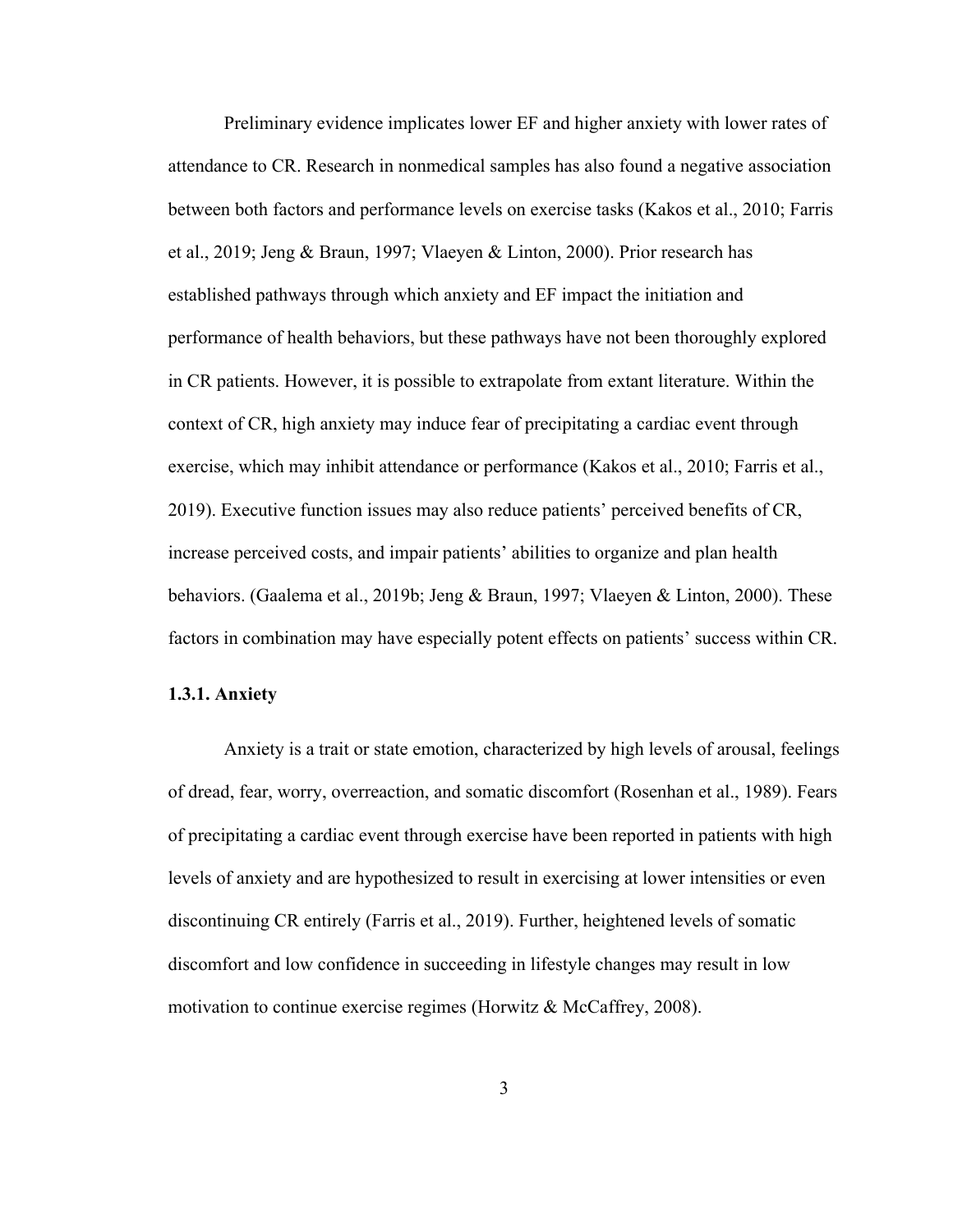It is no surprise then that high anxiety is a consistent predictor of health outcomes for CAD patients. Patients with higher levels of anxiety are less likely to initially attend CR (Rao et al., 2020), more likely to drop out (Kubzansky et al., 2005), and have higher morbidity and mortality rates by 4 years post coronary artery and valve surgeries (Székely et al., 2007). Unfortunately, high levels of anxiety are also especially common in cardiac patients, affecting up to 28% of patients entering CR in some samples (Rao, 2020). Table 1 summarizes findings and limitations of literature on anxiety in CR and related fields.

## <span id="page-12-0"></span>**Table 1**

## *Relevant Findings on Anxiety*

| Study                      | Population                                                                                                               | Findings                                                                                                                                                                                              | Limitations                                                                         |
|----------------------------|--------------------------------------------------------------------------------------------------------------------------|-------------------------------------------------------------------------------------------------------------------------------------------------------------------------------------------------------|-------------------------------------------------------------------------------------|
| Rao et al.,<br>2020        | <b>Patients Entering</b><br>$CR (N = 5908)$                                                                              | 11% higher dropout rate for<br>those with moderate or worse<br>levels of anxiety compared to<br>patients with lower levels.                                                                           | Did not assess<br>fitness<br>improvement.<br>Anxiety levels<br>were<br>dichotomous. |
| McGrady<br>et al.,<br>2009 | Patients referred to<br>$CR (N = 380)$                                                                                   | Higher scores on the Beck<br>Anxiety Inventory were<br>associated with noncompletion.<br>Anxiety attributable<br>noncompletion is highest at the<br>earliest stages of CR.                            | Did not assess<br>fitness<br>improvement.<br>Linear model<br>only.                  |
| Farris et<br>al., 2019     | Cardiac ( $N = 69$ )<br>and Pulmonary<br>Rehabilitation ( $N =$<br>48) patients; CR and<br>PR Practitioners (N<br>$= 16$ | Anxiety resulted in greater fears<br>and avoidance of exercise. 62%<br>of practitioners reported that<br>they would decrease exercise<br>intensity in response to<br>increased exercise related fear. | Did not assess<br>fitness<br>improvement,<br>linear assessment<br>of anxiety.       |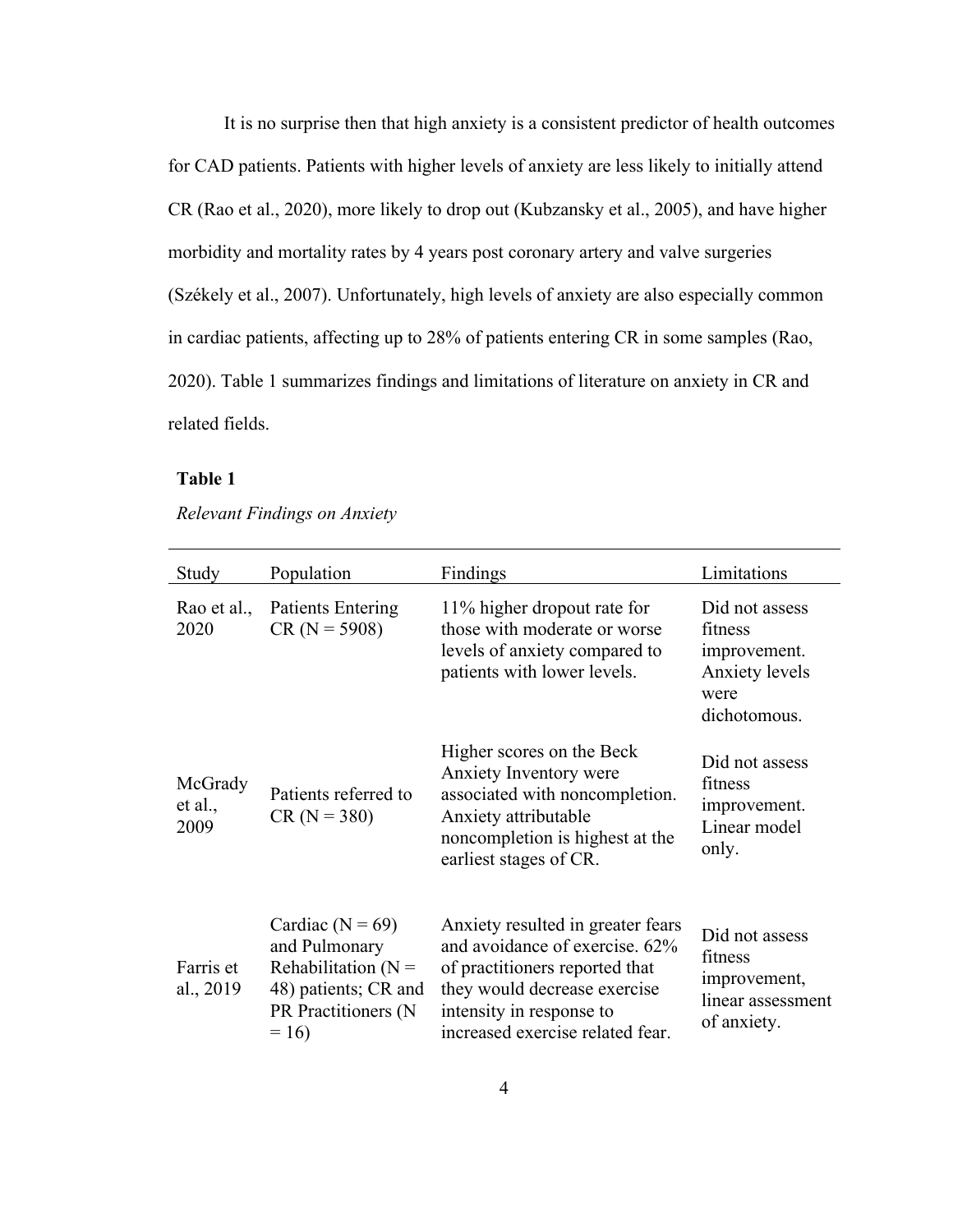| Brewer<br>2010 | Sports Injury<br>Rehabilitation $(N =$<br>26) | Anxiety is negatively associated<br>with performance in new<br>rehabilitation activities and<br>using the injured body part. | Non-CR sample,<br>linear model of<br>anxiety. |
|----------------|-----------------------------------------------|------------------------------------------------------------------------------------------------------------------------------|-----------------------------------------------|
|----------------|-----------------------------------------------|------------------------------------------------------------------------------------------------------------------------------|-----------------------------------------------|

Relationships between anxiety and fitness improvement have not been studied in CR. However, research in sports injury rehabilitation has found that higher anxiety impairs performance and subsequent recovery in new rehabilitation activities (Brewer, 2007). In this study, fear of exercising on an injured body-part —analogous to inducing stress on cardiovascular systems— was hypothesized as the primary mechanism for reduced performance. This may impact the intensity patients are encouraged to exercise at, as over 60% of practitioners reported in one study that they would reduce necessary exercise intensity in response to patient fears (Farris et al., 2019).

Anxiety may also reduce fitness benefits yielded during CR by affecting exercise performed outside of exercise sessions. Patients are encouraged to exercise at home, in addition to the exercise they do at the program. Strong associations have been found between anxiety and avoidance of exercise within CR patients, which extends to leisure time physical activity (Bélair et al., 2018). It is possible that anxiety influences both adherence to at-home exercise recommendations and lower performance during CR sessions, reducing improvements in cardiorespiratory fitness across the duration of CR.

#### **1.3.2. Executive Function**

Executive functions are a series of top-down cognitive systems and skills that regulate goal-directed behavior (Diamond, 2012). Flexible thinking, working memory, and inhibition are included in most conceptualizations of EF and are integral towards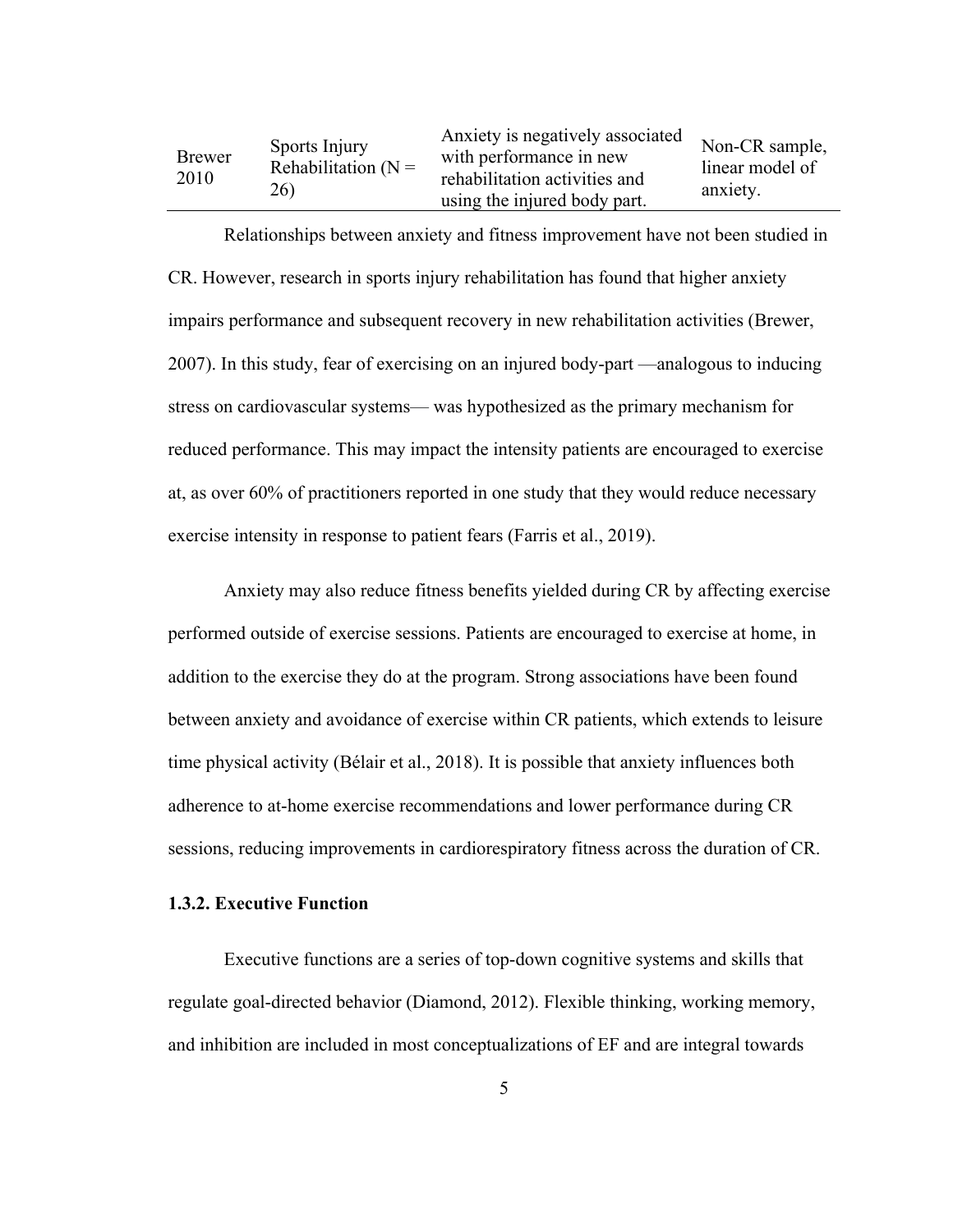implementing healthy lifestyle changes (Allan et al., 2016; Gutierrez-Colina et al., 2020; Cushman et al., 2021). Those with executive function deficits may struggle to implement long-term dietary and exercise plans, fail to inhibit responses to enticing but unhealthy foods or smoking, and discount the value of distal health outcomes (Gutierrez-Colina et al., 2020; Cushman et al., 2021; Williams et al., 2017; Graham, 2004, pp. 125-145; Meltzer & Krishnan, 2007, pp. 77-105; Wyckoff et al 2017; William et al., 2017; McAuley et al., 2011; Mueller et al., 2009).

Executive function deficits are quite common amongst patients in CR. This may be due to both acute effects associated with the cardiac event (e.g., interruptions in blood flow or effects of surgery related anesthesia) or more chronic issues that are associated with general declines of the cardiovascular system (Salzwedel et al., 2017; Eggermont et al., 2012). Research has also shown directly that deficits in some facets of EF result in lower attendance and adherence to CR (Gaalema et al., 2021). Limited research has also implicated other facets (lower flexible thinking skills) with lower fitness improvement by the end of CR (Kakos et al., 2010). However, this study did not directly control for attendance. Table 2 shows the available prior literature on EF in CR, findings, and limitations.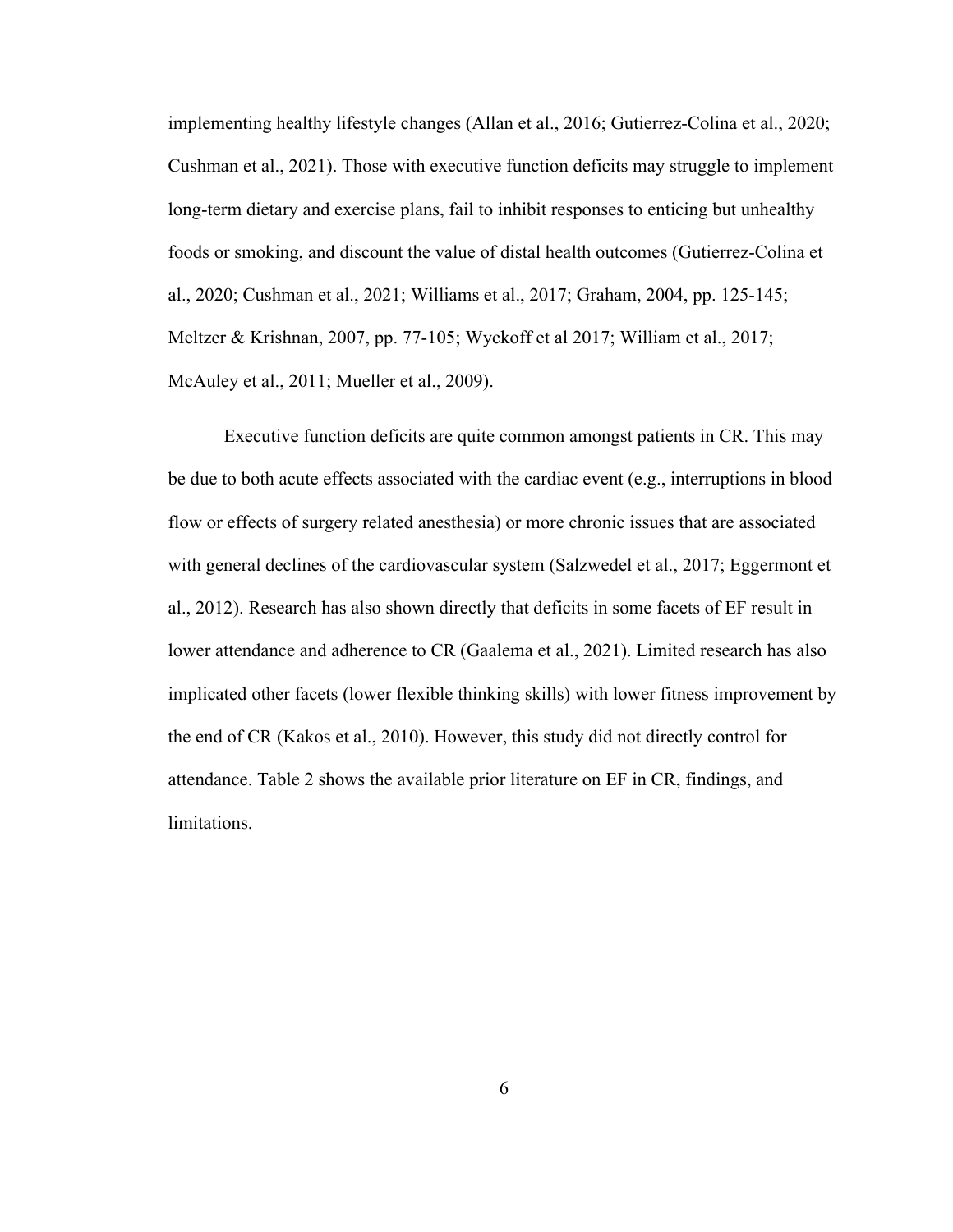## <span id="page-15-0"></span>**Table 2**

| Study                                   | Population                                                                                                    | Findings                                                                                                                                                                | Limitations                           |
|-----------------------------------------|---------------------------------------------------------------------------------------------------------------|-------------------------------------------------------------------------------------------------------------------------------------------------------------------------|---------------------------------------|
| Gaalema et al.,<br>2019b<br>$(N = 112)$ | <b>Medicaid Patients</b><br>in a randomized<br>control trial for<br>contingency<br>management ( $N =$<br>112) | Impulsivity and lower<br>cognitive flexibility<br>significantly predicted<br>lower adherence.<br>Higher delayed<br>discounting resulted in<br>more benefits from<br>CM. | Did not assess<br>fitness improvement |
| Kakos et al.,<br>2010                   | Cardiac<br>Rehabilitation<br>Patients ( $N = 44$ )                                                            | Lower cognitive<br>flexibility was<br>associated significantly<br>with lower METs<br>improvement over CR                                                                | Did not control for<br>attendance     |

#### *Relevant Findings on Executive Function*

## **1.4. Interrelationship Between Anxiety and Executive Function on Attendance and**

#### **Fitness Improvement**

EF and anxiety may have cumulative effects on patient motivation to attend CR. Motivation to engage in health behaviors is derived from a web of cognitive assessments made by patients (Xu, 2009). These may include the perceived benefits of CR, the health consequences of not attending, fear of inducing a cardiac event from exercise, discomfort during exercise, and the patient's self-efficacy for improving their own health (Xu, 2009). A CR patient with a combination of higher anxiety and lower EF would experience negative effects across all these assessments and should consequently have lower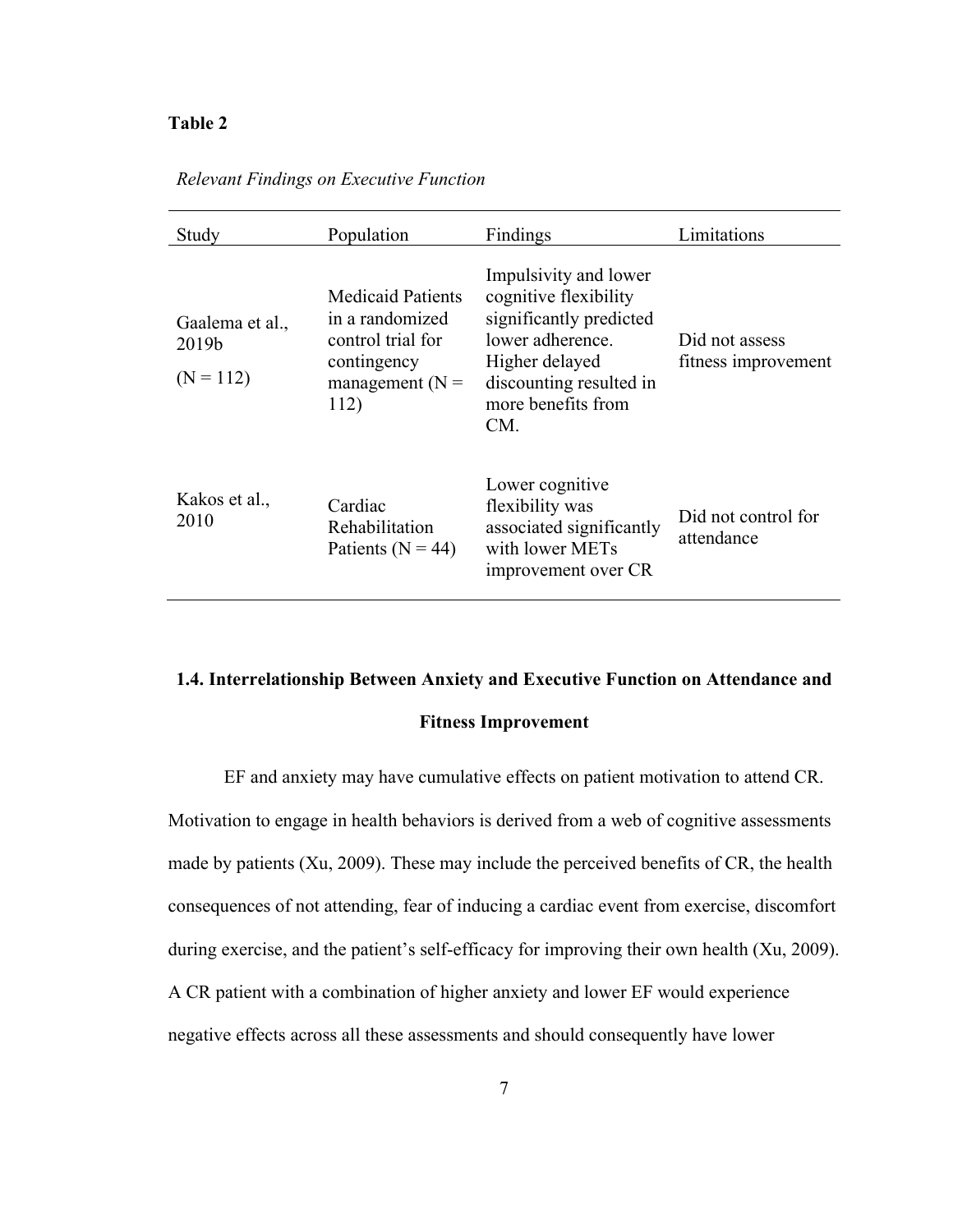motivation to attend and thus be less likely to attend (Rao et al., 2020; Farris et al., 2019; Gaalema et al., 2019a; Kakos et al., 2010).

This hypothetical patient would also be more sensitive to discomfort during exercise, more frightened of inducing a cardiac event, and less confident in their ability to commit to CR due to anxiety (Farris et al., 2019; Deci et al., 1999). They would also discount both the consequences of not attending and the health benefits from attending due to lower EF (Gaalema et al., 2019a; Nigg, 2016; Krueger et al., 2011). Accordingly, the effects of executive function deficits and anxiety within CR should be examined concurrently, as their effects could be cumulative.

#### **1.4.1. Potential Curvilinear Effects of Anxiety**

It is important to consider the shape of associations between predictors and health outcomes. When anxiety is assessed in CR it has so far only been modeled as a binary or linear predictor, but other forms should be considered. For example, in education and sports psychology, anxiety

8

levels often form a bellcurve with initiation and performance of academic or exercise tasks (Ford, 2017). Figure 1. summarizes the findings of several bellcurve models, where low amounts of anxiety are not



**Anxiety Induced Arousal**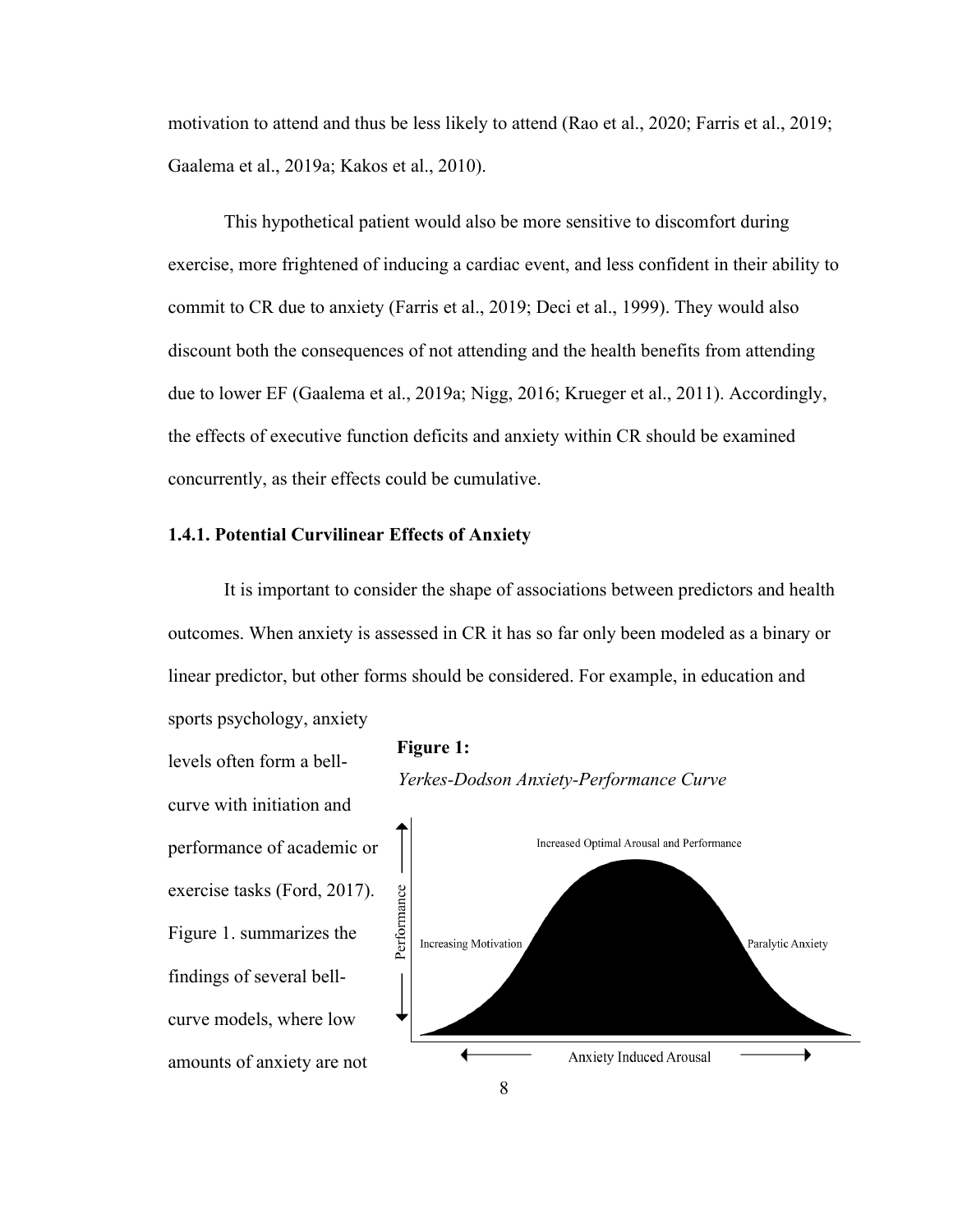motivating, and excessive amounts of anxiety can be inhibitory, but moderate levels of anxiety-induced arousal produce peak performance and the highest likelihood of initiating healthy behavior. The inverted-U pattern has been found to predict initiation and performance in a wide range of tasks, including public speaking, academic performance, competitive sports performance, and injury rehabilitation outcomes (Ford, 2017, Brewer et al., 2002).

It is assumed that as anxiety levels increase in CR patients, attendance and positive health outcomes decrease. It has been well demonstrated that very high levels of anxiety induce fear and avoidance, reducing attendance (Rao et al., 2020; Székely et al., 2007). However, low levels of anxiety may be indicative of a lack of concern about diagnosis and may not be sufficiently motivating for patients to participate in CR. Moderate levels of anxiety could predict higher levels of attendance and performance given these findings (Ford, 2017; Martens et al., 1990; Wiese Bjornstal et al., 1998). Currently, the capacity for moderate levels of anxiety to improve attendance and performance in CR has not been assessed.

# **1.5. Anxiety, Executive Function, and Socioeconomic Status in Cardiac Rehabilitation**

Lower-SES patients are an underserved population in CR with higher-risk profiles that warrant special consideration for additional support. These patients experience higher rates and worse severity of cardiac risk factors, have higher levels of anxiety,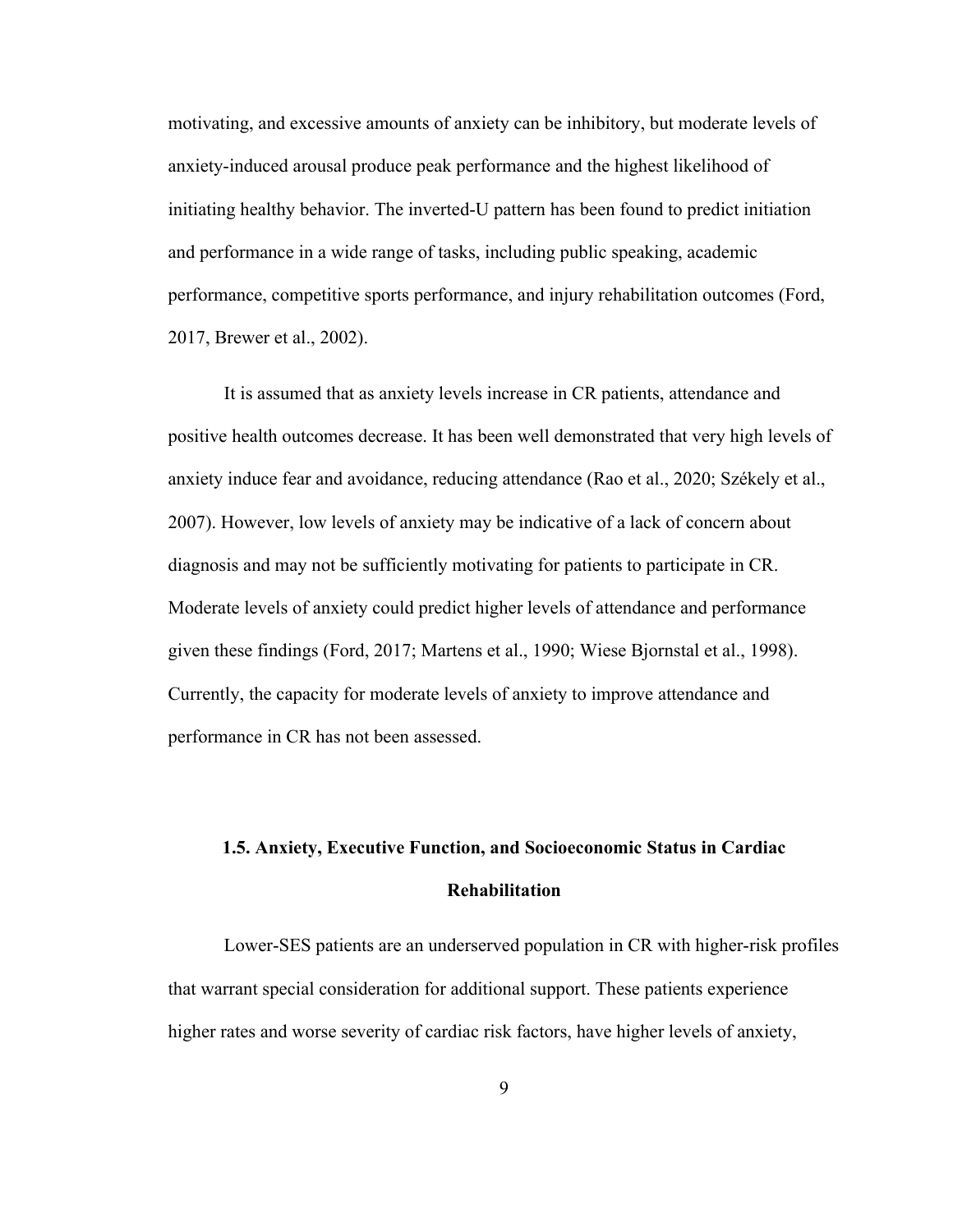lower levels of EF, and often struggle to attend CR, all of which manifest in poorer prognoses (Gaalema et al., 2017a; Gaalema et al, 2017b; Mwinyi et al., 2017; Murphy et al., 1991). Due to the higher prevalence of anxiety and EF challenges alongside sobering statistics on attendance and health outcomes, the relationship between anxiety and EF on attendance or fitness outcomes may be especially potent in lower-SES patients.

## **1.5.1 Novel Explorations of Anxiety and Executive Function in CR**

This study assesses three major gaps in extant literature. First, no study has examined the relationships between anxiety or EF on CR attendance or fitness improvement between samples of lower-SES and representative SES patients. Second, no study has yet examined associations between EF and anxiety with fitness improvements while controlling for attendance. And third, no study to date has modeled anxiety as a potential curvilinear predictor of attendance or fitness improvement.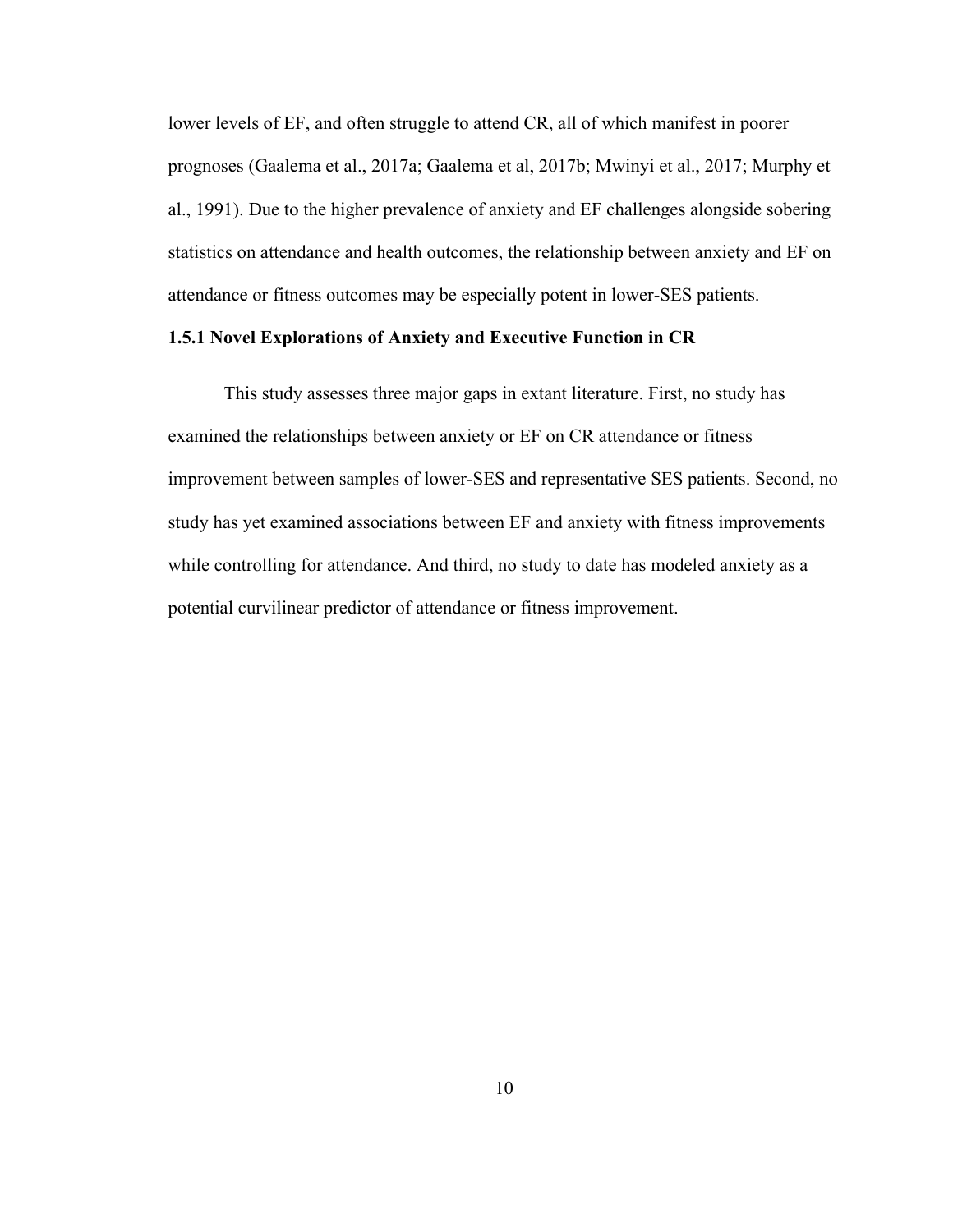#### **CHAPTER 2: METHODS**

#### **2.1. Aims**

<span id="page-19-1"></span><span id="page-19-0"></span>There were two aims in this study. The primary aim was to demonstrate an association between anxiety and executive function with CR attendance. The secondary aim was an exploratory analysis to examine how fitness improvements yielded during CR vary with these factors. These aims were examined in both a lower-SES and a more representative sample of CR patients and led to the following hypotheses:

#### <span id="page-19-2"></span>**2.1.1. Attendance Hypotheses**

- 1. Lower executive function will predict lower attendance.
- 2. Higher anxiety will predict fewer sessions attended. An inverse U-shaped relationship is hypothesized between the two variables, where those with low and high levels of anxiety will have lower attendance than those with moderate levels of anxiety.

#### <span id="page-19-3"></span>**2.1.2. Fitness Hypotheses**

- 1. Lower executive function will predict less fitness improvement.
- 2. Higher anxiety will predict less fitness improvement. An inverse U-shaped relationship between the two is hypothesized, where those with low and high levels of anxiety will have less improvement than those with moderate levels of anxiety.

#### **2.2. Data Sources**

<span id="page-19-4"></span>Data for analyses were taken from both *Predictors of Recovery from a Cardiac Event* (main outcomes reported in Khadanga et al., 2021) and *Financial Incentives to*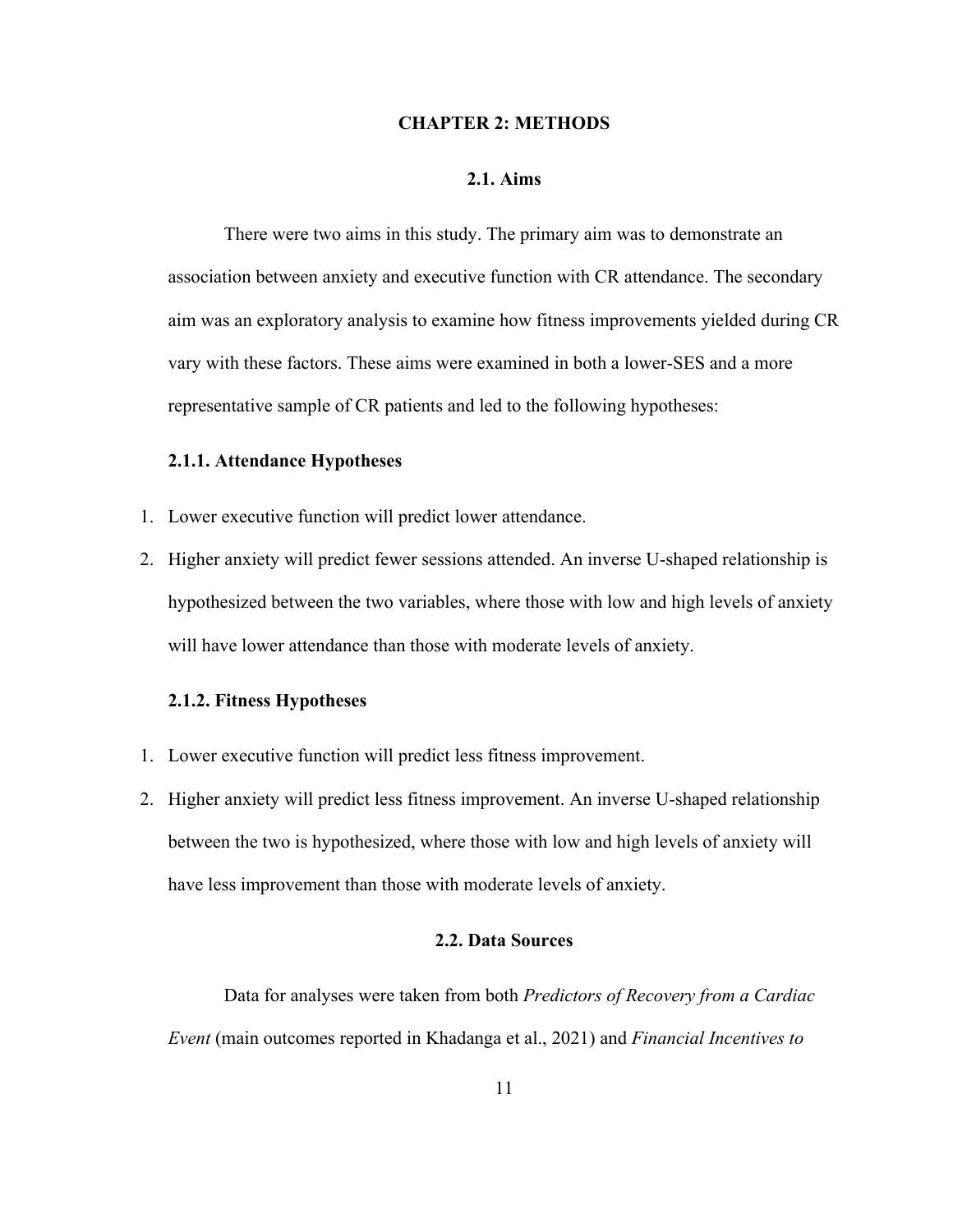*Improve Cardiac Rehabilitation Participation among Lower Socioeconomic Status Patients* (main outcomes reported in Gaalema et al., 2019b). For the latter study, only data from patients who did not receive the intervention (i.e., the control group) were included for analyses of attendance. The full dataset was utilized for analyses of fitness improvement. Both studies are described below.

#### <span id="page-20-0"></span>**2.2.1 Khadanga Study**

The purpose of the Khadanga study was to explore the medical and psychosocial predictors of CR participation and adherence. The study population included people hospitalized at the University of Vermont Medical Center (UVMMC) hospital for a cardiac diagnosis that made them eligible for CR (myocardial infarction, coronary bypass surgery, coronary stent placement, chronic heart failure) and lived within the catchment area for the UVMMC CR program.

Subjects were approached while they were in-patient and asked a series of demographic questions and completed assessments of psychosocial factors. These included measures of anxiety, depression, social support, and executive function. All patients were allowed to participate in the UVMMC CR program. 148 patients attended CR, and those who completed their course of CR (12-36 sessions depending on insurance or physician recommendations) repeated their fitness assessment upon exiting the program.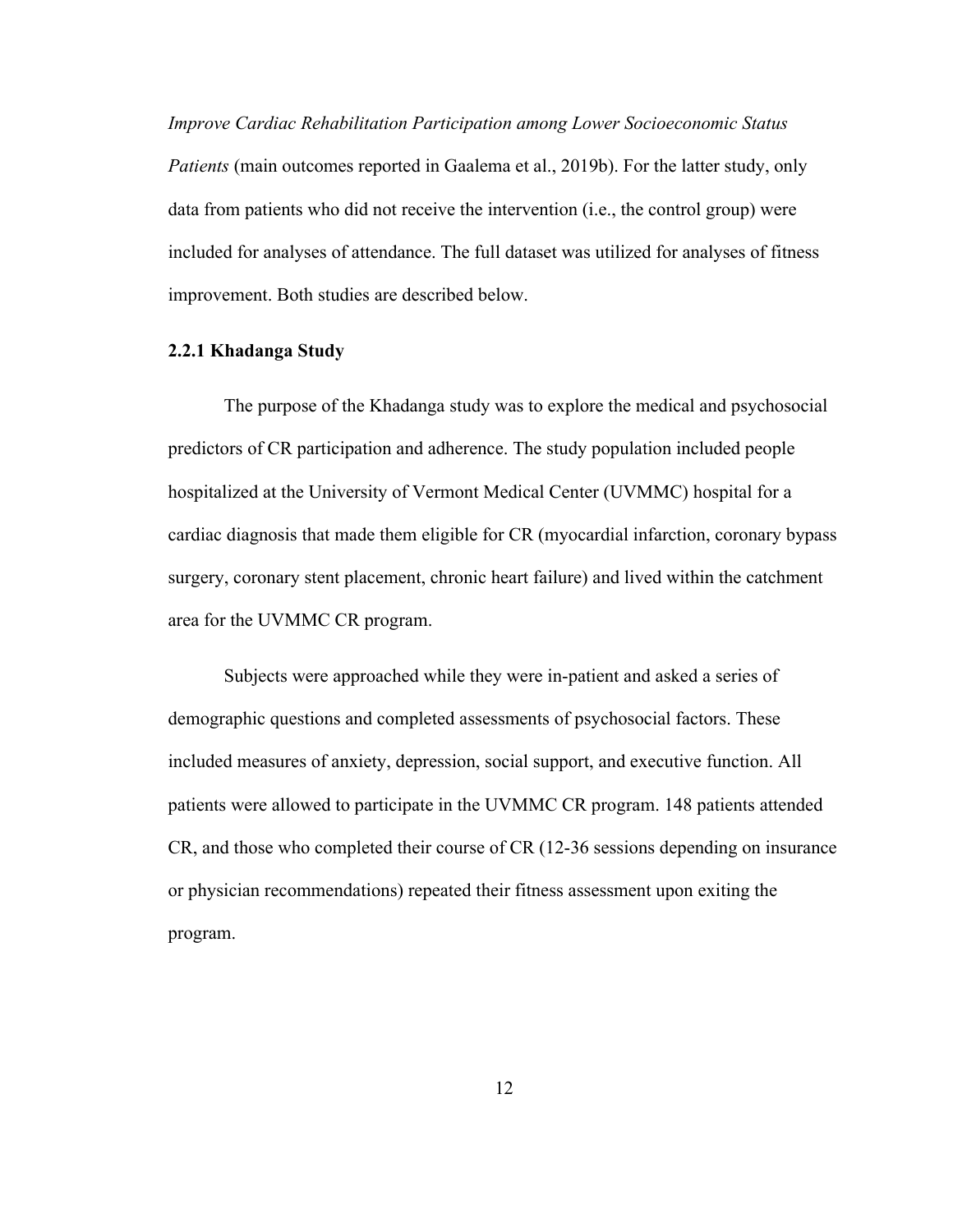## <span id="page-21-0"></span>**2.2.2 Gaalema Study**

The primary objective of this study was to determine whether providing financial incentives increased participation in, and continued attendance at, CR within a sample of lower-SES patients. Secondary objectives were to determine if differences in attendance affected health or quality of life outcomes.

The Gaalema study was a parallel condition, randomized controlled trial. Patients were eligible if they had a CR-eligible diagnosis (myocardial infarction, coronary bypass surgery, coronary stent placement, chronic heart failure with reduced ejection fraction <35%) had not successfully completed CR in the past, had Medicaid or similar statesupported insurance, and resided in the catchment area for the UVMMC CR program with no plans to move within the year.

Patients were recruited while in-patient or from an outpatient cardiac clinic. All patients were referred to the UVMMC CR program and were assessed prior to participation in CR and 4 months after their initial assessment. Assessments consisted of an exercise tolerance test, detailed sociodemographic questions, medical history, and an executive function and cognitive battery.

Participants randomized to the contingency management intervention received incentives, in the form of cash, for completion of CR sessions, which was defined as completing the exercise and other activities scheduled for that session. The final sample consisted of 140 participants, 10 participants that served as pilot subjects (all in the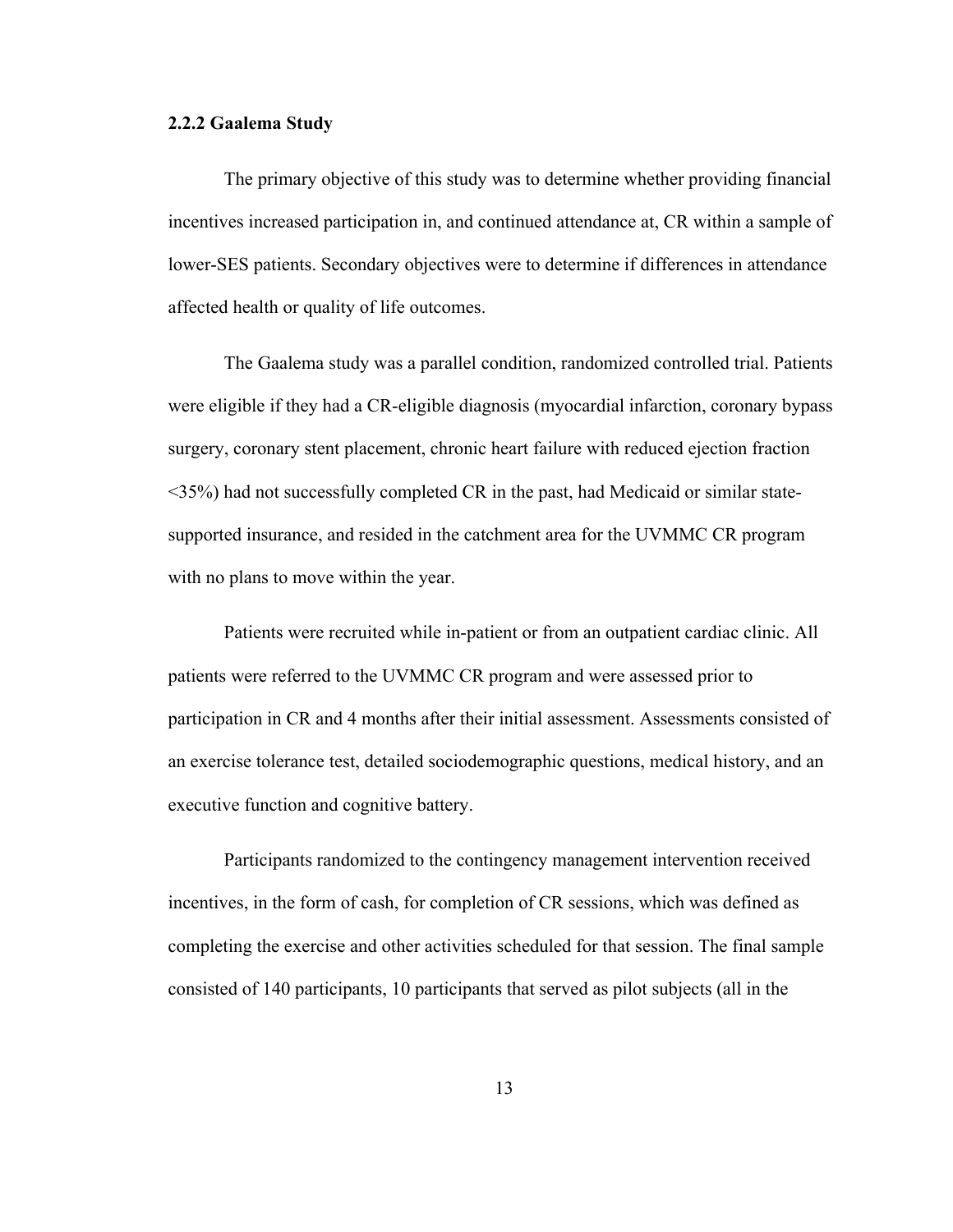intervention arm) and 130 who were randomized 1:1 to usual care or to contingency management.

#### **2.3. Measures**

#### <span id="page-22-1"></span><span id="page-22-0"></span>**2.3.1. Main Predictors**

#### *Executive Function (BRIEF-A)*

The Behavior Rating Inventory of Executive Function (BRIEF-A) is a 75-item questionnaire measuring two indices of EF: behavioral regulation, and metacognition (Grieve et al., 2014). We utilized a global composite summary score of EF, where higher scores indicate more problems with EF, normalized as T-scores against a national sample (Derogatis, 1993). A T-score of  $\geq 65$  can be considered impaired (Derogatis, 1993). BRIEF-A T summary scores were collected as part of both the Khadanga and Gaalema studies. Scores were treated as continuous.

#### *Anxiety (ASEBA ASR, OASR)*

The Achenbach System of Empirically Based Assessment's Adult Self Report (ASEBA, ASR) is a 127-item self-report measure of adaptive function. The ASEBA measures several problem areas, with one subsection (6 items) designed to assess anxiety based on DSM-5 criteria. Two versions of the ASEBA were used as appropriate, the Adult Self Report (ASR) for adults 18-59 and the Older Adult Self Report (OASR) for adults 60+. T-normalized scores from the anxiety subscale were used in analyses of anxiety on fitness benefits and attendance. The ASEBA was administered in the Gaalema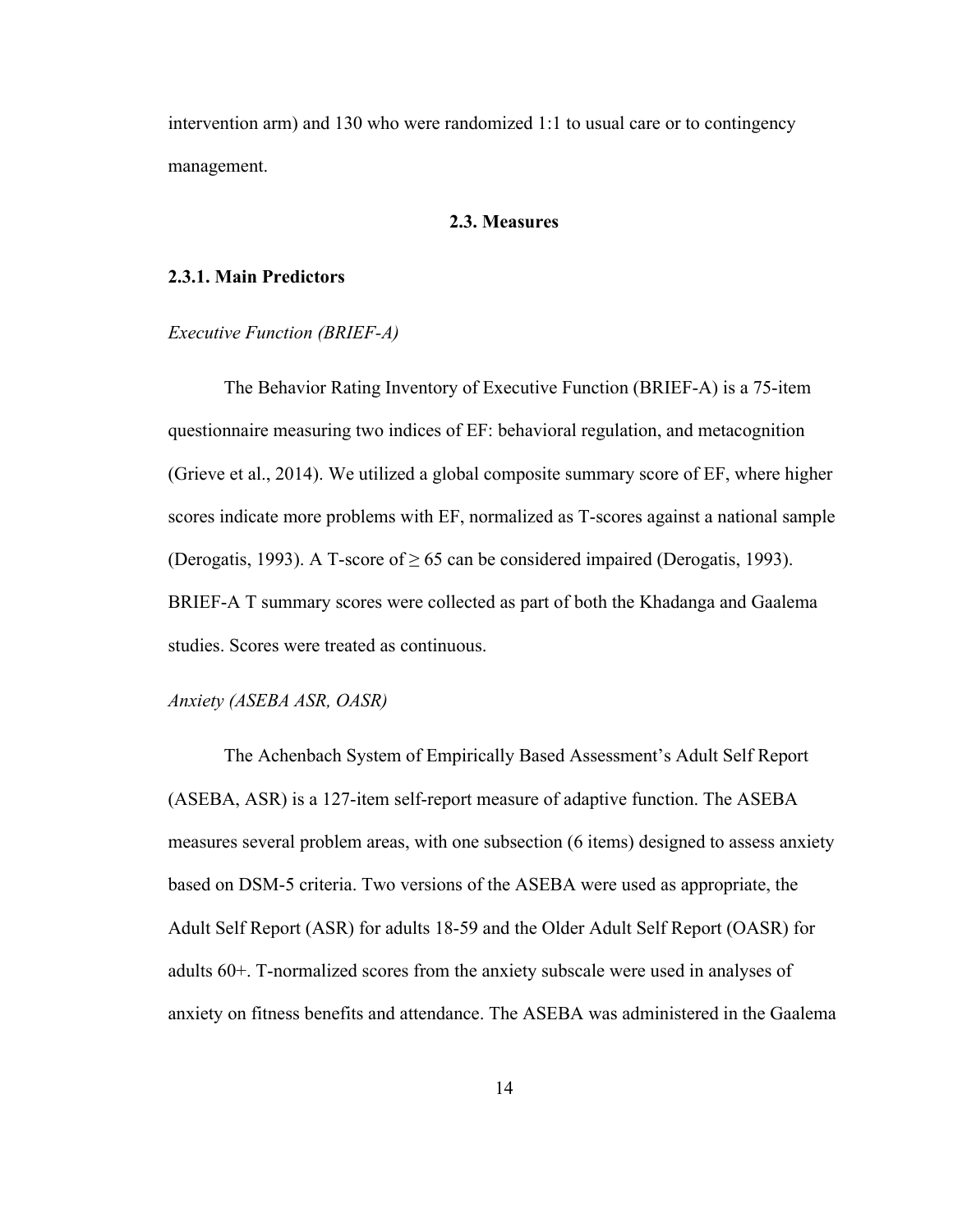study at the intake assessment and were used as the measure for anxiety in analyses using data from this sample.

#### *General Anxiety Disorder-7 (GAD-7)*

The GAD-7 is a seven-item measure of anxiety based on the DSM-5 classifications of general anxiety disorder. Items are scored from zero to three resulting in a score range of 0 to 21, with higher scores indicating more severe anxiety. GAD-7 scores were considered continuous. These scores were collected in the Khadanga study during the inpatient visit and were used as the measure of anxiety for data in that sample.

#### <span id="page-23-0"></span>**2.3.2. Outcome Variables**

#### *Cardiac Rehabilitation Attendance*

Outpatient, Phase II Cardiac Rehabilitation consists of monitored exercise sessions, symptom monitoring and counseling on secondary prevention behaviors. Insurance typically covers up to 36 sessions completed over the course of four months. Patients in the Gaalema study sample who were randomized to CM were excluded in analyses of attendance. For analyses of fitness improvement, only patients who have attended at least one session were included. Attendance was treated as a continuous variable in all analyses. The number of sessions completed was extracted from the clinical records for both studies.

*Peak Metabolic Efficiency of Tasks scores at Exit (Exit METspeak)*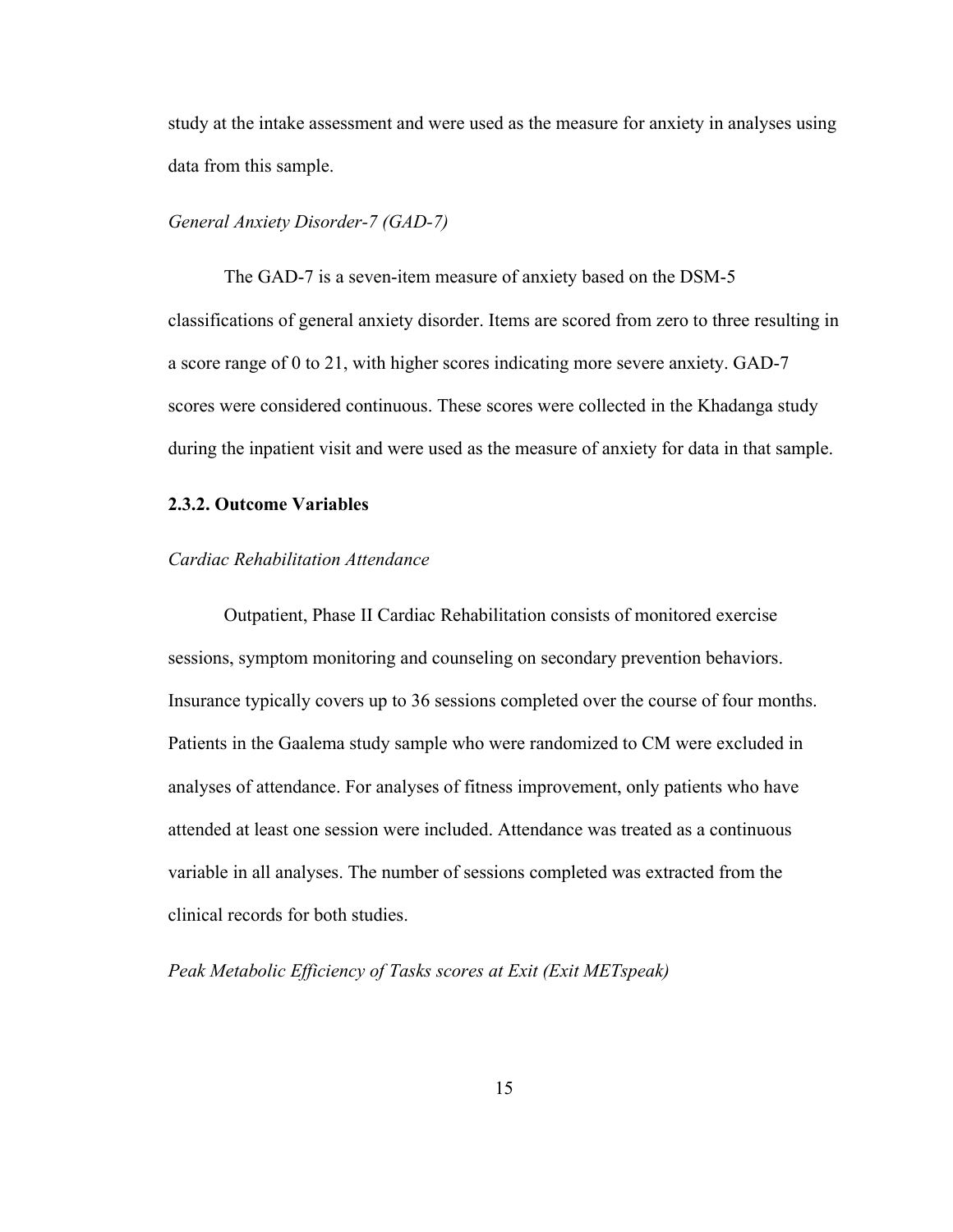Peak METS (METspeak) was used as the measure of fitness in this study, as measures of METS were available for more patients in both studies than other fitness measures. METspeak was assessed through symptom-limited treadmill exercise tolerance tests (ETT) prior to entry and upon 4 months after entry into CR. METspeak was defined as the workload performed on the last completed stage of ETT. For analyses of fitness improvement, METspeak at exit was used, controlling for METspeak at entry. In the Gaalema study data, exit METspeak scores were acquired for patients whenever possible, regardless of whether they had dropped out of CR. Most data on exit METspeak in the Khadanga study was from patients who completed CR, and thus this sample had a higher number of CR sessions attended than in the Gaalema study.

#### <span id="page-24-0"></span>**2.3.3. Potential Covariates**

#### *Baseline METspeak*

To assess improvement in fitness, baseline fitness scores must be accounted for. METspeak was taken prior to entry to CR and were treated identically to four-month METspeak, with the exception that it was introduced into models as a covariate.

*Age*

Increased age has been associated with declining executive function. Fitness also declines as age increases (Wecker et al., 2005). Thus, age was assessed as a continuous covariate and was included in analyses where it shared significant correlations with primary predictors and outcomes.

### *Contingency Management Treatment Condition*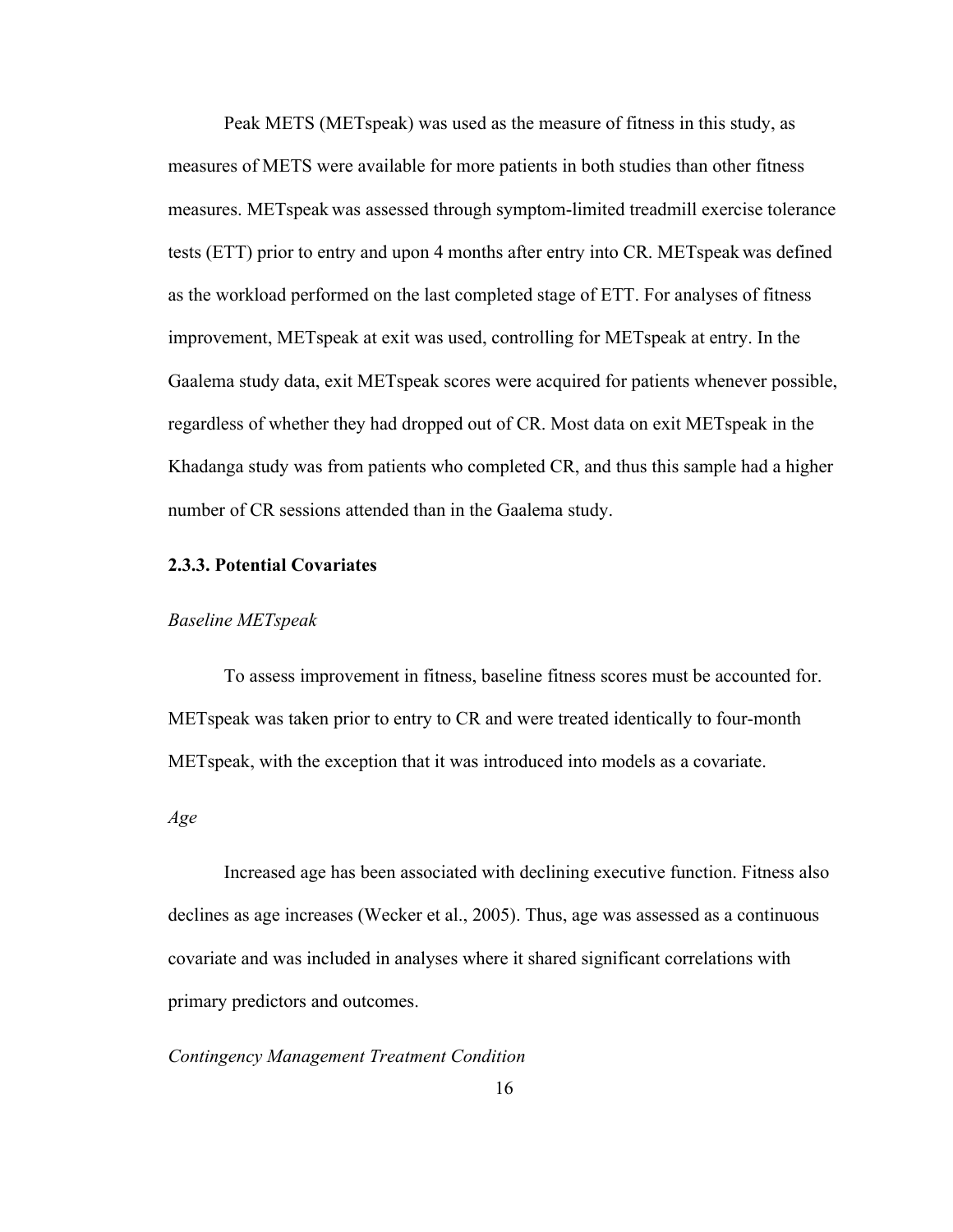Evidence from Gaalema et al., 2019a shows that contingency management may alleviate differences in attendance between individuals with lower and higher levels of EF. For this reason, patients in the contingency management condition were not included in analyses of attendance. However, these individuals were included in analyses of fitness improvement, and in these analyses, treatment condition was included as a potential covariate.

#### *Attendance*

Fitness improves with the number of sessions patients attend (Lavie et al., 2009). Consequently, analyses of fitness improvement included attendance as a continuous variable as a potential covariate.

#### *Sex*

Sex has been found to affect fitness improvement during CR, with women showing lower increases in METspeak from baseline to exit from CR (Keteyian et al., 2017). Women are also less likely to enroll in CR and may complete fewer sessions (Halm et al., 1999). Accordingly, sex was included in an initial correlation matrix between potential covariates and primary predictors and was included in analyses where it is significantly related to primary predictors and outcomes.

#### *Diagnosis*

Whether a patient has received a surgical or nonsurgical diagnosis influences their likelihood of attending CR and adhering to CR (Resurrección et al., 2019). Therefore, diagnosis of surgical or nonsurgical intervention was included in initial correlation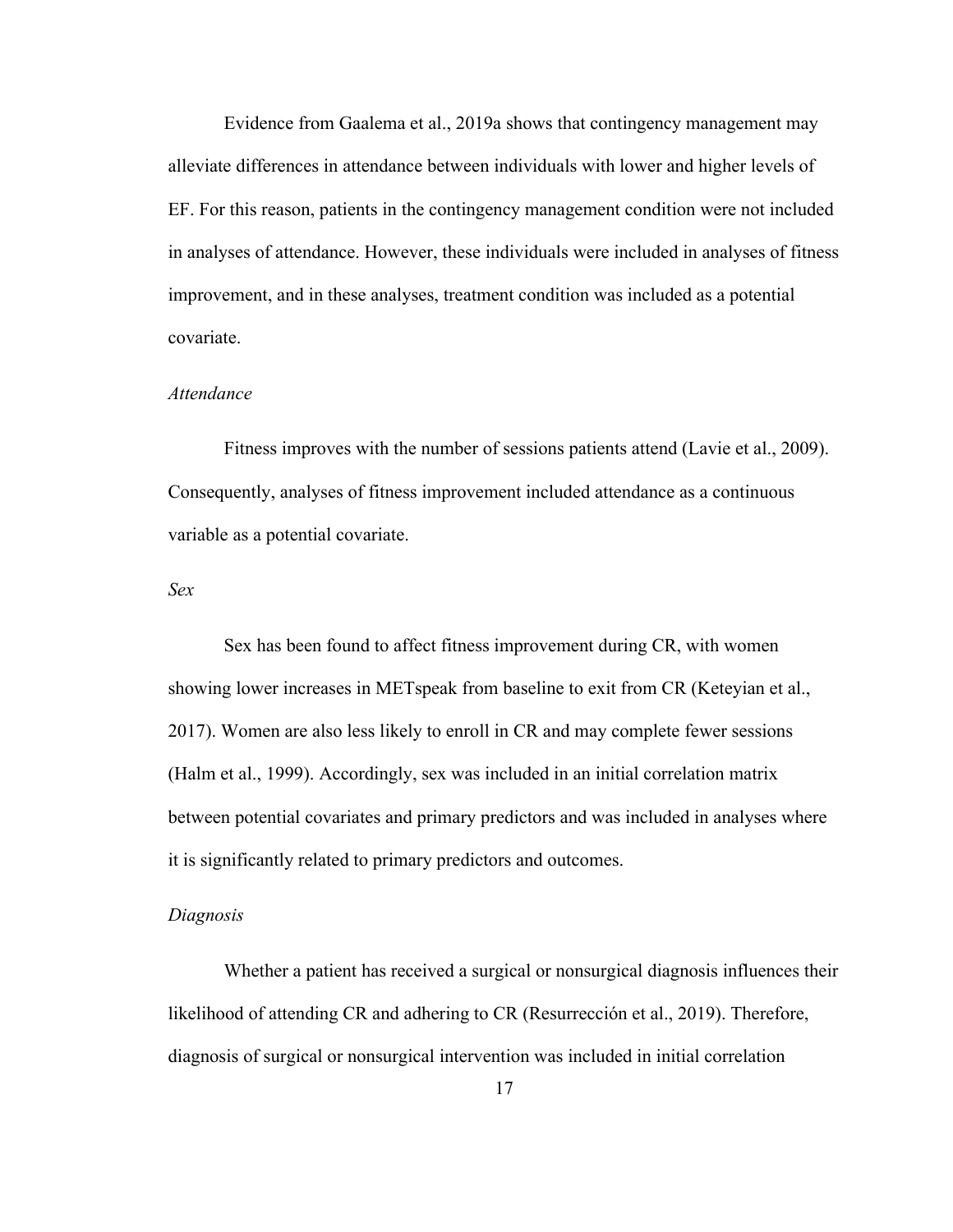matrices and was included in analyses where it was significantly associated with primary predictors and outcomes.

#### *Smoking Status at Entry*

Those who smoke are less likely to attend CR and are more likely to drop out of CR (Gaalema et al., 2015; 2020). Those who smoke also have lower measures of fitness and smoking can impede improvements in CVD risk profiles that are seen from exercise (Asthana et al., 2012; Riley et al., 2018). Smoking status was included in initial correlation matrices with primary predictors and outcomes and was included as a covariate when it significantly correlated with primary predictors and outcomes.

### **2.4. Analyses**

<span id="page-26-0"></span>The analyses in this study were retrospective and followed recommendations for identification of covariates in exploratory analyses (phases of analyses shown in Table 3), where potential covariates were identified through initial correlation matrices and t-tests. Covariates that shared significant relationships with primary predictor and outcome variables were added to the first block of hierarchical regression models. Main independent variables were added in the subsequent blocks. All analyses used listwise deletion and followed recommendations from Aiken & West, 1991.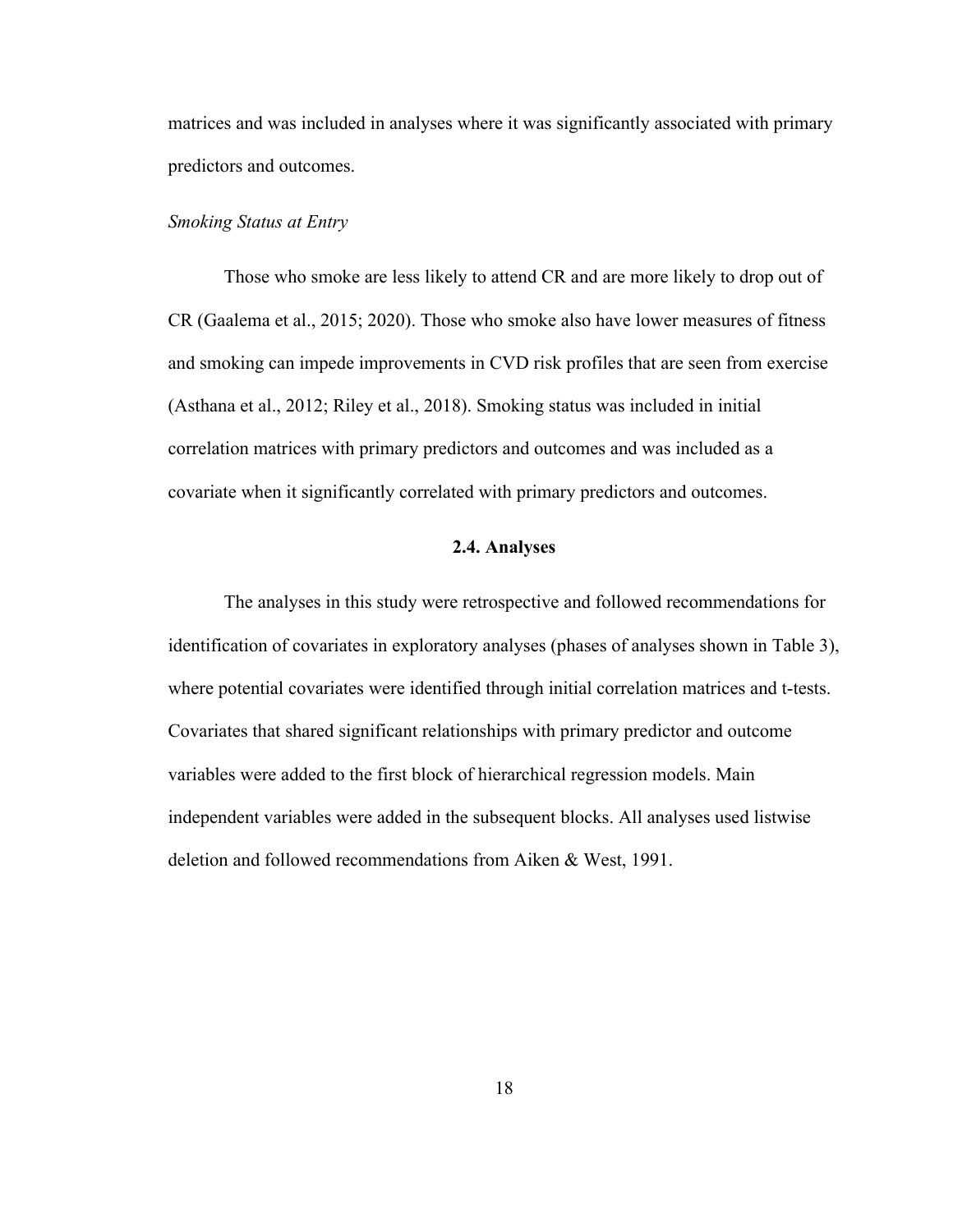#### <span id="page-27-1"></span>**Table 3**

| Phase                 | Stat. Goal                                      | Selected<br>Analyses | Assessment                                                       |
|-----------------------|-------------------------------------------------|----------------------|------------------------------------------------------------------|
| Correlation<br>Matrix | Assign sig. covariates to<br>analyses           | All                  | Pearson correlation; T-<br>tests; Sig. $\leq 0.05$               |
| Regression<br>Block 1 | Model of covariates                             | All                  | NA                                                               |
| Regression<br>Block 2 | Assess sig. of primary<br>predictors            | EF; Anxiety          | $\beta$ ; $\Delta$ F; Sig. $\leq$ 0.05                           |
| Regression<br>Block 3 | Assess sig. of curvilinear<br>anxiety parameter | Anxiety <sup>2</sup> | $\beta$ ; $\Delta$ F; Sig. $\leq 0.05$<br>Assessment of PP-plots |

*Phase Implementation of Hierarchical Regressions* 

Data for analyses of EF and anxiety on attendance included all patients except those randomized to the CM treatment condition in the Gaalema sample; Gaalema  $N =$ 57; Khadanga  $N = 315$ .

For exploratory analyses of fitness improvement, a subsample that included only those who completed  $> 0$  sessions was taken from both studies (Gaalema N = 103; Khadanga  $N = 148$ ). Patients in the Khadanga study who had exit scores (and thus can be included in analyses of fitness improvement) generally completed their ETT upon completing CR, and thus had all completed a high number of sessions.

## <span id="page-27-0"></span>**2.4.1. Analyses for Aim 1: Attendance**

*Effects of Anxiety on Attendance*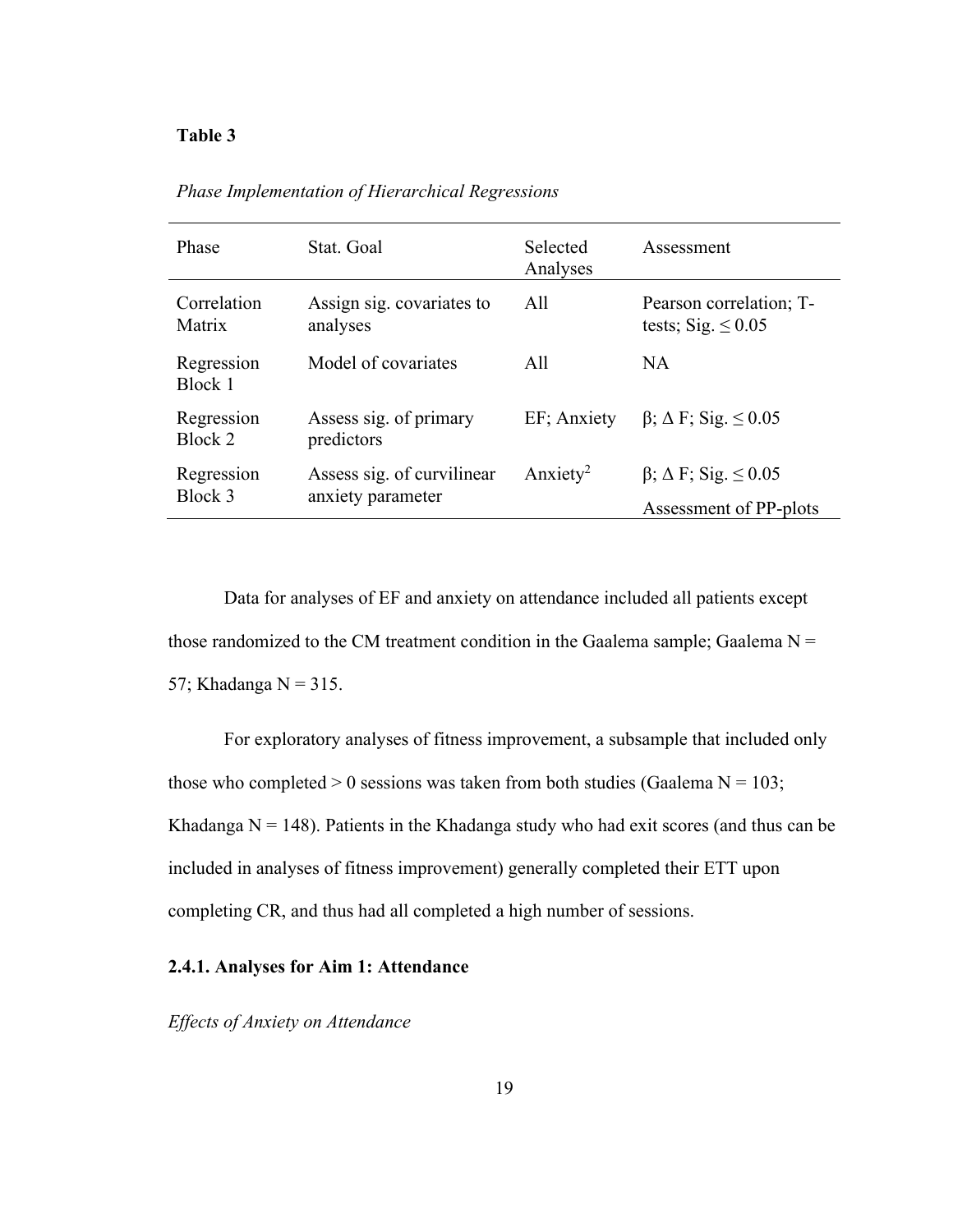Attendance was regressed on potentially significant covariates —sex, diagnosis, age, smoking status— in the first block. Anxiety scores were entered into the second block as a linear variable and were assessed at this point. Anxiety was transformed into a quadratic parameter, (i.e., -Anxiety<sup>2</sup>) and this transformation was entered into the third block. Improvements in model fit, parameter statistics, and visual assessment of PP plots were used to assess the significance of the curvilinear predictor. This analysis was performed in both the general CR-eligible sample (Khadanga) and in a subsample of lower-SES patients (Gaalema) who did not receive a CM intervention.

#### *Effects of Executive Function on Attendance*

Attendance was regressed on potentially significant covariates —sex, diagnosis, age, smoking status, and contingency management condition — in the first block. EF scores were entered into the second block to assess the variability contributed to attendance by executive function above covariates. This analysis was performed in both the general CR-eligible sample (Khadanga) and the lower-SES sample (Gaalema) excluding patients randomized to the CM condition.

#### <span id="page-28-0"></span>**2.4.2. Analyses for Aim 2: Fitness Improvement**

#### *Effects of Anxiety on Fitness Improvement*

Exit METspeak was regressed on potentially significant covariates —sex, diagnosis, age, smoking status, contingency management condition, METspeak at baseline, and attendance— in the first block. Anxiety scores were entered into the second block as a linear variable and were assessed at this point. Anxiety was transformed into a quadratic variable (i.e., anxiety<sup>2</sup>), and this transformation was entered into the third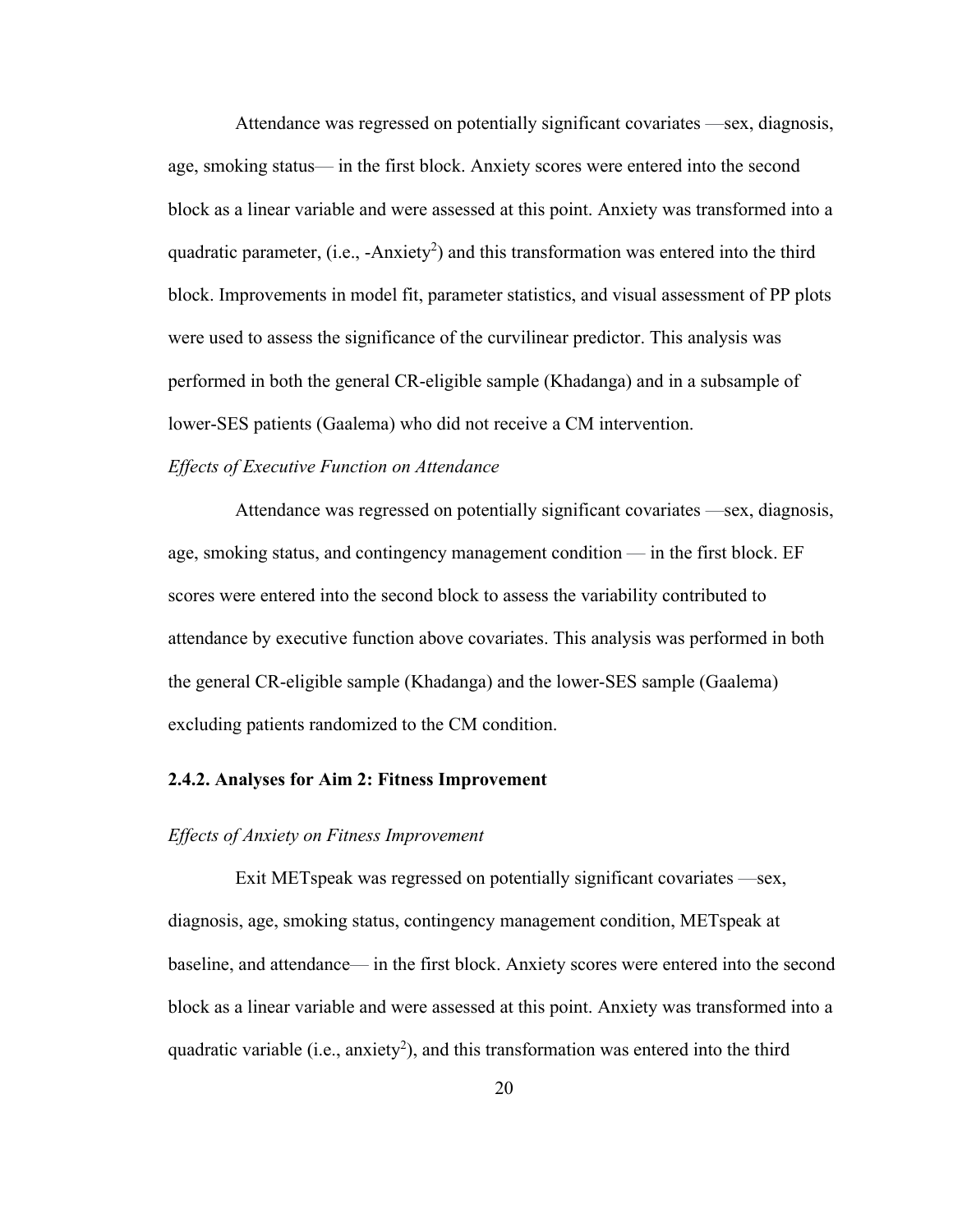block. Improvements in model fit, parameter significance, and visual assessment of PP plots were used to assess the significance of the curvilinear predictor. This analysis was performed in both the general CR-eligible sample (Khadanga) and the full lower-SES sample (Gaalema), in those who completed at least one session of CR.

#### *Effects of EF on Fitness Improvement*

Exit METspeak was regressed on potentially significant covariates —sex, diagnosis, age, smoking status, baseline METspeak, and contingency management conditions— in the first block. EF scores were entered into the second block to assess the variability contributed to fitness improvement by executive function above covariates. This analysis was performed in both the general CR-eligible sample (Khadanga) and the full lower-SES sample (Gaalema), in those who completed at least one session of CR.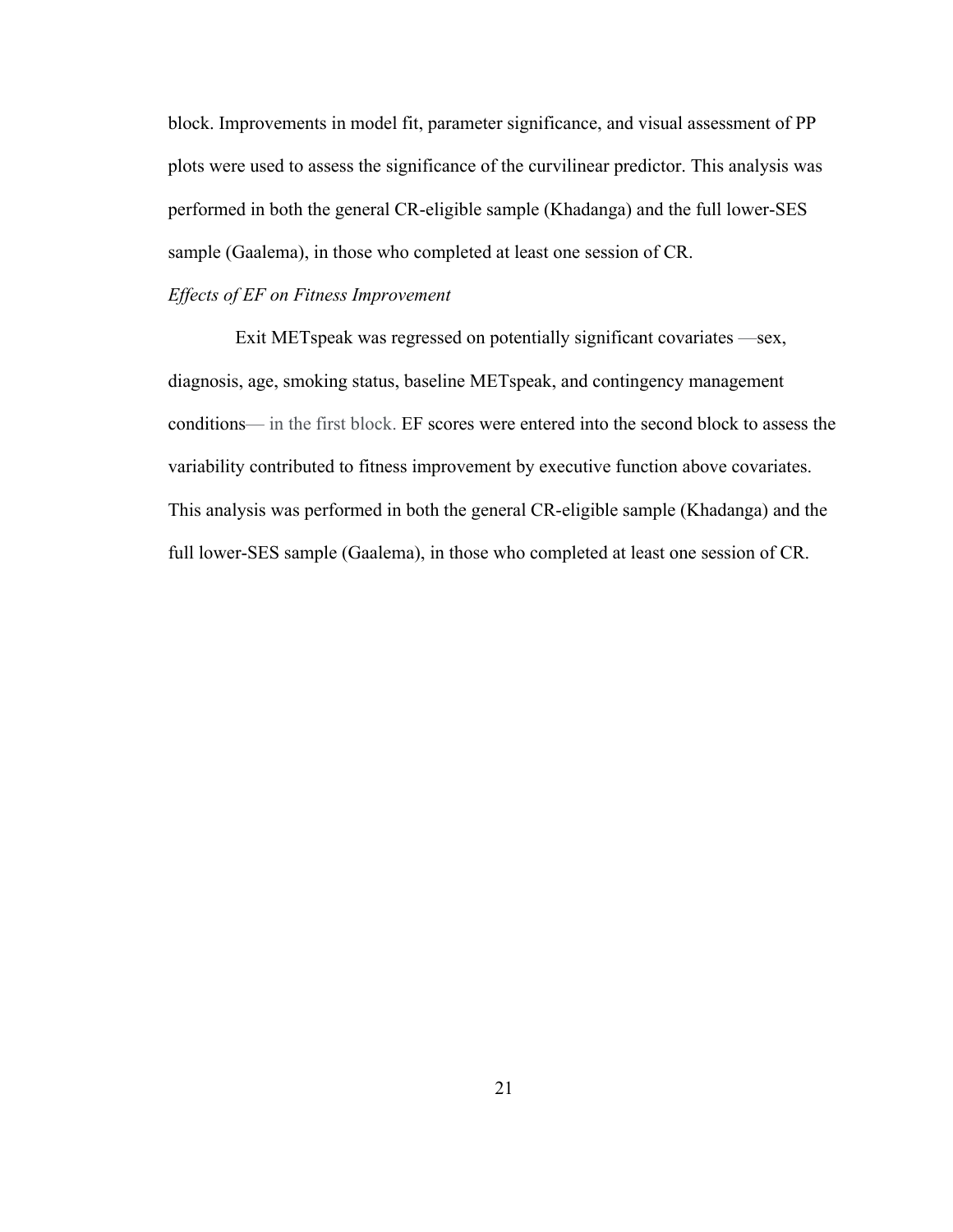#### **CHAPTER 3: RESULTS**

## **3.1. Demographics**

## <span id="page-30-2"></span><span id="page-30-1"></span><span id="page-30-0"></span>**Table 4**

*Descriptive Statistics of Continuous Variables Between Samples*

| Variable        |                                | Mean | $\pm SD$ | Range | N   |
|-----------------|--------------------------------|------|----------|-------|-----|
| Age             | Rep                            | 68.3 | 11.65    | 58.0  | 337 |
|                 | Lower-SES                      | 57.1 | 10.20    | 57.0  | 130 |
| Entrance        |                                |      |          |       |     |
| METspeak        | Rep                            | 5.86 | 2.52     | 14.14 | 161 |
|                 | Lower-SES                      | 5.20 | 2.68     | 15.0  | 109 |
| Exit METspeak   | Rep                            | 7.37 | 2.91     | 16.62 | 170 |
|                 | Lower-SES                      | 6.51 | 3.30     | 12.5  | 90  |
| <b>Sessions</b> | Rep                            | 19   | 6.29     | 19    | 168 |
|                 | Lower-SES                      |      |          |       |     |
|                 | (Financial<br>incentives)      | 18.6 | 15.79    | 36    | 130 |
|                 | Lower-SES (No<br>intervention) | 14.7 | 14.82    | 36    | 65  |
| Anxiety         | Rep (GAD-7)                    | 4.47 | 4.76     | 21    | 331 |
|                 | Lower-SES (ASR)                | 59.4 | 8.28     | 30    | 111 |
| <b>BRIEF-A</b>  | Rep                            | 42.0 | 10.05    | 53    | 302 |
|                 | Lower-SES                      | 55.9 | 11.75    | 52    | 106 |

Characteristics of the two samples can be seen in Tables 4 (continuous variables) and 5 (categorical variables). As expected, given prior research, the two samples differed on several characteristics. Compared to the representative sample, patients in the lower-SES sample were much younger (57 vs 68 yrs), had lower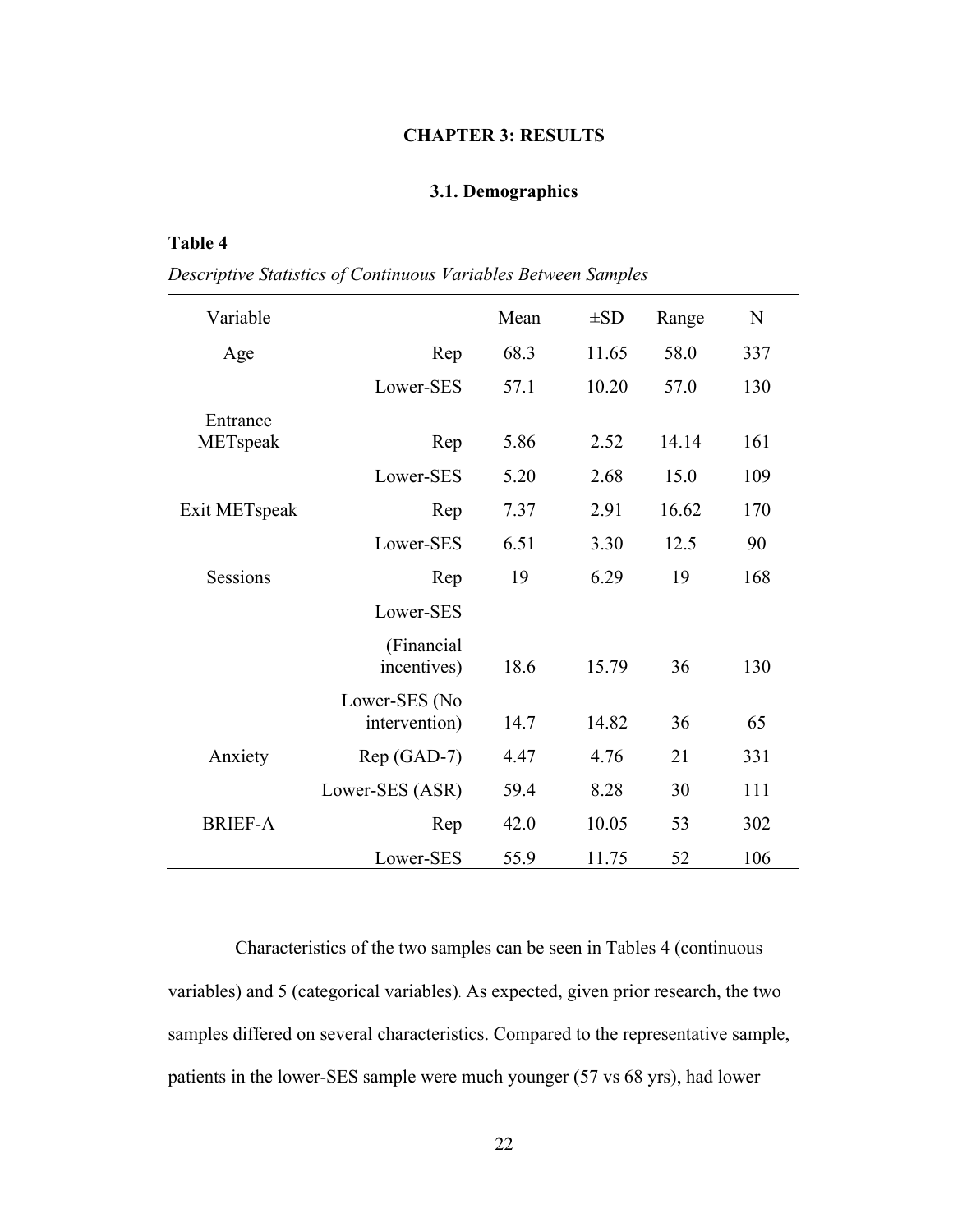METspeak scores at entrance (5.2 vs 5.9) and at exit (6.5 vs 7.4), and lower-SES patients not randomized to the CM condition attended fewer sessions than those in the representative sample (14.7 vs 19). Lower-SES patients were also nearly four times more likely to smoke (11% vs 42%) and were less likely to have had a surgical diagnosis (17% vs 47%). Roughly two-thirds of both samples were male, and among those who had both an entrance and exit fitness score, there were no differences in magnitude of fitness improvement (1.51 METspeak for both samples).

## <span id="page-31-0"></span>**Table 5**

| Variable                           | N(%            |           |  |
|------------------------------------|----------------|-----------|--|
|                                    | Representative | Lower-SES |  |
| <b>Sex</b>                         |                |           |  |
| Male                               | 225 (66.8)     | 81 (62.3) |  |
| Female                             | 112 (33.2)     | 49 (37.7) |  |
| Diagnosis                          |                |           |  |
| Surgical                           | 157(46.6)      | 108(83.1) |  |
| Nonsurgical                        | 180 (53.4)     | 22(16.9)  |  |
| <b>Smoking Status</b>              |                |           |  |
| <b>Current Smoker</b>              | 37(11.0)       | 55 (42.3) |  |
| Non/Former Smoker                  | 299 (89.0)     | 75(57.7)  |  |
| Anxiety                            |                |           |  |
| Normal                             | 211 (63.7)     | 62(55.9)  |  |
| Mild+ or Problematic               | 120(36.3)      | 49 (44.1) |  |
| <b>BRIEF-A</b>                     |                |           |  |
| Normal                             | 291 (96.4)     | 82 (76.4) |  |
| <b>Executive function deficits</b> | 11(3.6)        | 25(23.6)  |  |

*Descriptive Statistics of Categorical Variables Between Samples*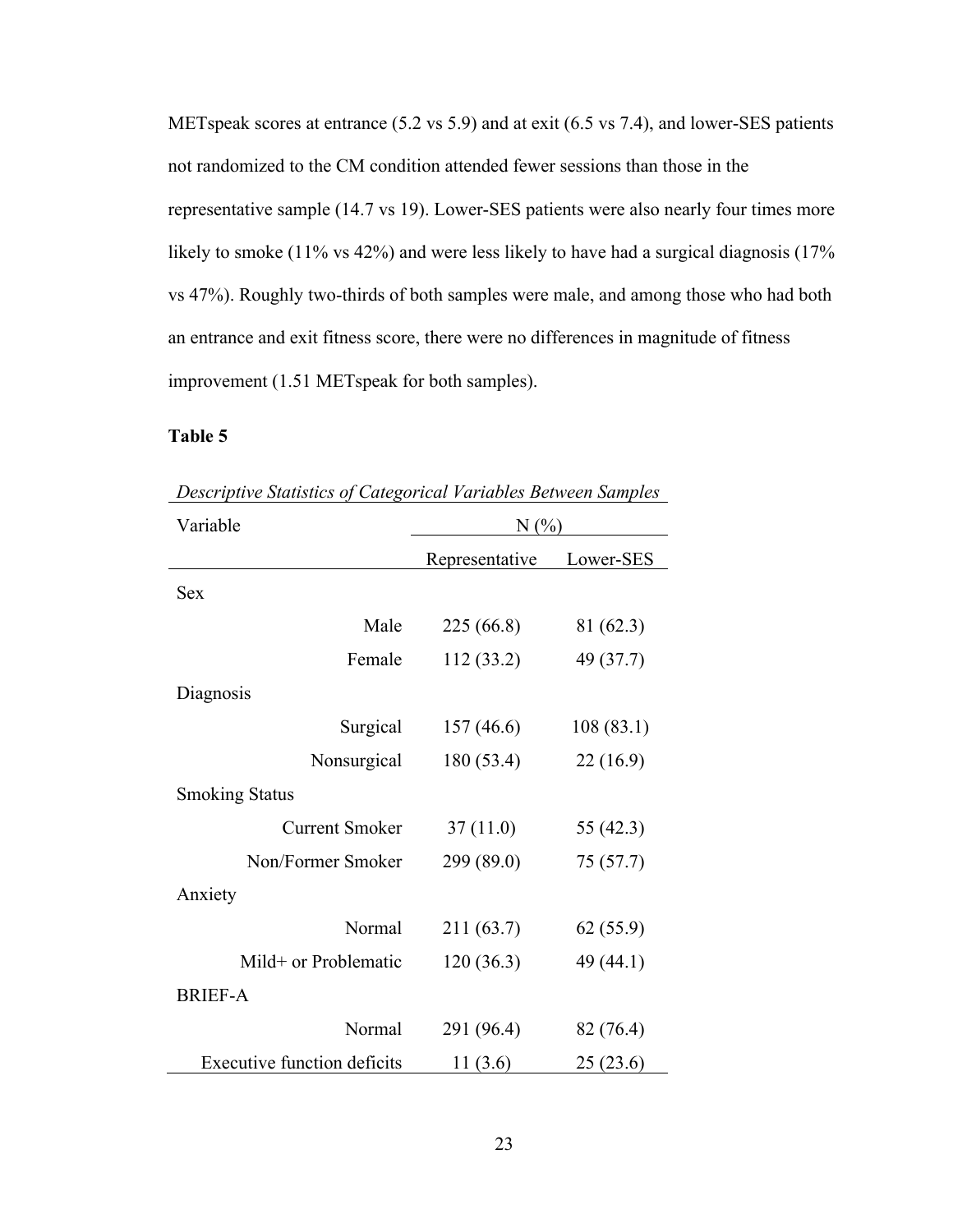When looking at the cognitive variables, patients in the lower-SES sample had higher average scores of executive function deficits (55.5 vs 42.0; Figure 2). The two samples utilized separate measures of anxiety and thus could not be directly compared. However, higher levels of anxiety were detected by both measures than would be expected from the 18-28% established by prior literature (Rao, 2020), as 36% of patients in the representative sample were identified with at least mild anxiety by the GAD-7 and 44% had problematic anxiety scores in the lower-SES sample by the ASR/OASR anxiety

## **Figure 2:**

#### *Boxplots of BRIEF-A Scores by Sample*

subscale. Variables were checked for skew and kurtosis, but no distribution warranted an adjustment in analyses.

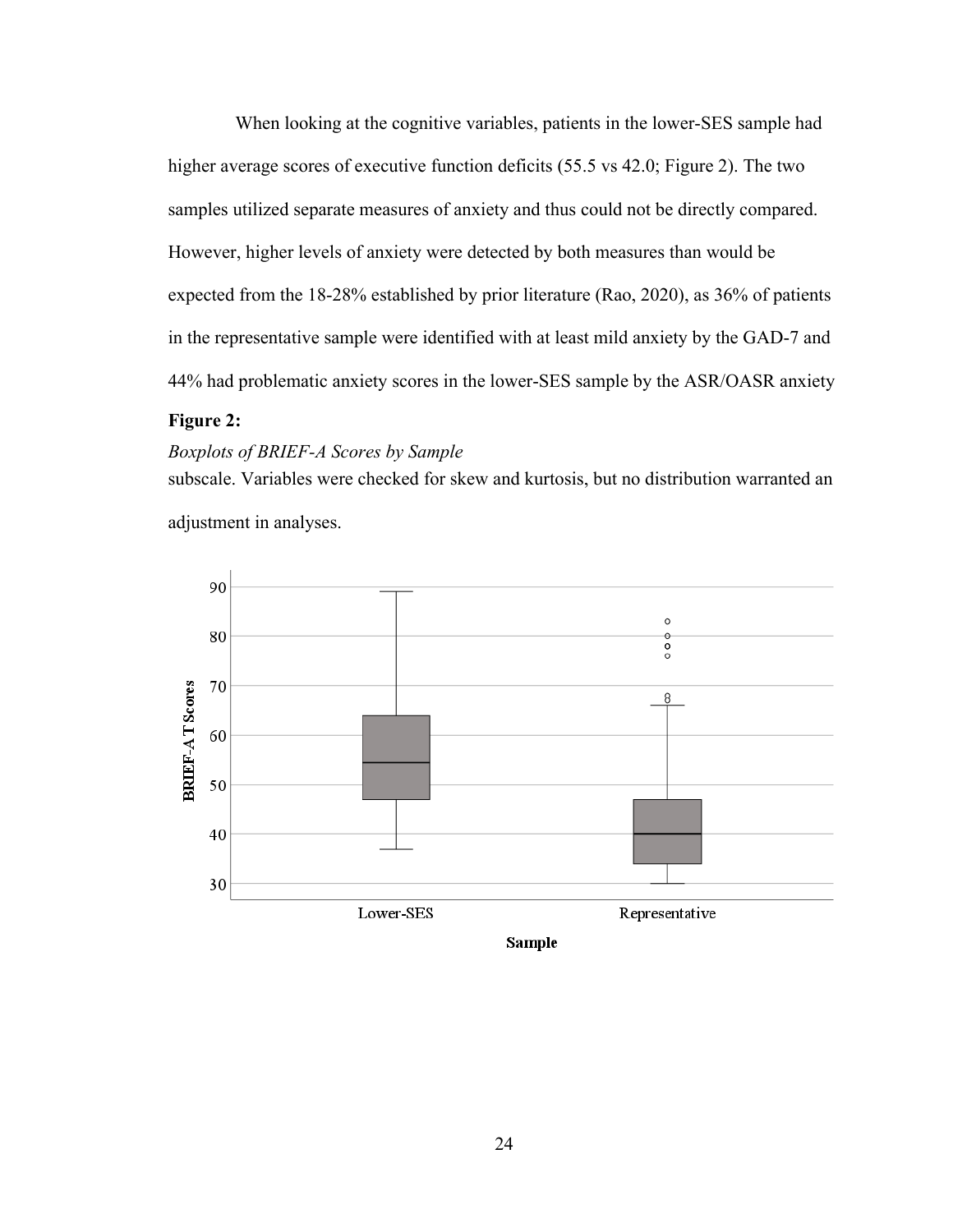#### **3.2. Establishing Covariates**

#### <span id="page-33-1"></span><span id="page-33-0"></span>**3.2.1. Representative Sample**

Correlation matrices were drawn between predictors, outcomes, and potential covariates in both samples. In the representative sample, our primary outcome, sessions attended, only shared significant correlations with age, where older patients attended more sessions  $(r = 0.19, p < 0.01)$ . Our secondary outcome, METspeak at exit, shared a significant positive association with METspeak at entrance  $(r = 0.77, p < 0.01)$ , and a negative association with age  $(r = -0.37, p < 0.01)$  and female sex (Male M = 3.57, Female  $M = 2.14$ ,  $p \le 0.05$ ). BRIEF-A scores were only significantly associated with GAD-7 scores, where higher anxiety was correlated with worse executive deficits ( $r = 0.40$ ,  $p<.01$ ). Anxiety scores also increased with age ( $r = 0.16$ ,  $p<.01$ ) and were higher in patients who smoked (Smoker M = 6.49, Nonsmoker = 4.23,  $p < 01$ ). Older age was also associated with being female (Male  $M = 67$ , Female  $M = 71$ ,  $p \le 01$ ) and older adults were more likely to be nonsmokers (Smoker  $M = 59$ , Nonsmoker  $M = 69$ , p<.01). A higher proportion of Males smoked (Male = 13%, Females = 6%, Chi2 = 3.88 *p<*.05), and smoking was associated with having a surgical intervention (Surgical  $= 7\%$ , Nonsurgical =  $15\%, p < .05$ ).

These matrices resulted in the inclusion of age and smoking status in the analysis of attendance by anxiety levels in the representative sample. Only age was included as a covariate in the analysis of attendance by level of EF. The analysis of fitness improvement by anxiety levels in the same sample included age, METspeak at entrance,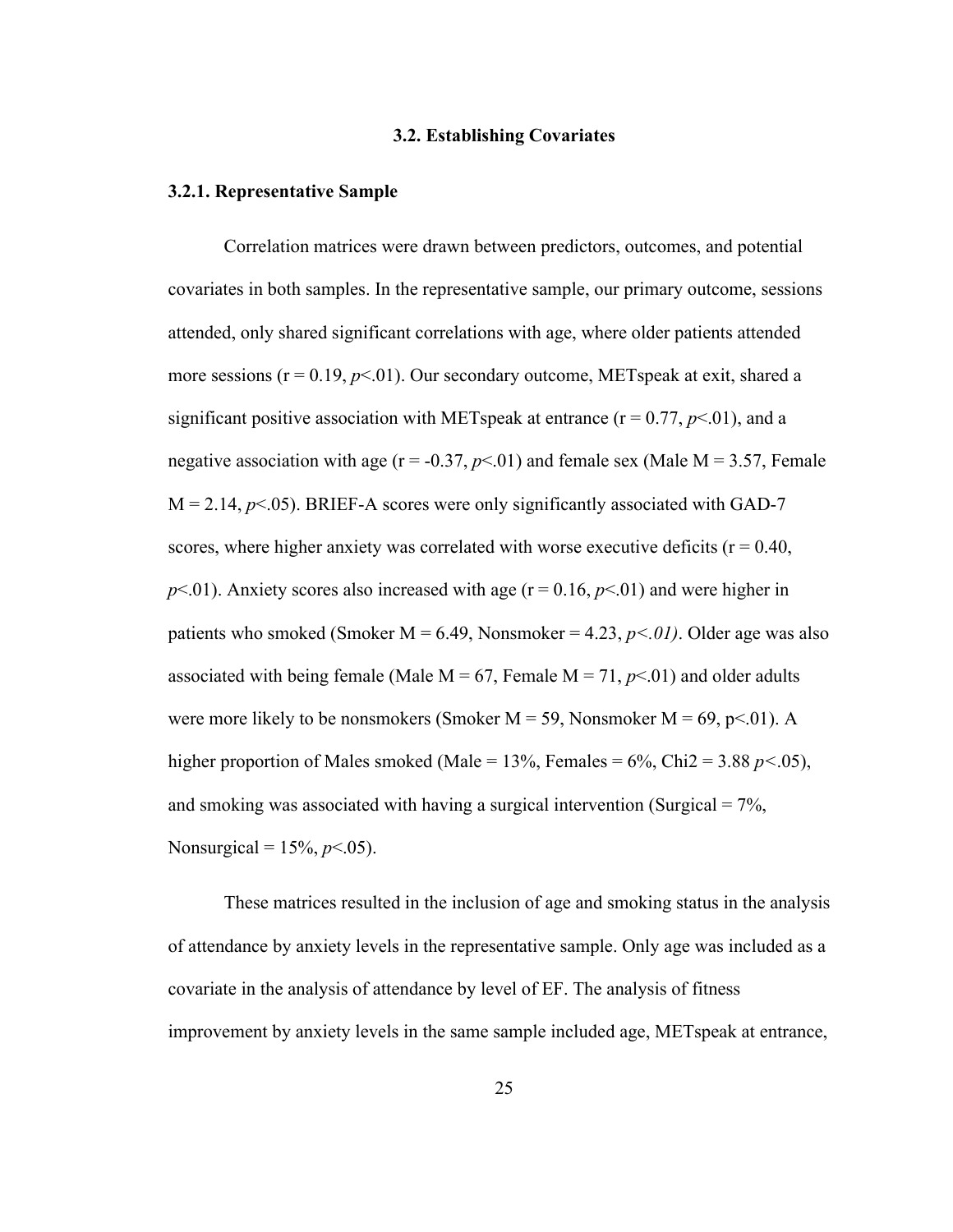sessions attended, and smoking status. The fitness improvement analysis by EF levels in this sample included age, METspeak at entrance, and sessions attended.

#### <span id="page-34-0"></span>**3.2.2. Lower-SES Sample**

Similar correlation matrices were drawn for the lower-SES sample. Our primary outcome, sessions attended, was significantly associated with smoking status, where smokers attended fewer sessions (Smokers  $M = 7.6$ , Nonsmoker  $M = 20.0$ ,  $p < 01$ ). Only smoking status was included as a covariate for assessments of anxiety and EF on attendance.

Fitness analyses in the lower-SES sample included all patients, not only those who were in the non-incentive condition. Thus, new matrices were drawn for the new sample. METspeak at exit was significantly associated with higher entrance fitness ( $r =$ 0.81,  $p<.01$ ), lower ASR/OASR scores (r = -0.23,  $p<.05$ ), lower age (r = -0.41,  $p<.01$ ), male sex (Male  $M = 7.06$ , Female  $M = 5.59$ ,  $p<0.05$ ), and having a surgical diagnosis (Surgical =  $6.28$ , Nonsurgical =  $5.03$ ,  $p<.05$ ). Higher BRIEF-A scores were significantly associated with higher ASR/OASR scores  $(r = 0.54, p < 0.01)$  and younger age  $(r = -0.20,$  $p<.01$ ). Higher ASR/OASR scores were also associated with being female (Female M = 62, Male M = 58, *p*<.05).

Older patients attended more sessions ( $r = 0.23$ ,  $p < 0.01$ ), and were less likely to smoke (Smoker  $M = 53$ , Nonsmoker = 60,  $p<0$ 1). The contingency management condition (receiving an incentive) only shared a significant relationship with sessions attended ( $r = 0.42$ ,  $p \le 01$ ), which was not a primary outcome for analyses including the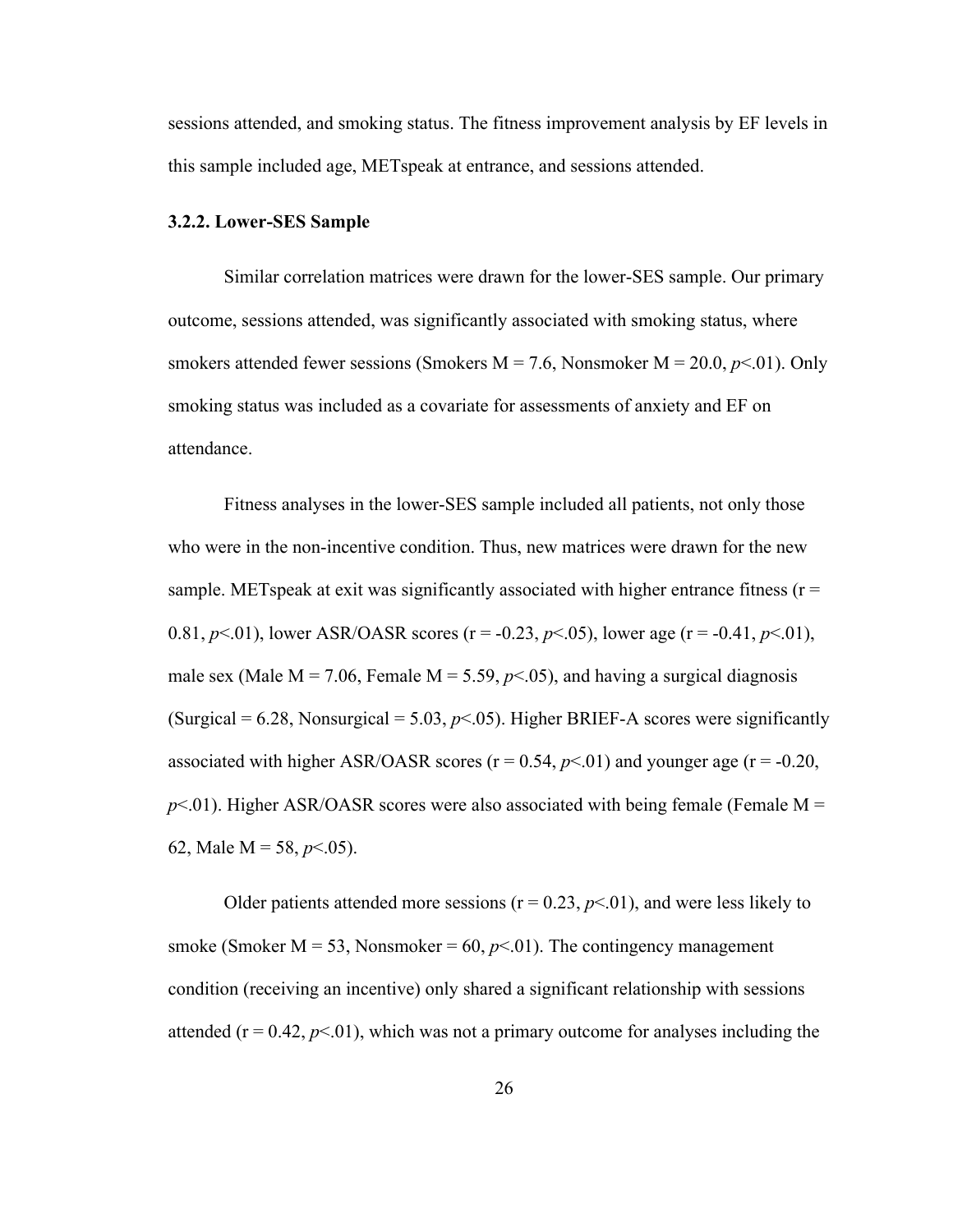full lower-SES sample. Thus, sessions attended, fitness at entry, sex, age, and diagnosis were included in both the analyses of anxiety and EF on fitness outcomes.

#### **3.3. Analyses in the Representative Sample**

#### <span id="page-35-1"></span><span id="page-35-0"></span>**3.3.1. Anxiety and Attendance**

Attendance was regressed on smoking status, age, and GAD-7 scores to determine whether anxiety impacted attendance in the representative sample (Table 6). Although the model itself was significant  $(F(3,171) = 3.12, p < .05)$ , no significant association was found between GAD-7 scores and attendance in the representative sample ( $b = -0.18$ , t(173) = -0.84,  $p = NS$ ;  $\Delta R^2 = 0.004$ ,  $\Delta F(1,171) = 0.71$ ,  $p = NS$ ). Age was positively associated with attendance ( $b = 0.22$ ,  $t(173) = 2.27$ ,  $p < .05$ ), and smoking status was not  $(b = -4.11, t(173) = -1.03, p = NS)$ . Curvilinearly transformed anxiety T scores did not contribute significant variation to the model  $(\Delta F(1,170) = 0.23, p < .05, \Delta R^2 = 0.001)$ .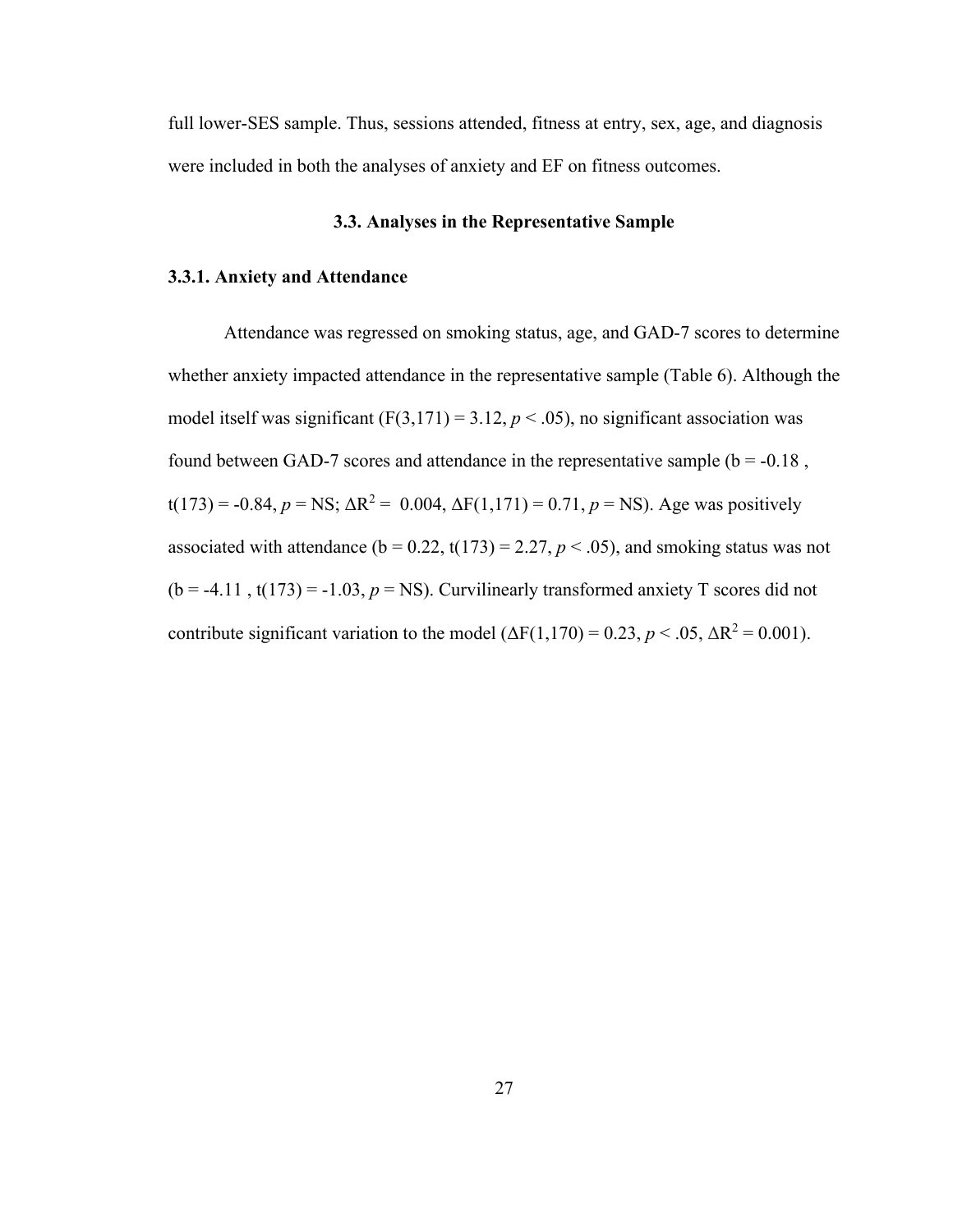### <span id="page-36-1"></span>**Table 6**

*Anxiety as a Predictor of Attendance in the Representative Sample*

| Predictor                   | Coefficient | S.E. | t.      | P       |
|-----------------------------|-------------|------|---------|---------|
| Constant                    | 7.83        | 6.78 | 1.16    | 0.25    |
| $GAD-7$                     | $-0.18$     | 0.21 | $-0.84$ | 0.4     |
| Age                         | 0.22        | 0.10 | 2.27    | $0.02*$ |
| <sup>a</sup> Smoking Status | $-4.11$     | 4.00 | $-1.03$ | 0.31    |

Current Smoker =  $0$ , nonsmoker =  $1$ 

## <span id="page-36-0"></span>**3.3.2. Executive Function and Attendance**

Attendance was then regressed on age and BRIEF-A T scores in the representative sample to assess whether executive function was associated with attendance (Table 7). The model was significant,  $(F(2, 160) = 3.27, p < .05)$ , however executive function was not significantly related to attendance,  $(b = -0.10, t(161) = -1.06,$  $p = NS$ ;  $\Delta R2 = 0.007$ ,  $\Delta F(1,160) = 1.13$ ,  $p = NS$ ). Only age was significantly associated

#### <span id="page-36-2"></span>**Table 7**

with attendance, where

| <b>Executive Function as a Predictor of Attendance in</b> |
|-----------------------------------------------------------|
| the Representative Sample                                 |

| older patients attended      |
|------------------------------|
| more sessions ( $b = 0.21$ , |
| $t(161) = 2.26, p < .05$ ).  |

| Predictor      | Coefficient | S.E. |         |         |
|----------------|-------------|------|---------|---------|
| Constant       | 11.08       | 7.93 | 1.40    | 0.16    |
| Age            | 0.21        | 0.10 | 2.26    | $0.03*$ |
| <b>BRIEF-A</b> | $-0.10$     | 0.10 | $-1.06$ | 0.29    |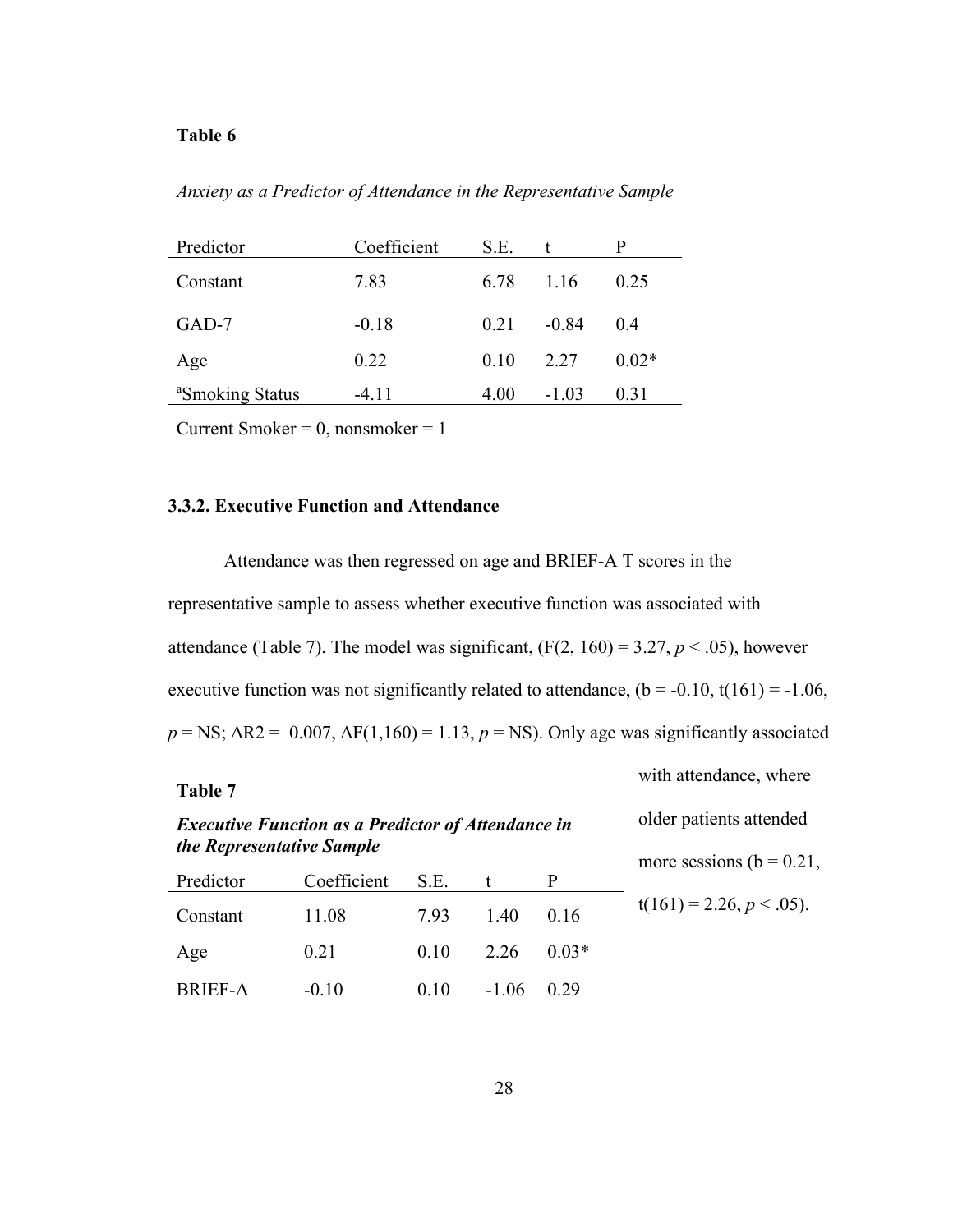#### <span id="page-37-0"></span>**3.3.3. Anxiety and Fitness Improvement**

METspeak at exit was regressed on METspeak at entrance, sessions attended, smoking status, age, and GAD-7 scores to determine whether anxiety impacted fitness improvement (Table 8). The model reached significance  $(F(5,63) = 24.35, p < .01)$ , though no significant association was found between GAD-7 scores and exit METspeak  $(b = 0.06, t(67) = 1.15, p = NS$ ;  $\Delta R2 = .007, \Delta F(1,63) = 1.31, p = NS$ ). METspeak at entry was significantly and positively associated with METspeak at exit ( $b = 1.00$ ,  $t(67) =$ 7.74,  $p < .01$ ) and age shared a negative relationship with exit METspeak ( $b = -0.07$ , t(67)  $= -2.86, p < .01$ ). Neither the number of sessions attended (b = 0.02, t(67) = 0.92, p = NS), or smoking status were related with exit fitness ( $b = -1.06$ ,  $t(67) = -1.11$ ,  $p = NS$ ). The addition of a quadratic anxiety term did not account for significant variability above the linear model ( $\Delta F(1,62) = 0.80$ ,  $p = NS$ ,  $\Delta R^2 < .001$ ).

#### <span id="page-37-1"></span>**Table 8**

| Theory as a Freudly of Exil I thress in the Kept eschiatre sample |             |      |         |          |  |  |
|-------------------------------------------------------------------|-------------|------|---------|----------|--|--|
| Predictor                                                         | Coefficient | S.E. |         | μ        |  |  |
| Constant                                                          | 4.89        | 2.19 | 2.23    | $0.03*$  |  |  |
| Age                                                               | $-0.07$     | 0.02 | $-2.86$ | $0.01**$ |  |  |
| Sessions                                                          | 0.02        | 0.02 | 0.92    | 0.36     |  |  |
|                                                                   |             |      |         |          |  |  |

Entrance METspeak 1.00 0.13 7.74 0.00\*\*

<sup>a</sup>Smoking Status -1.06 0.96 -1.11 0.27

GAD-7 0.06 0.05 1.15 0.26

*Anxiety as a Predictor of Exit Fitness in the Representative Sample*

Current Smoker =  $0$ , nonsmoker =  $1$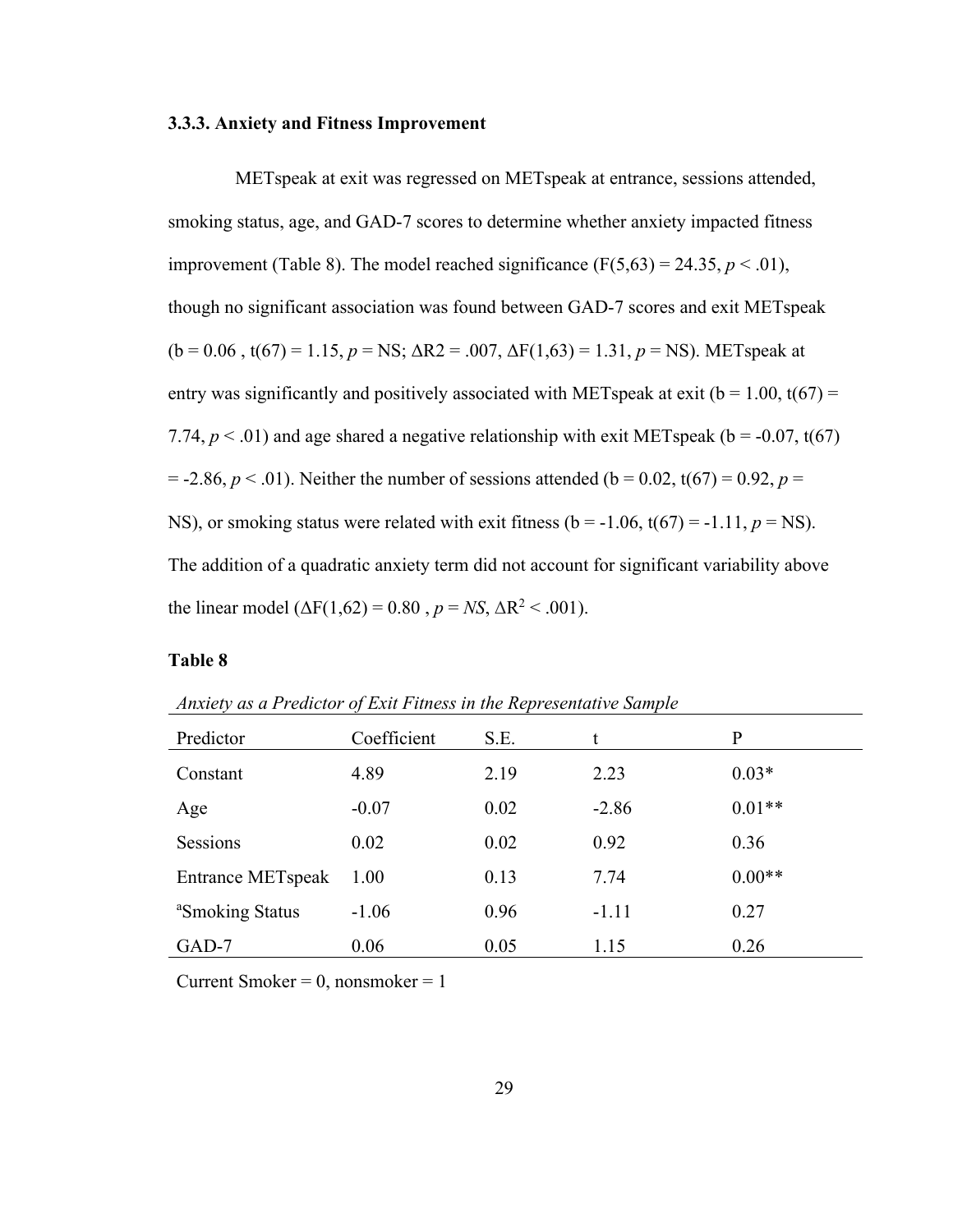#### **3.3.4. Executive Function and Fitness Improvement**

METspeak at exit was regressed on BRIEF-A T scores, METspeak at entrance, sessions attended, and age to determine whether anxiety impacted fitness improvement (Table 9). The model was significant  $(F(4,60) = 27.10, p < .01)$ , but no significant association was found between BRIEF-A T scores and exit METspeak ( $b = -0.02$ ,  $t(63) =$  $-0.85, p =$ NS; ΔR2 = .004, ΔF(1,60) = 0.40,  $p =$ NS). METs peak at entry was positively associated with METspeak at exit ( $b = 1.05$ ,  $t(63) = 9.42$ ,  $p < .01$ ), and age shared a negative relationship with exit METspeak ( $b = -0.07$ ,  $t(67) = -2.93$ ,  $p < .01$ ). The number

of sessions attended (b

#### <span id="page-38-0"></span>**Table 9**

 $= 0.03$ ,  $t(63) = 1.40$ , *p* 

*Executive Function as a Predictor of Exit Fitness in the Representative Sample*

| $=$ NS) was not               | Predictor                | Coefficient | S.E. |         |         |
|-------------------------------|--------------------------|-------------|------|---------|---------|
| significantly associated      | Constant                 | 5.20        | 2.22 | 2.35    | $0.02*$ |
| with exit METspeak<br>scores. | Age                      | $-0.07$     | 0.02 | $-2.93$ | $0.01*$ |
|                               | Sessions                 | 0.03        | 0.02 | 1.40    | 0.17    |
|                               | <b>Entrance METspeak</b> | 1.05        | 0.13 | 8.42    | $0.00*$ |
|                               | <b>BRIEF-A</b>           | $-0.02$     | 0.02 | $-0.85$ | 0.40    |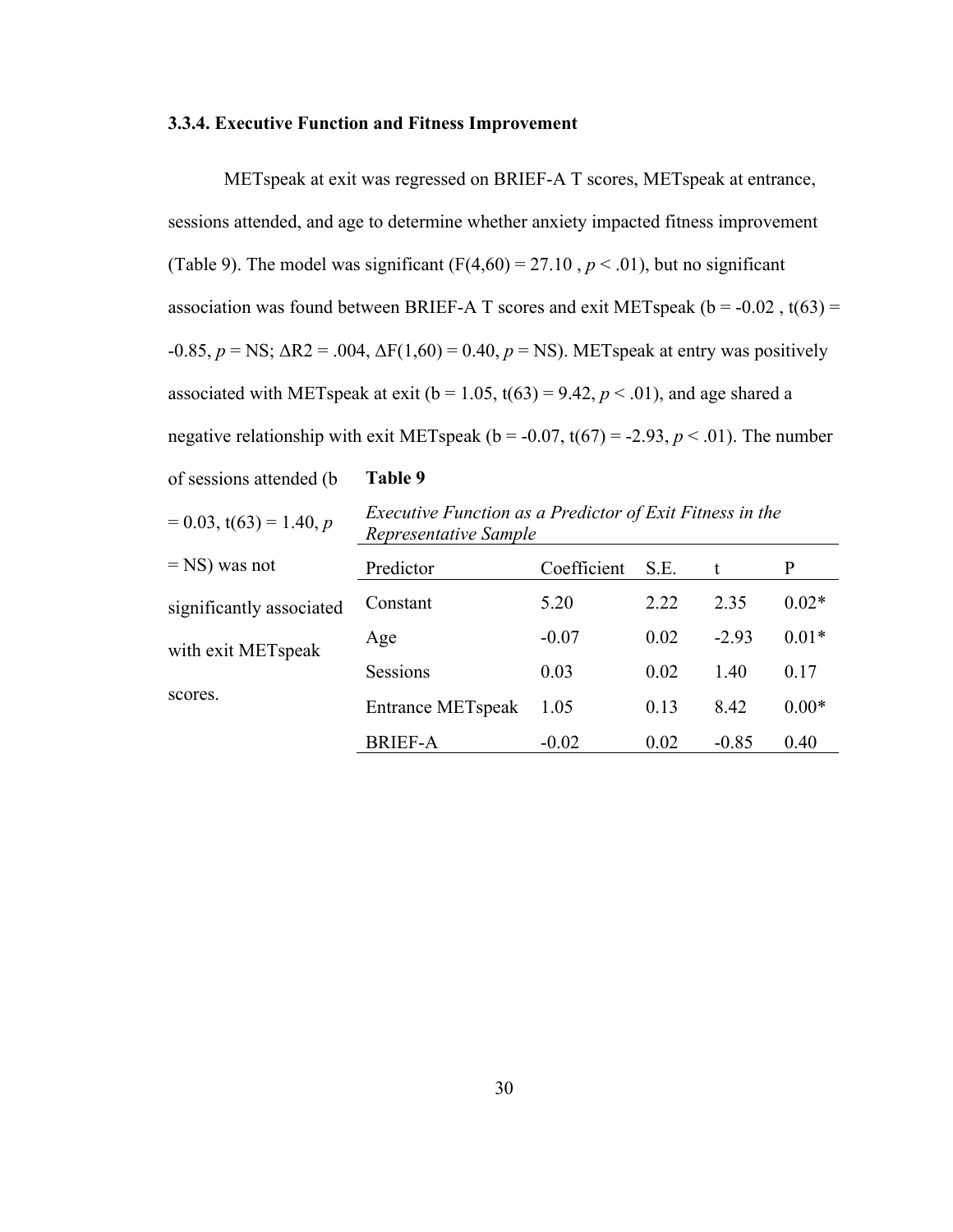#### **3.4. Analyses in the Lower SES Sample**

#### <span id="page-39-1"></span><span id="page-39-0"></span>**3.4.1. Anxiety and Attendance**

Attendance was regressed on smoking status and ASR/OASR anxiety T scores in the control group for the lower-SES sample (Table 10). The model accounted for a significant proportion of variation in attendance ( $F(2,54) = 4.10, p < .05, R^2 = 0.13$ ). No significant association was found between ASR/OASR anxiety T scores and attendance  $(b = -0.20, t(55) = -0.90, p = NS; \Delta R2 = .013, \Delta F(1,54) = 0.81, p = NS$ ). Those who smoke attended 9.6 fewer sessions when anxiety T scores were accounted for than nonsmokers,  $(b = 9.62 \text{ t}(55) = 2.45, p < .05)$ . Although a linear relationship did not appear for anxiety, an exploratory analysis of the curvilinear relationship was performed. Quadratic transformed ASR/OASR T scores did not contribute significant variation to the model ( $\Delta F$  (1,53) = 0.69,  $p = N.S., \Delta R^2 = 0.01$ ).

#### <span id="page-39-2"></span>**Table 10**

*Anxiety as a Predictor of Attendance in the Lower-SES Sample*

| Predictor                   | Coefficient | S.E.  |         | р       |
|-----------------------------|-------------|-------|---------|---------|
| Constant                    | 22.92       | 14.46 | 1.59    | $0.12*$ |
| <b>ASR/OASR</b>             | $-0.20$     | 0.23  | $-0.90$ | $-0.90$ |
| <sup>a</sup> Smoking Status | 9.62        | 3.92  | 2.45    | $0.02*$ |

Current Smoker  $= 0$ , nonsmoker  $= 1$ , does not include participants in the current contingency management condition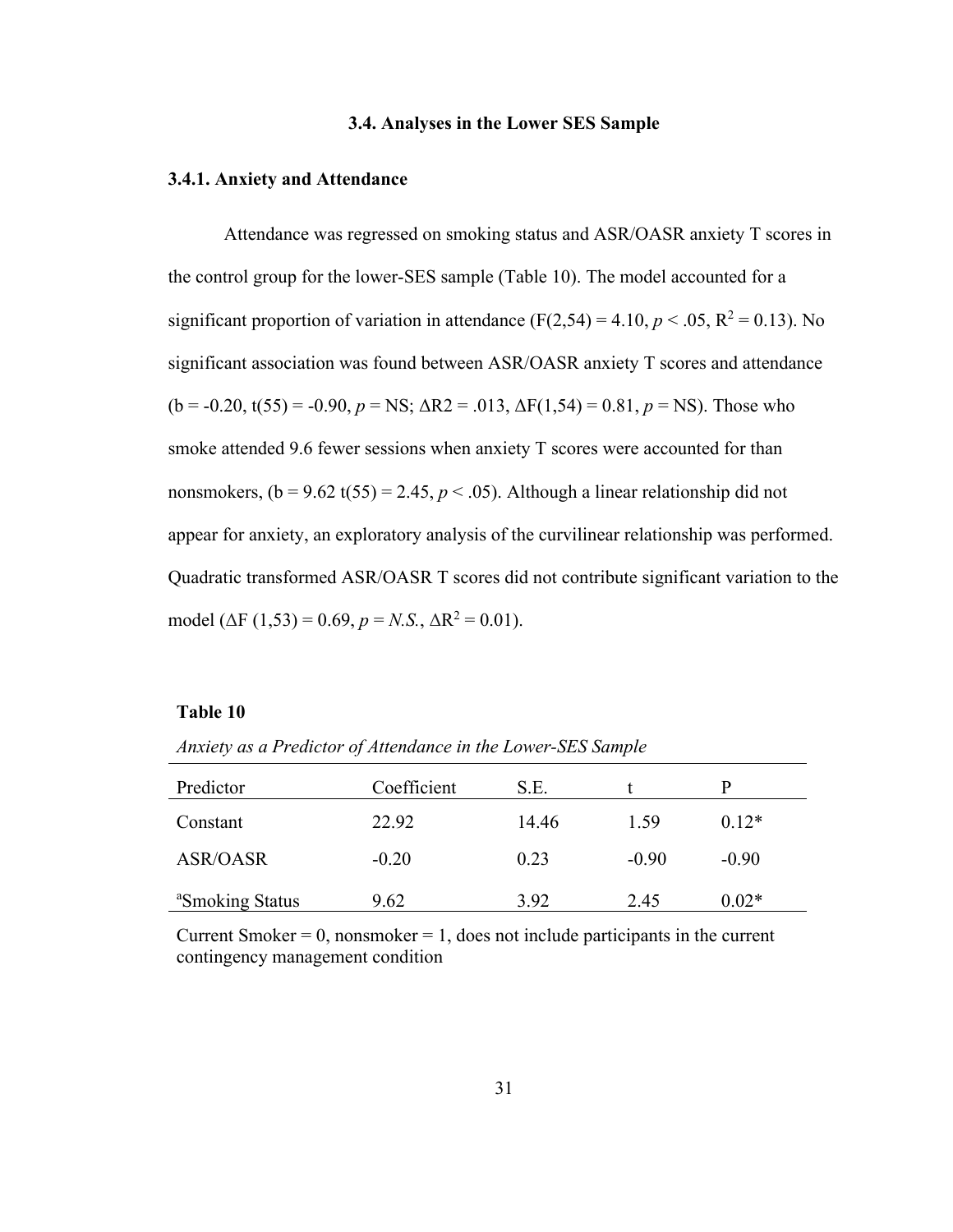#### <span id="page-40-0"></span>**3.4.2. Executive Function and Attendance**

Attendance was regressed on BRIEF-A T scores and smoking status in the control group of the lower-SES sample (Table 11). The model was significant ( $F(2, 52) =$ 3.56,  $p < 0.05$ ), but when the predictors were examined individually executive function was not significantly related to attendance,  $(b = -0.15, t(53) = -0.92, p = NS)$ . Only smoking status was significant, where smokers attended 9.6 fewer sessions than nonsmokers after accounting for executive function  $(b = 9.64 \text{ t}(53) = 2.45, p < .05)$ .

#### <span id="page-40-2"></span>**Table 11**

*Executive Function as a Predictor of Attendance in the Lower-SES Sample*

| Predictor                   | Coefficient S.E. |      |         | Ρ       |
|-----------------------------|------------------|------|---------|---------|
| Constant                    | 18.55            | 9.46 | 1.96    | 0.06    |
| <sup>a</sup> Smoking Status | 9.64             | 3.94 | 2.45    | $0.02*$ |
| BRIEF-A                     | $-0.15$          | 0.16 | $-0.92$ | 0.36    |

Current Smoker =  $0$ , nonsmoker =  $1$ , does not include participants in the current contingency management condition

#### <span id="page-40-1"></span>**3.4.3. Anxiety and Fitness Improvement**

METspeak at exit was regressed on METspeak at entrance, sessions attended, contingency management condition, diagnosis type, sex, age, and ASR/OASR T scores (Table 12). The model was significant  $(F(7,81) = 35.29, p < .01, R^2 = 0.75)$ , and ASR/OASR anxiety T scores were negatively related to exit fitness ( $b = -.05$ ,  $t(81) = -2.1$ ,  $p < .05$ ). METspeak at baseline positively predicted METspeak at exit ( $b = 0.87$ , t(81) = 11.9,  $p < .01$ ), as did the number of sessions attended (b = 0.06, t(81) = 4.45,  $p < .01$ ).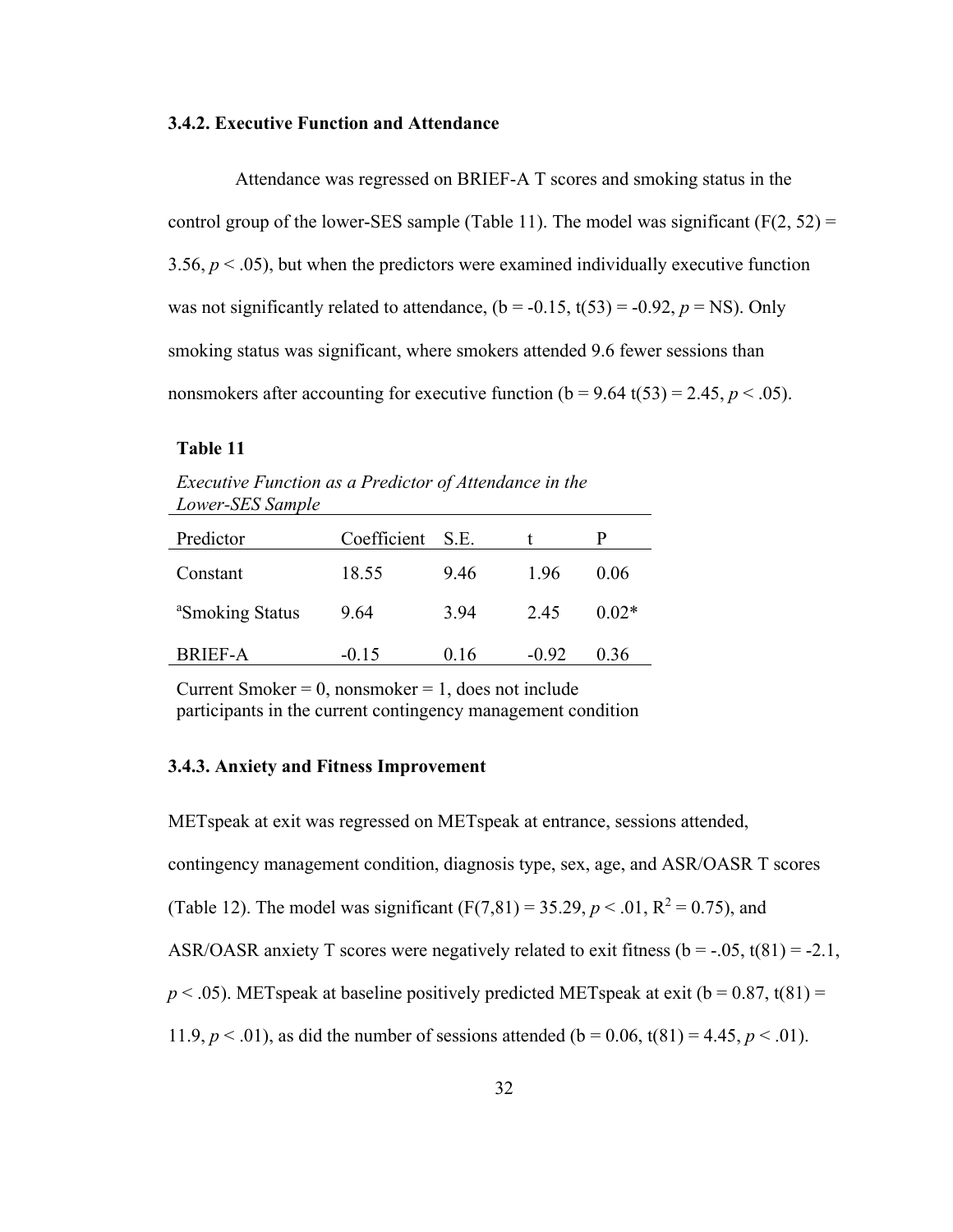Age was negatively associated with METspeak at exit  $(b = -0.06, t(81) = -2.39, p < .05)$ . Sex ( $b = -0.66$ ,  $t(81) = 1.63$ ,  $p = NS$ ), contingency management condition ( $b = -0.56$ ,  $t(81) = -1.45$ ,  $p = NS$ ), and diagnosis (b = -0.26, t(81) = -0.52,  $p = NS$ ), were not significantly associated with exit METspeak.

## <span id="page-41-0"></span>**Table 12**

| Predictor                           | Coefficient | S.E.  | t       | P      |
|-------------------------------------|-------------|-------|---------|--------|
| Constant                            | 7.48        | 2.27  | 3.30    | $.00*$ |
| Sessions                            | 0.06        | 0.014 | 4.45    | $.00*$ |
| <sup>a</sup> Contingency Management | $-0.56$     | 0.401 | $-1.45$ | .15    |
| <b>Entrance METspeak</b>            | 0.87        | 0.073 | 11.92   | $.00*$ |
| $b$ Sex                             | $-0.65$     | 0.404 | $-1.62$ | .10    |
| Age                                 | $-0.06$     | 0.023 | $-2.39$ | $.02*$ |
| <i><sup>c</sup>Diagnosis</i>        | $-0.26$     | 0.501 | $-.53$  | .61    |
| ASR/OASR                            | $-0.05$     | 0.022 | $-2.08$ | .04    |
| $-ASR/OASR2$                        | 0.00        | 0.00  | $-0.81$ | 0.42   |

*Anxiety as a Predictor of Exit Fitness in the Lower-SES Sample*

Control = 0, Incentive =  $1$ Male =  $0$ , Female =  $1$ 

Nonsurgical Diagnosis =  $0$ , Surgical Diagnosis = 1

## **3.4.4. Executive Function and Fitness Improvement**

33 METspeak at exit was regressed on BRIEF-A T scores, METspeak at entrance, contingency management condition, sessions attended, sex, age, and diagnosis to determine whether anxiety impacted fitness improvement (Table 13). The model was significant  $(F(7,77) = 36.65, p < .01)$ . BRIEF-A T-scores were negatively associated with METspeak at exit ( $b = -0.03$ ,  $t(77) = -2.16$ ,  $p < .05$ ) as was age ( $b = -0.07$ ,  $t(81) = -0.07$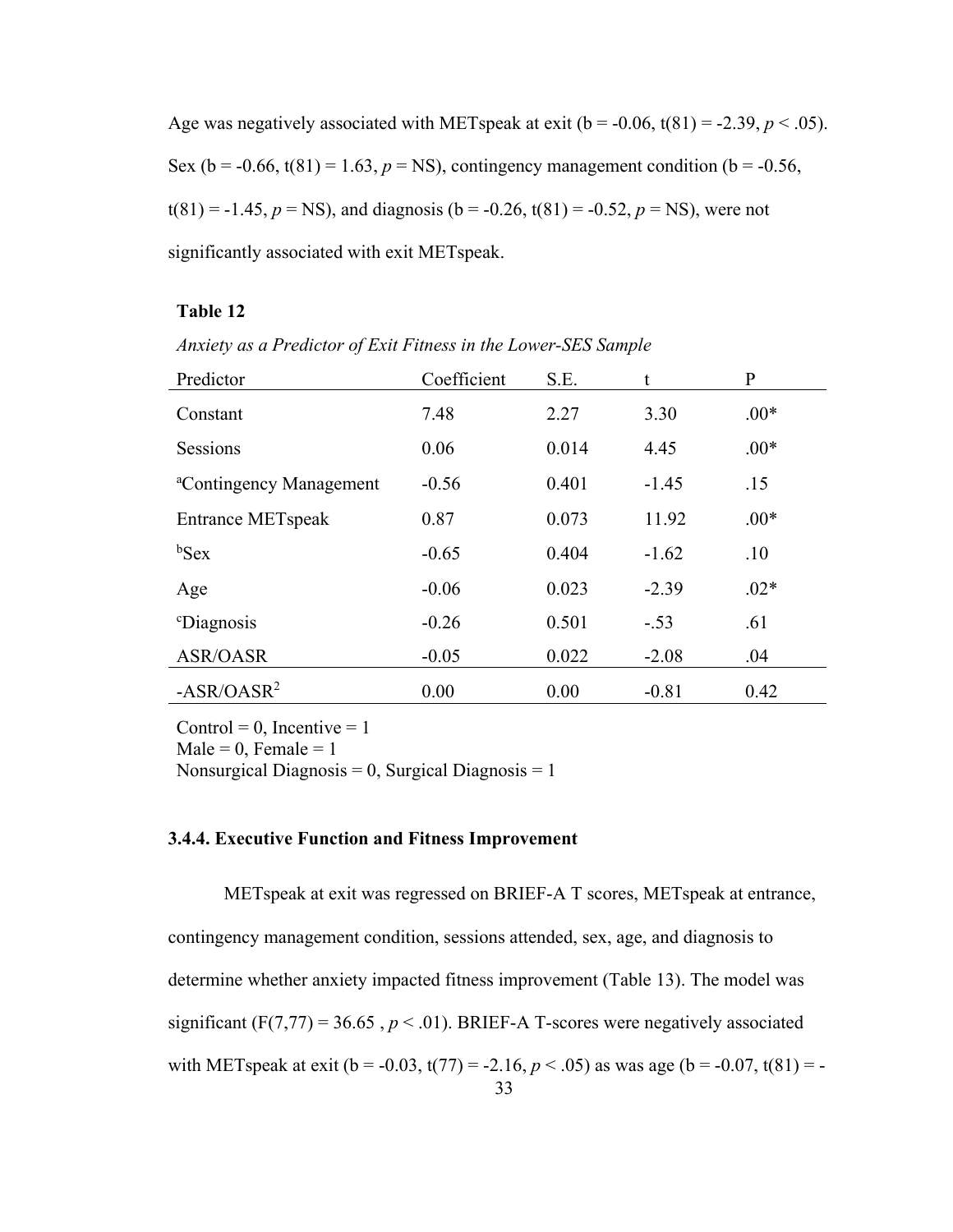3.10,  $p < .01$ ). Sessions attended was positively related to METspeak at exit ( $b = 0.05$ ,  $t(81) = 3.99, p < .01$ ), and males improved fitness scores more than females ( $b = -0.81$ ,  $t(81) = -2.04, p < .05$ ). Neither contingency management condition ( $b = -0.26, t(81) = -0.26$ ). 0.67,  $p = NS$ ), nor diagnosis were significantly related with exit fitness ( $b = -2.4$ , t(81) = - $0.48, p = NS$ ).

## <span id="page-42-0"></span>**Table 13**

*Executive Function as a Predictor of Exit Fitness in the Lower-SES Sample*

| Predictor                                        | Coefficient | S.E. | t       | P       |
|--------------------------------------------------|-------------|------|---------|---------|
| Constant                                         | 7.79        | 2.08 | 3.74    | $0.00*$ |
| Sessions attended                                | 0.05        | 0.01 | 3.99    | $0.00*$ |
| <sup>a</sup> Contingency<br>Management condition | $-0.26$     | 0.39 | $-0.67$ | 0.51    |
| <b>Entrance METspeak</b>                         | 0.84        | 0.07 | 11.80   | $0.00*$ |
| $b$ Sex                                          | $-0.81$     | 0.40 | $-2.04$ | $0.04*$ |
| Age                                              | $-0.07$     | 0.02 | $-3.10$ | $0.00*$ |
| <sup>c</sup> Diagnosis                           | $-0.24$     | 0.49 | $-0.48$ | 0.63    |
| <b>BRIEF-A</b>                                   | $-0.03$     | 0.02 | $-2.16$ | $0.03*$ |

 ${}^{\text{a}}$ Control = 0, Incentive = 1

 $b$ Male = 0, Female = 1

 $\text{``Nonsurgical Diagnosis = 0, Surgical Diagnosis = 1}$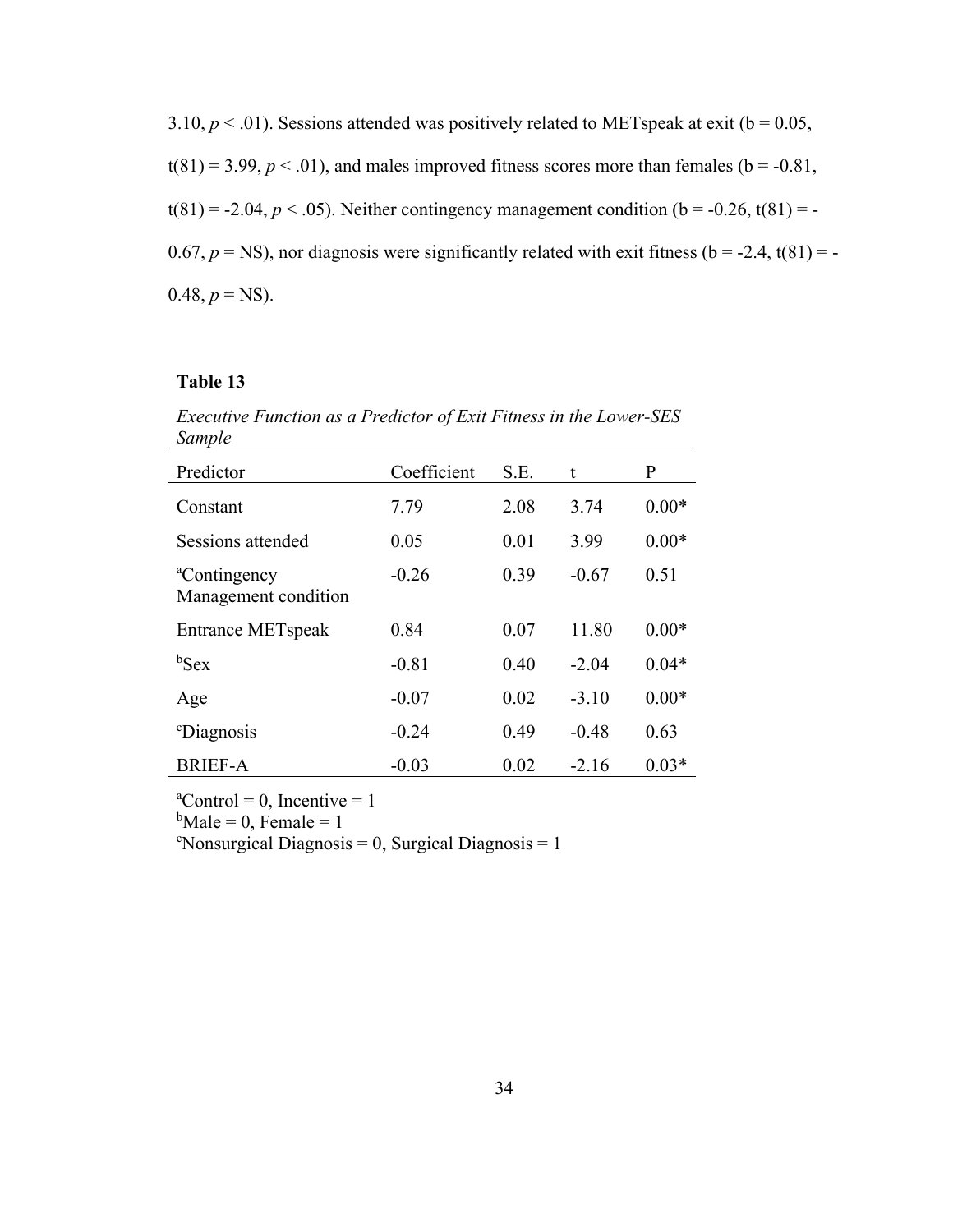#### **CHAPTER 4: DISCUSSION**

#### **4.1. Summary**

<span id="page-43-1"></span><span id="page-43-0"></span>When looking at the baseline characteristics of these samples, the lower-SES and the more representative sample clearly differed. The lower-SES sample had characteristics consistent with a higher-risk profile, as would be expected given prior literature. Compared to the representative sample, lower-SES patients were on average 13 years younger, had lower fitness scores, were nearly four times more likely to smoke and were less likely to have a surgical diagnosis. Executive function deficits were more common in the lower-SES sample and anxiety may have been more prevalent as well.

Overall, analyses showed that patient attendance was not predicted by level of anxiety or executive function in either sample. However, both higher anxiety and lower EF were associated with diminished fitness improvements amongst lower-SES patients. These relationships were strong, even whilst controlling for sessions attended, age, and smoking status. The relationship between anxiety and fitness improvement was more consistent with a linear model than an inverse-U shaped pattern.

#### **4.2. Null Results on Attendance**

<span id="page-43-2"></span>Prior literature indicated that both higher levels of anxiety and lower executive function would be associated with reduced attendance. Our results contrast with this small but consistent field of findings, and this may be due to high baseline rates of attendance in both samples. Patients in the representative sample attended over 19 sessions on average and although session attendance was lower in the lower-SES sample,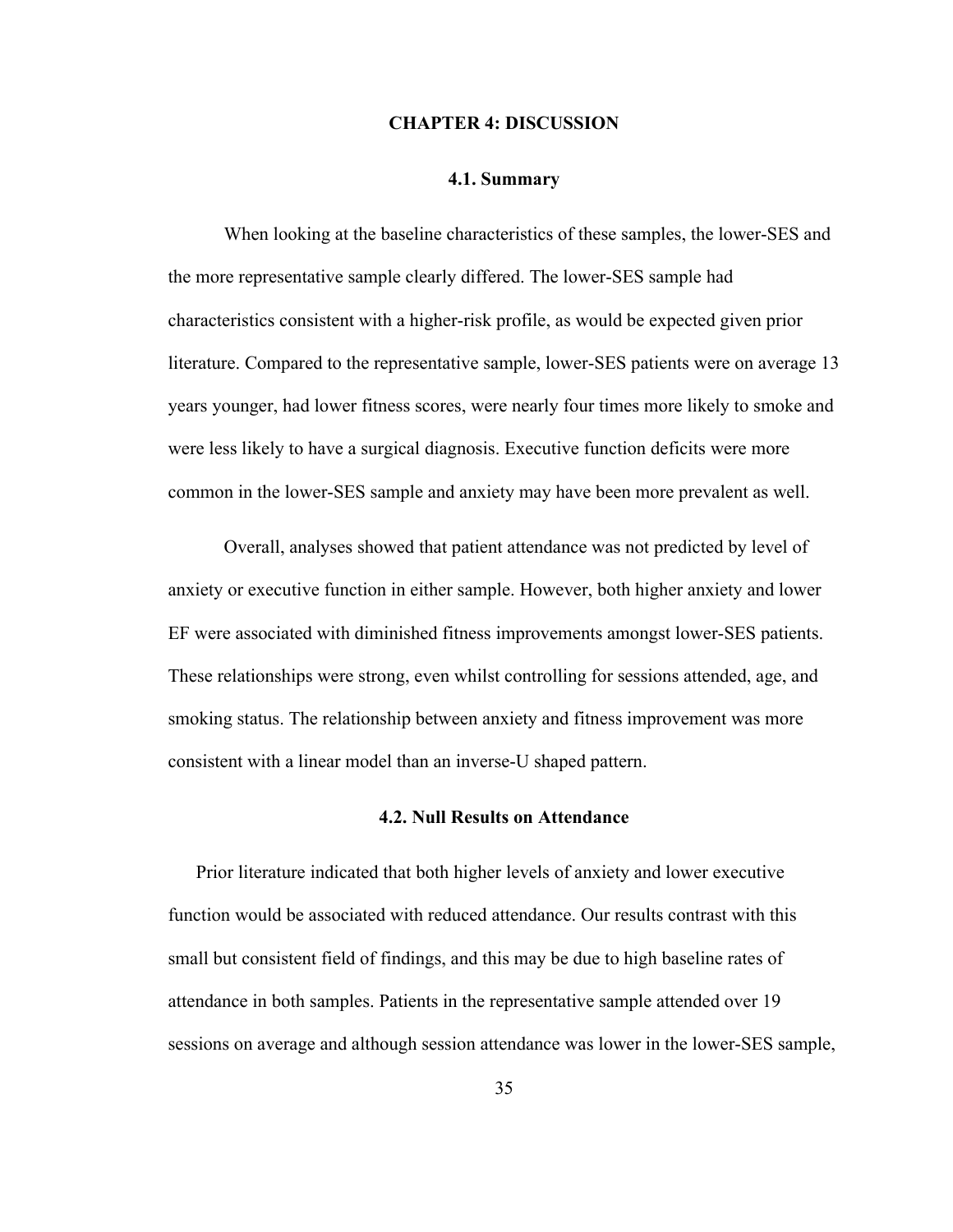patients still attended an average of almost 15 sessions. Ceiling effects may have been present for a considerable number of patients who had completed, or nearly completed, CR. Future research should examine these relationships among samples with more variability in number of sessions completed. Very low rates of executive deficits were also identified in the representative sample, which may have served to further reduce power for those analyses.

#### **4.3. Fitness Improvement**

<span id="page-44-0"></span>Both anxiety and executive function predicted amount of fitness improvement in the lower-SES sample but not in the more representative sample. Lower-SES patients had higher baseline rates of anxiety and lower levels of executive function and fitness than representative patients, which could have made effects easier to detect. Conversely, rates of clinically relevant executive deficits may have been too low in the representative sample to adequately power an analysis ( $N(\% ) = 11(8)$ ). Whilst we hypothesized these relationships to also occur in the representative sample, it was expected for the effect sizes to be greater among lower-SES patients.

Many barriers to fitness improvement (e.g., lack of access to healthy foods, safe places to exercise, resources to attend CR, or friend/family support for smoking cessation) are overrepresented in lower-SES populations, and higher levels of anxiety and executive function deficits may make these barriers harder to surmount (Gaalema et al., 2017b; Vilchinsky et al., 2018; Shanmugasegaram et al., 2013). Among lower-SES patients, lower EF or higher anxiety may detrimentally affect fitness improvement through at least two potentially modifiable pathways: lower adherence to at home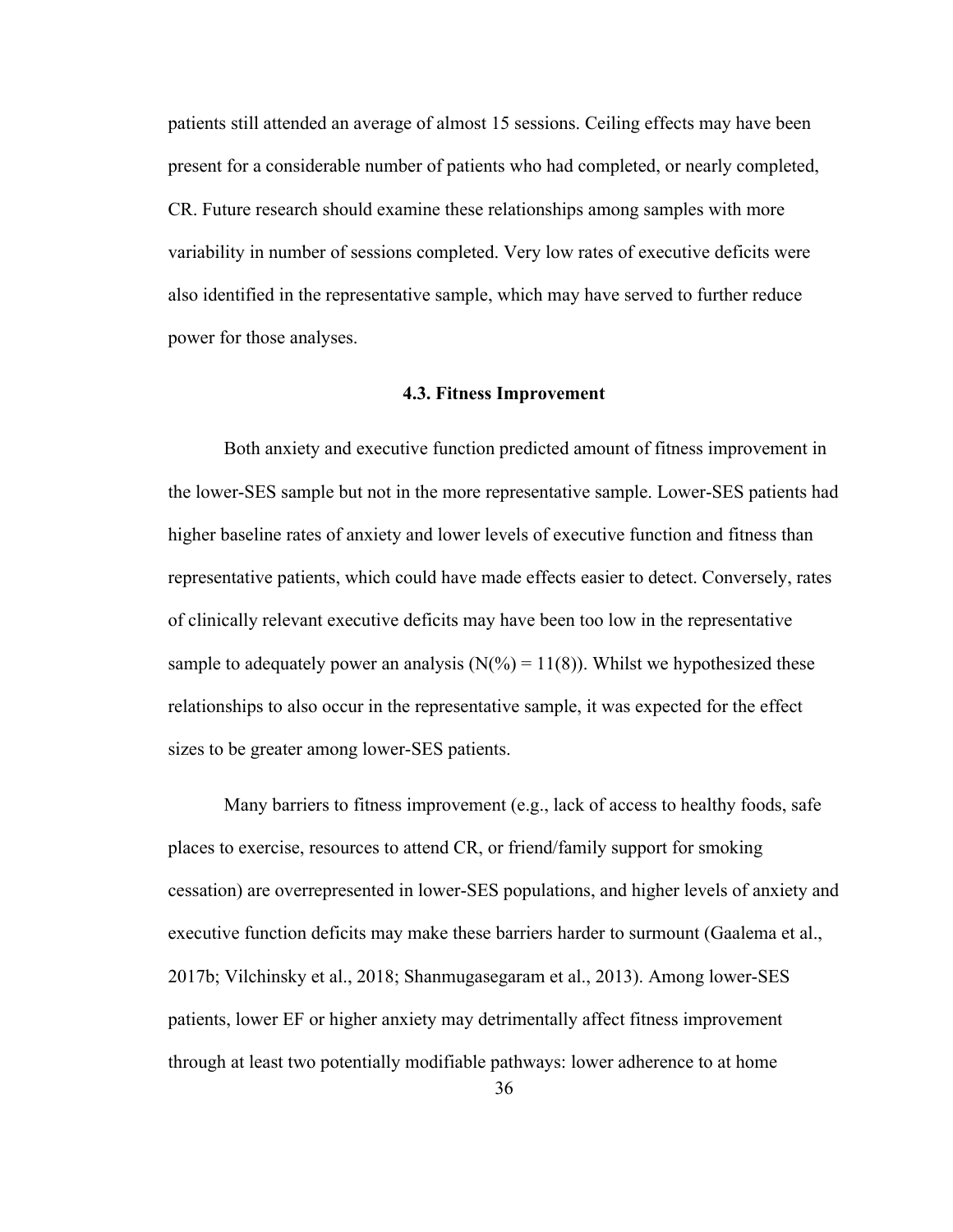recommendations, and worse performance during CR exercise sessions (Sandercock et al., 2013; Abu-Haniyeh et al., 2018; Casillas et al., 2016; Khushhal et al., 2019).

#### <span id="page-45-0"></span>**4.3.2. Adherence to At-Home Recommendations**

To reap optimal cardiovascular benefits, patients must adhere to at-home recommendations. These include meeting physical activity recommendations, implementing heart healthy diets, abstaining from smoking, reducing stress, and adhering to medications (Franklin et al., 2013). Healthy lifestyle changes are notoriously difficult to make and issues with facets of EF such as planning, problem solving, organizing, and cognitive flexibility can impair patients' abilities to adhere to these recommendations (Gaalema et al., 2017b; Allan et al., 2016; Gaalema et al., 2021). High levels of anxiety have also been found to impair health-related behavior change and, unfortunately, patients often self-medicate anxiety with unhealthy behaviors such as disordered eating or smoking (Bandura, 1988; Xu, 2009). It is likely that problems with both psychological factors reduce adherence to at-home recommendations.

#### <span id="page-45-1"></span>**4.3.3. Performance During CR**

Patients' performance during exercise sessions is linked with their fitness improvement, as exercising at appropriate levels of intensity is necessary for clinically meaningful improvements in cardiovascular health (Franklin et al., 2013; Hansen et al., 2021). Anxiety has been shown to affect performance across a wide variety of tasks, including exercise performance (Ford, 2017). Higher levels of anxiety may increase patients' somatic sensitivity to discomfort during exercise, reduce their confidence in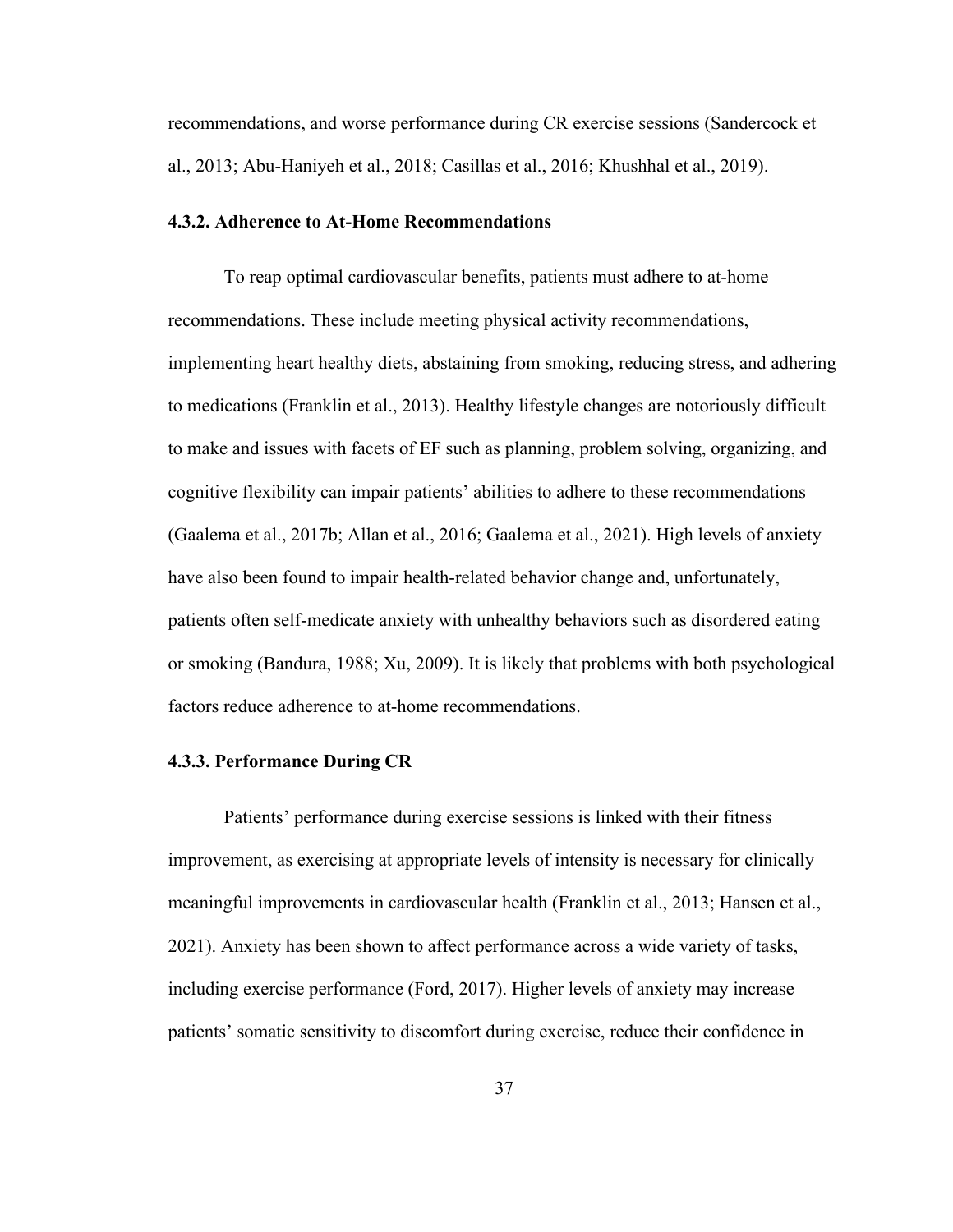improving their fitness, or increase fear of inducing a cardiac event. Any of these factors could result in earlier discontinuation or reductions of exercise intensity (Farris et al., 2019).

Executive function deficits may also be associated with lower fitness improvement through reductions in performance. Considering that many patients, especially those of lower-SES, enter CR deconditioned and with scant exercise histories, it is likely that CR sessions may be physically unpleasant or even painful (Menezes et al., 2012; Keessen et al., 2020). Patients with lower EF are more sensitive to such discomfort and are also being more likely to discount the long-term benefits of exercise (McAuley, 2011). It would not be surprising if lower EF patients discontinued exercise early or performed at a lower intensity when confronted with an unpleasant task with few perceived benefits.

#### **4.4. Null Results for Curvilinear Effects**

<span id="page-46-0"></span>Anxiety may predict behavior directly, where higher anxiety predicts lower performance, or as an inverse U-shaped relationship, where moderate levels of anxiety are associated with optimal performance. In these analyses, the direct relationship was a better predictor of fitness improvement. This observation may occur for several reasons. First, inverse-U shaped patterns between anxiety and performance occur when tasks are challenging, anxiety is task specific (state-based), and levels of self-efficacy are at least moderate (Ford, 2017). It is unlikely that patients do not find exercise in CR challenging, as it is scaled to maximal safe intensity. However, the task may simply be too uncomfortable to far any amount of anxiety to modify performance positively. These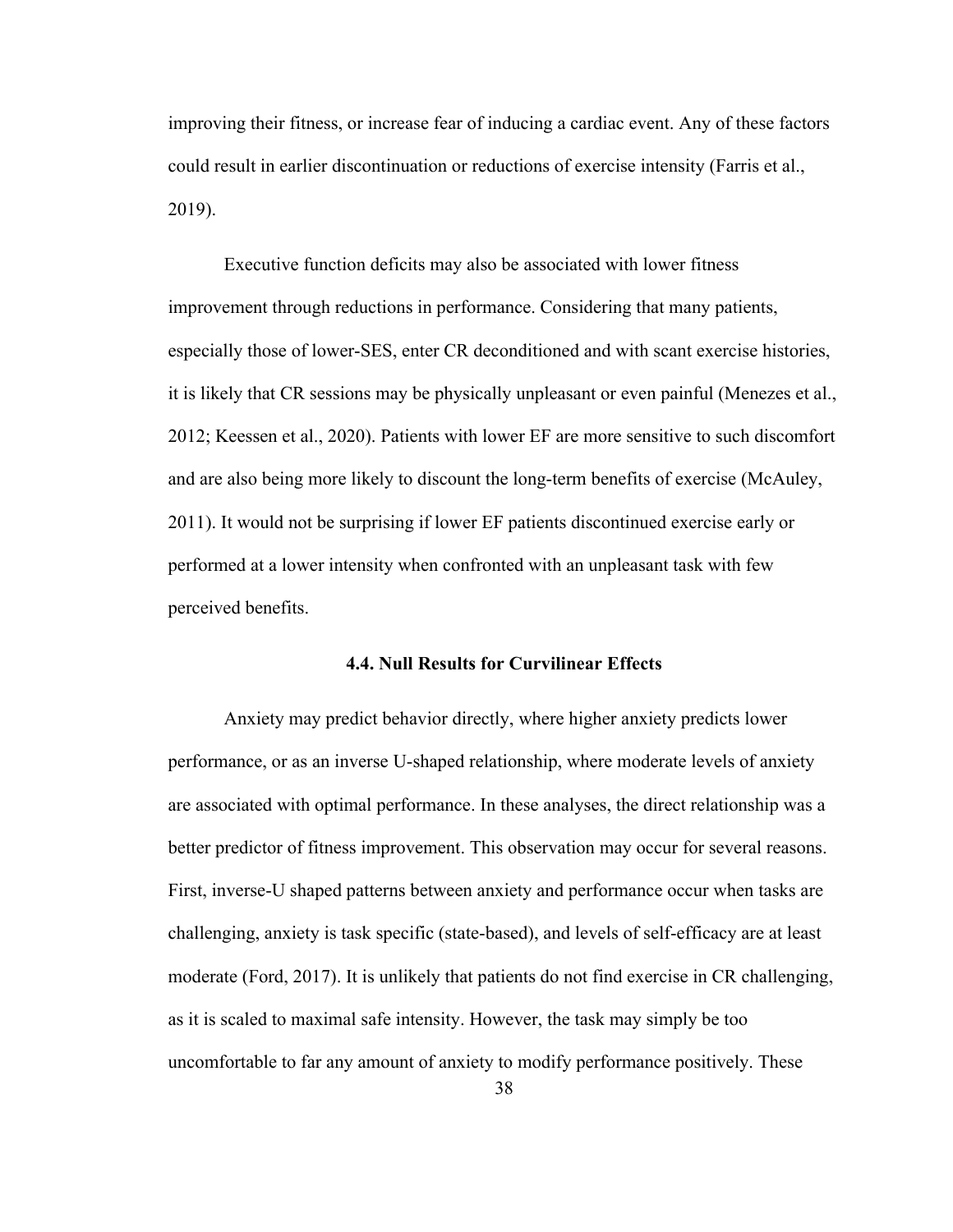findings match with prior literature, as negative linear relationships between anxiety and performance are detected when stressors breach a threshold of discomfort or injuriousness, and become 'distracting' (Ford, 2017).

Rather than the measures utilized in our study, state-based measures of anxiety may have been more capable of capturing potential curvilinear effects. The ASR/OASR and the GAD-7 are measures of generalized/trait-based anxiety and cannot distinguish state from trait-based anxiety. Finally, patients exercise-specific self-efficacy may be very low, which is probable, considering the deconditioned state of many patients when they enter CR (Menezes et al., 2012; Keessen et al., 2020). When individuals are not confident in the probability of success in tasks, and thus have low self-efficacy, curvilinear effects often disappear, and stressors only serve to diminish performance (Ford, 2017).

#### **4.5. Clinical Relevance and Future Research**

<span id="page-47-0"></span>In the full lower-SES sample, an increase of a single T-score in anxiety was associated with a decrease of -0.05 improvement in METspeak. BRIEF-A T scores had a similar effect size,  $\beta$  = -0.03. This is concerning, as an increase of a single MET by the end of CR has been associated with a 28% decrease in all-cause mortality in heart failure patients. Patients with very high anxiety or very low EF may receive only a fraction of that benefit. Unfortunately, a substantial portion of the lower-SES patients had scores who exceeded clinically concerning cutoffs (31%, 63+ ASR/OASR, 24% 65+ BRIEF-A) (Franklin et al., 2013).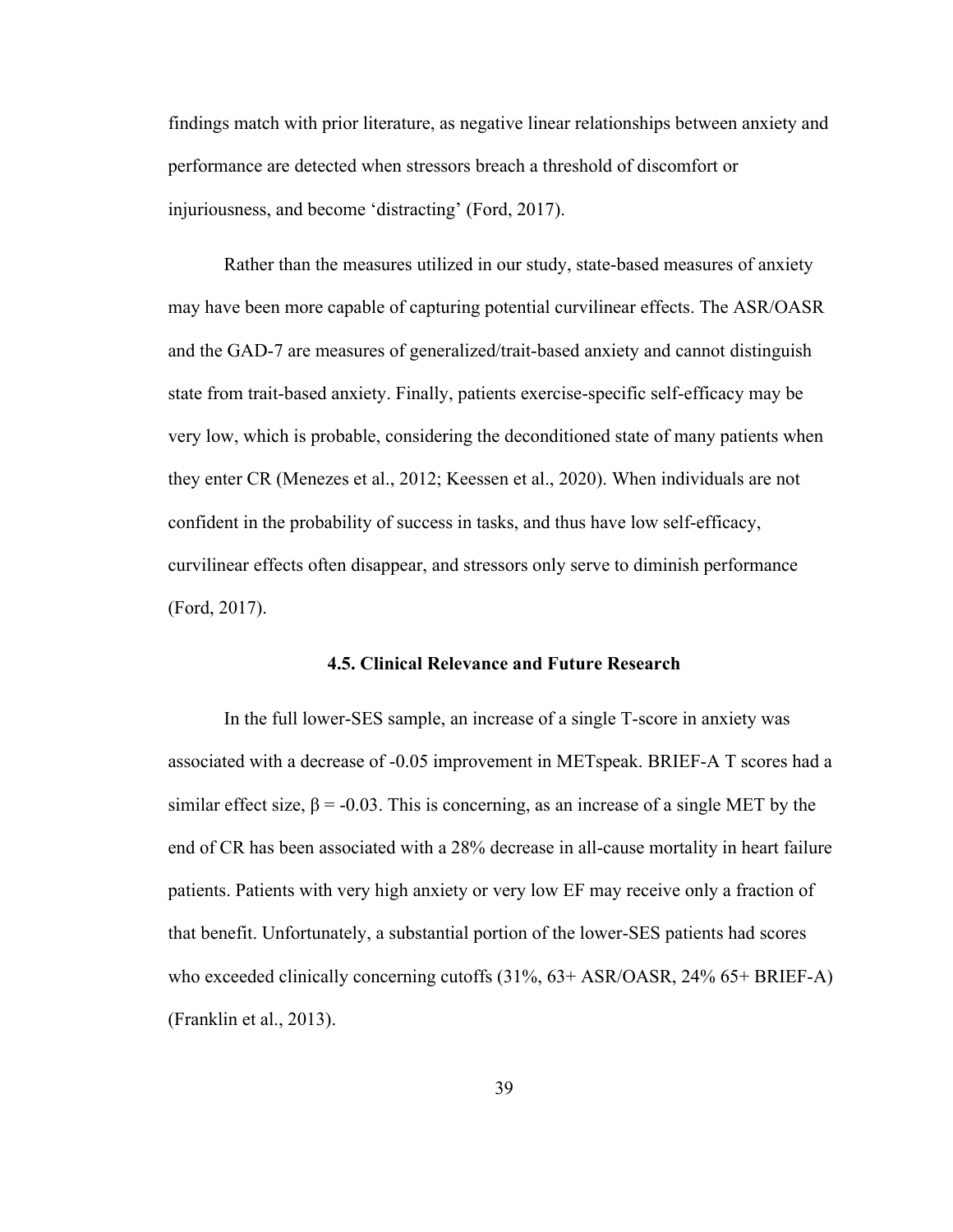To put these findings in perspective, a fully attending patient with an ASR/OASR T score of 63 would be expected to lose out on 0.65 METspeak in improvement compared to a patient with an expected mean ASR/OASR score  $(T = 50)$ . Similarly, a patient with a BRIEF-A T score of 65 would be expected to lose 0.45 METs in improvement compared to a patient with an expected mean BRIEF-A score  $(T = 50)$ .

Ultimately, the findings in this study can inform patient treatment. Therapies such as interoceptive exposure therapies have shown success in reducing state-based anxiety experienced during panic attacks and may be effective in reducing exercise related anxiety (Craske et al., 1997; Boettcher & Barlow, 2019; Keessen et al., 2020). This therapy has the added benefit of ease of administration, often taking less than five minutes, and requires minimal training (Lee et al., 2006). Motivational interviewing, which is frequently utilized in medicine and uses highly adaptable modules, may be able to improve motivation to implement healthy behavior change in patients with lower EF (Naroee et al., 2020; Pietrabissa et al., 2015; Rubak, 2005).

Accordingly, results from this study suggest several areas for future research. Research should be conducted to identify how anxiety and executive function deficits confer disadvantages in fitness improvements to CR patients. Once the mechanisms responsible have been identified, appropriate therapies and interventions can be selected to ameliorate lower fitness improvement in these patients. We have proposed two possible, potentially modifiable, pathways through which these relationships may exist, where lower adherence to at-home recommendations and lower performance during exercise sessions may lead to less fitness improvement.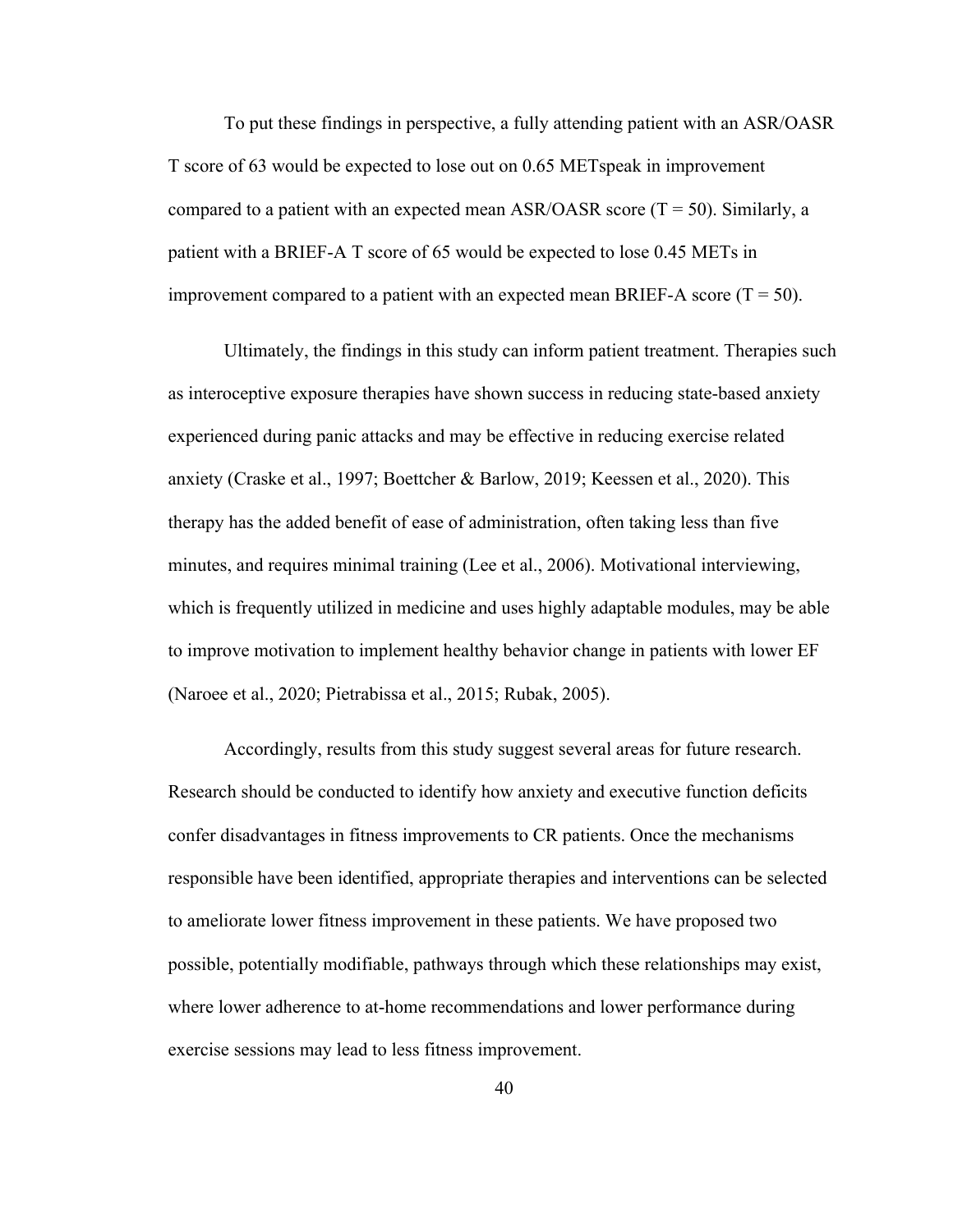A combination approach would be an effective route of study to parse out these possibilities. Measures of diet, physical activity, and medication adherence could be obtained alongside measures of performance during exercise sessions. An ambulatory assessment of patients' behaviors at home could utilize self-report diet logs and pedometers, while METspeak or Borg scale assessments could be taken during exercise sessions to monitor performance. We are currently exploring pedometer tracking and the use of Borg RPE scales in lower-SES patients. Follow up research from this thesis is being discussed that could examine the effects of motivational interviewing and interoceptive exposure therapies on fitness improvement.

Overall, examinations of anxiety and EF revealed few effects in a representative SES sample of patients. However, lower-SES patients who struggled with executive deficits, or high levels of anxiety, received fewer fitness benefits from CR. These effects persisted after controlling for prominent confounds. These relationships continue to highlight the burdens borne by lower-SES patients following a cardiac event. Alongside evidence that this population has lower rates of CR attendance, higher rates of cardiac event incidence, and higher risk profiles (e.g., smoking, obesity, lower physical activity), results from this study suggest that improvements during CR are being impeded by anxiety and executive function deficits. CR programs should seek to provide extra support for lower-SES patients, and future research is needed to identify what types of interventions may reduce fitness improvement differences beyond simply improving attendance.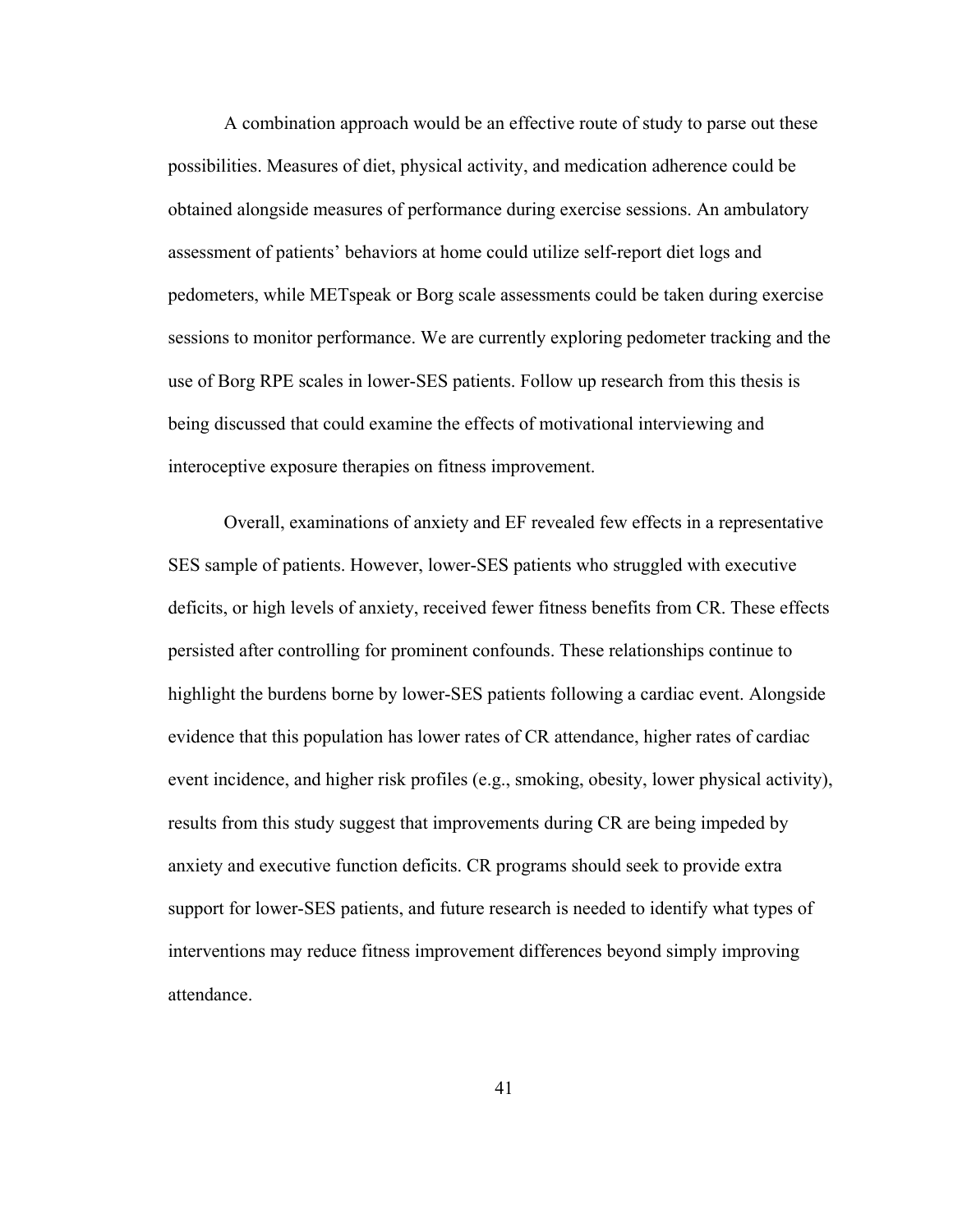#### **CHAPTER 5: References**

- <span id="page-50-0"></span>Abu-Haniyeh, A., Shah, N. P., Wu, Y., Cho, L., & Ahmed, H. M. (2018). Predictors of cardiorespiratory fitness improvement in phase II cardiac rehabilitation. *Clinical cardiology*, 41(12), 1563–1569.
- Aiken, L. S., & West, S. G. (1991). Multiple regression: Testing and interpreting interactions. Newbury Park, CA: Sage Publications.
- Allan, J.L., McMinn, D., & Daly, M. (2016). A Bidirectional Relationship between Executive Function and Health Behavior: Evidence, Implications, and Future Directions. *Frontiers in neuroscience*, 10, 386.
- Anderson, L., Thompson, D. R., Oldridge, N., Zwisler, A. D., Rees, K., Martin, N., & Taylor, R. S. (2016). Exercise-based cardiac rehabilitation for coronary heart disease. *The Cochrane database of systematic reviews*, 2016(1), CD001800.
- Asthana, A., Piper, M.E., McBride, P.E., Ward, A., Fiore, M.C., Baker, T.B., Stein, J.H., 2012. Long-term effects of smoking and smoking cessation on exercise stress testing: three-year outcomes from a randomized clinical trial. Am. Heart J. 163 (1), 81–87.
- Balady, G. J., Williams, M. A., Ades, P. A., Bittner, V., Comoss, P., Foody, J. M., Franklin, B., Sanderson, B., Southard, D., American Heart Association Exercise, Cardiac Rehabilitation, and Prevention Committee, the Council on Clinical Cardiology, American Heart Association Council on Cardiovascular Nursing, American Heart Association Council on Epidemiology and Prevention, American Heart Association Council on Nutrition, Physical Activity, and Metabolism, & American Association of Cardiovascular and Pulmonary Rehabilitation (2007). Core components of cardiac rehabilitation/secondary prevention programs: 2007 update: a scientific statement from the American Heart Association Exercise, Cardiac Rehabilitation, and Prevention Committee, the Council on Clinical Cardiology; the Councils on Cardiovascular Nursing, Epidemiology and Prevention, and Nutrition, Physical Activity, and Metabolism; and the American Association of Cardiovascular and Pulmonary Rehabilitation. *Circulation,* 115(20), 2675–2682.
- Bandura (1988) Self-efficacy conception of anxiety, *Anxiety Research*, 1:2, 77-98,
- Bélair, M. A., Kohen, D. E., Kingsbury, M., & Colman, I. (2018). Relationship between leisure time physical activity, sedentary behaviour and symptoms of depression and anxiety: evidence from a population-based sample of Canadian adolescents. *BMJ open*, 8(10), e021119.
- Benjamin, E. J., Muntner, P., Alonso, A., Bittencourt, M. S., Callaway, C. W., Carson, A. P., Chamberlain, A. M., Chang, A. R., Cheng, S., Das, S. R., Delling, F. N., Djousse, L., Elkind, M., Ferguson, J. F., Fornage, M., Jordan, L. C., Khan, S. S., Kissela, B. M., Knutson, K. L., Kwan, T. W., … American Heart Association Council on Epidemiology and Prevention Statistics Committee and Stroke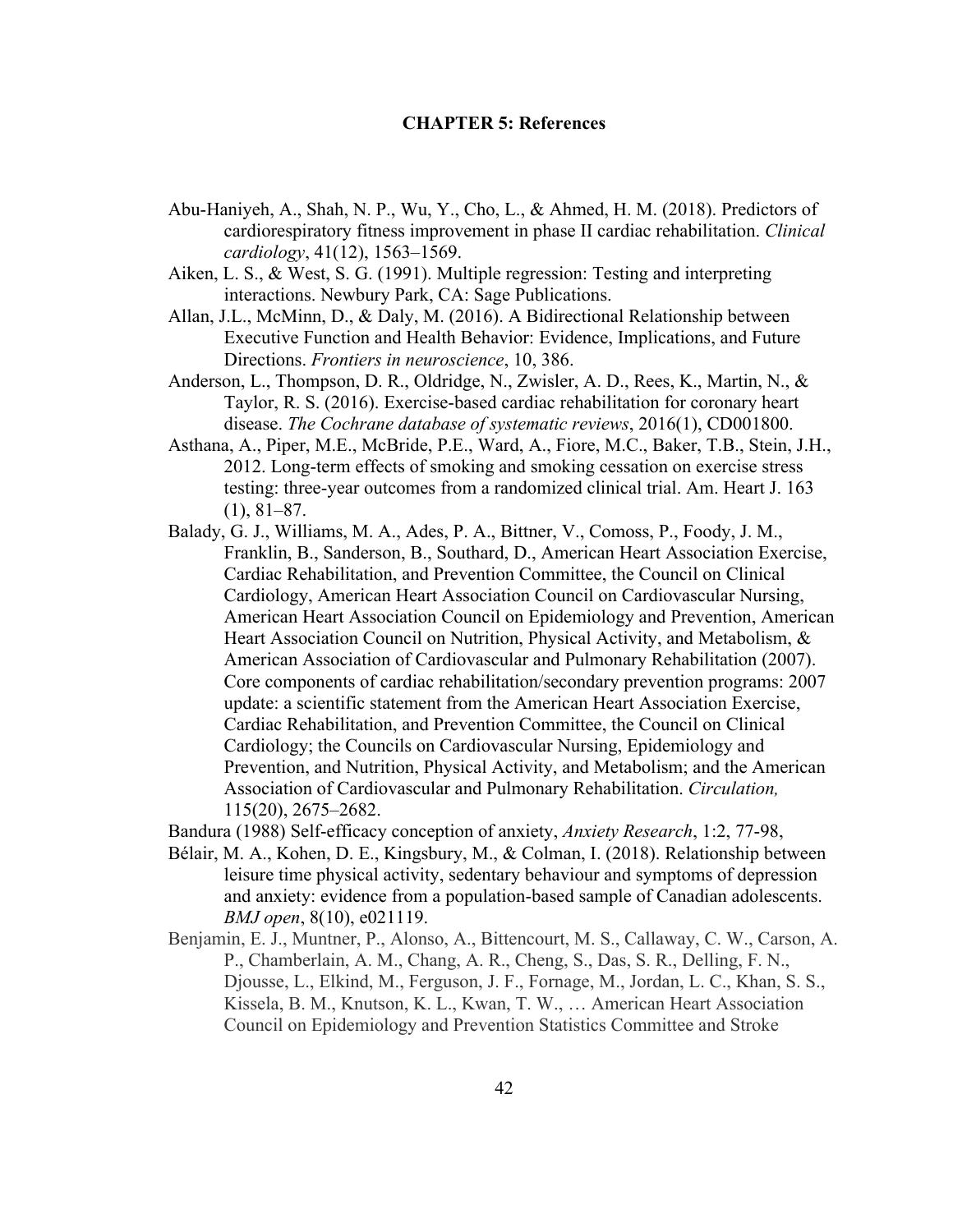Statistics Subcommittee (2019). Heart Disease and Stroke Statistics-2019 Update: A Report from the American Heart Association. *Circulation*, 139(10), e56–e528.

- Boettcher, H., & Barlow, D. H. (2019). The unique and conditional effects of interoceptive exposure in the treatment of anxiety: A functional analysis. *Behaviour research and therapy*, 117, 65–78.
- Brewer BW, Andersen MB, Van Raalte JL. (2002) Psychological aspects of sport injury rehabilitation: toward a biopsychological approach. In: Mostofsky DI, Zaichkowsky LD, editors. *Medical Aspects of Sport and Exercise.* Morgantown, WV: Fitness Information Technology; 2002. pp. 41–54.
- Brewer, B. W. (2007). *Psychology of sport injury rehabilitation*. In G. Tenenbaum & R. C. Eklund (Eds.), Handbook of sport psychology (p. 404–424). John Wiley & Sons, Inc.
- Casillas, J. M., Gudjoncik, A., Gremeaux, V., Aulagne, J., Besson, D., & Laroche, D. (2017). Assessment tools for personalizing training intensity during cardiac rehabilitation: Literature review and practical proposals. *Annals of physical and rehabilitation medicine*, 60(1), 43–49.
- Conner, M. (2008), Initiation and Maintenance of Health Behaviors. *Applied Psychology*, 57: 42-50.
- Craske, M. G., Treanor, M., Conway, C. C., Zbozinek, T., & Vervliet, B. (2014). Maximizing exposure therapy: an inhibitory learning approach. Behaviour research and therapy, 58, 10–23.
- Cushman, G. K., West, K. B., Davis, M., LaMotte, J., Eaton, C. K., Gutierrez-Colina, A. M., Suveg, C., & Blount, R. L. (2021). The role of executive function, healthcare management, and self-efficacy in college students' health-related quality of life. *Journal of American college health*: J of ACH, 1–9. Advance online publication.
- Diamond A. (2013). Executive functions. *Annual review of psychology*, 64, 135–168.
- Deci, E. L., Koestner, R., & Ryan, R. M. (1999). A meta-analytic review of experiments examining the effects of extrinsic rewards on intrinsic motivation. *Psychological bulletin*, 125(6), 627–700.
- Derogatis, L. R. (1993). *The Brief Symptom Inventory (BSI): Administration, scoring, and procedures manual–II* (3rd ed.) Minneapolis, MN: National Computer **Systems**
- Eggermont, L. H., de Boer, K., Muller, M., Jaschke, A. C., Kamp, O., & Scherder, E. J. (2012). Cardiac disease and cognitive impairment: a systematic review. *Heart (British Cardiac Society)*, 98(18), 1334–1340.
- Fairfield, K. M., Black, A. W., Lucas, F. L., Siewers, A. E., Cohen, M. C., Healey, C. T., . . . Wennberg, J. E. (2018). Behavioral risk factors and regional variation in cardiovascular health care and death. *American Journal of Preventive Medicine*, 54(3), 376-384.
- Farmakis, D., Stafylas, P., Giamouzis, G., Maniadakis, N., & Parissis, J. (2016). The medical and socioeconomic burden of heart failure: A comparative delineation with cancer. *International journal of cardiology*, 203, 279–281.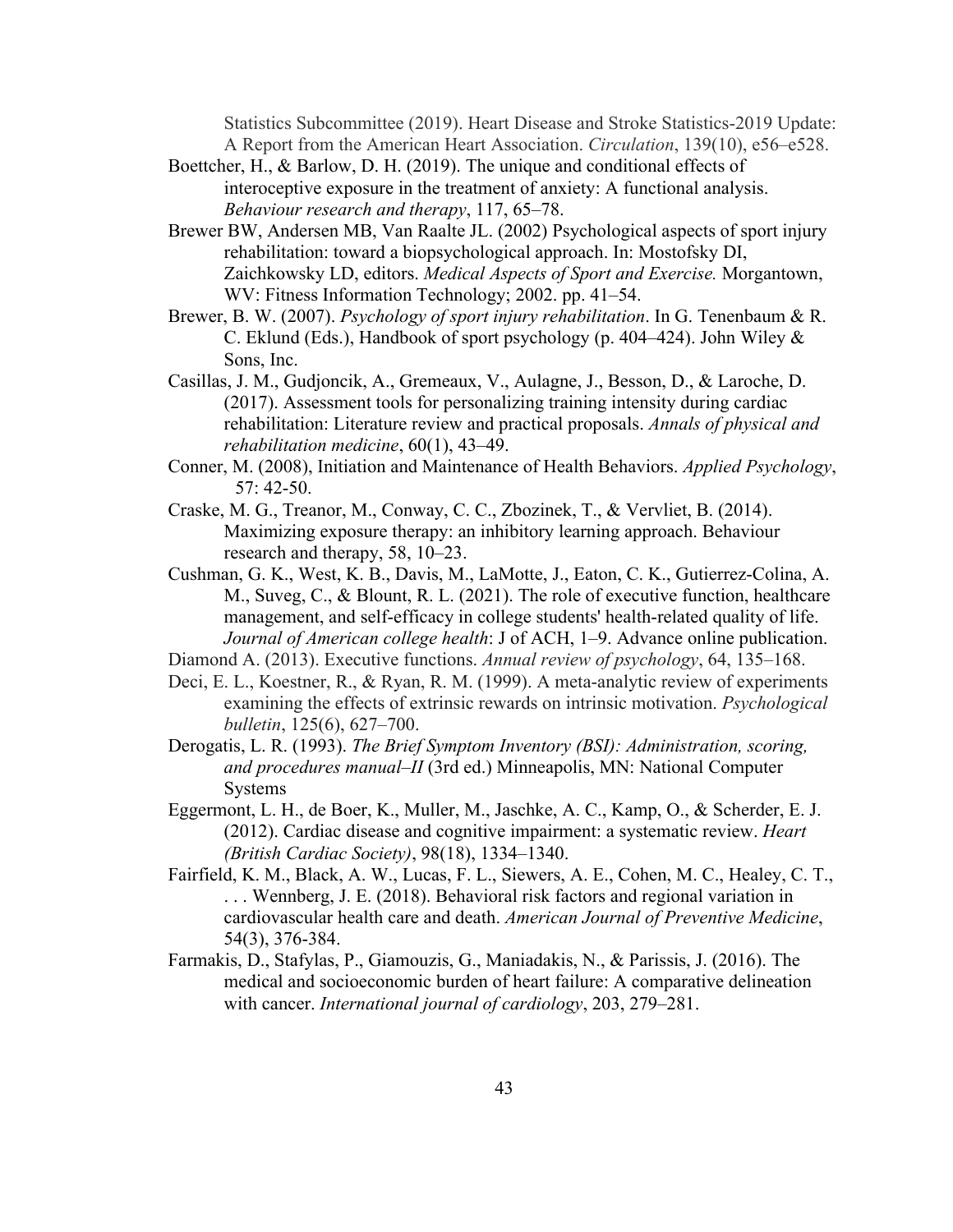- Farris, S. G., Abrantes, A. M., Bond, D. S., Stabile, L. M., & amp; Wu, W. (2019). Anxiety and fear of exercise in cardiopulmonary rehabilitation. *Journal of Cardiopulmonary Rehabilitation and Prevention*, 39(2).
- Ford, J. L., Ildefonso, K., Jones, M. L., & Arvinen-Barrow, M. (2017). Sport-related anxiety: current insights. *Open access journal of sports medicine*, 8, 205–212.
- Franklin, B. A., Lavie, C. J., Squires, R. W., & Milani, R. V. (2013). Exercise-based cardiac rehabilitation and improvements in cardiorespiratory fitness: implications regarding patient benefit. Mayo Clinic proceedings, 88(5), 431–437.
- Gaalema, D. E., Higgins, S. T., Shepard, D. S., Suaya, J. A., Savage, P. D., & Ades, P. A. (2014). State-by-state variations in cardiac rehabilitation participation are associated with educational attainment, income, and program availability*. Journal of cardiopulmonary rehabilitation and prevention*, 34(4), 248–254.
- Gaalema, D. E., Cutler, A. Y., Higgins, S. T., & Ades, P. A. (2015). Smoking and cardiac rehabilitation participation: associations with referral, attendance and adherence. Preventive medicine, 80, 67-74. ª Gaalema, D. E., Dube, S., Potter, A., Elliott, R. J., Mahoney, K., Sigmon, S. C., Higgins, S. T., & Ades, P. A. (2019). The effect of executive function on adherence with a cardiac secondary prevention program and its interaction with an incentive-based intervention. *Preventive medicine*, 128, 105865.
- <sup>b</sup>Gaalema, D.E., Elliott, R.J., Savage, P.D., et al., 2019. Financial incentives to increase cardiac rehabilitation participation among low-socioeconomic status patients: a randomized clinical trial*. JACC Heart Failure*. 7 (7), 537–546.
- Gaalema, D. E., Bolívar, H. A., Khadanga, S., Priest, J. S., Higgins, S. T., & Ades, P. A. (2020). Current smoking as a marker of a high-risk behavioral profile after myocardial infarction. Preventive Medicine, 140, 106245.
- Graham, S. (2004). *"I can, but do I want to?" Achievement Values in Ethnic Minority Motivation and Executive Function Children and Adolescents*. In G. Philogène (Ed.), Racial identity in context: The legacy of Kenneth B. Clark (pp. 125-145). Washington DC: American Psychological Association
- Grieve, A., Webne-Behrman, L., Couillou, R., & Sieben-Schneider, J.A. (2014). Self-Report Assessment of Executive Function in College Students with Disabilities. *The Journal of Postsecondary Education and Disability*, 27, 19-32.
- Gutierrez-Colina, A. M., Davis, M., Eaton, C. K., LaMotte, J., Cushman, G., Quast, L., Blount, R. L., & Suveg, C. (2020). The role of executive function in health selfmanagement and the transition to adult health care among college students. *Journal of American college health*: J of ACH, 1–7. Advance online publication.
- Hajar, R. (2017). Risk factors for coronary artery disease: Historical perspectives. *Heart Views, 18*(3), 109
- Halm, M., Penque, S., Doll, N., & Beahrs, M. (1999). Women and cardiac rehabilitation: referral and compliance patterns. *The Journal of cardiovascular nursing,* 13(3), 83–92.
- Hansen, D., Abreu, A., Ambrosetti, M., Cornelissen, V., Gevaert, A., Kemps, H., Laukkanen, J. A., Pedretti, R., Simonenko, M., Wilhelm, M., Davos, C. H., Doehner, W., Iliou, M. C., Kränkel, N., Völler, H., & Piepoli, M. (2021). Exercise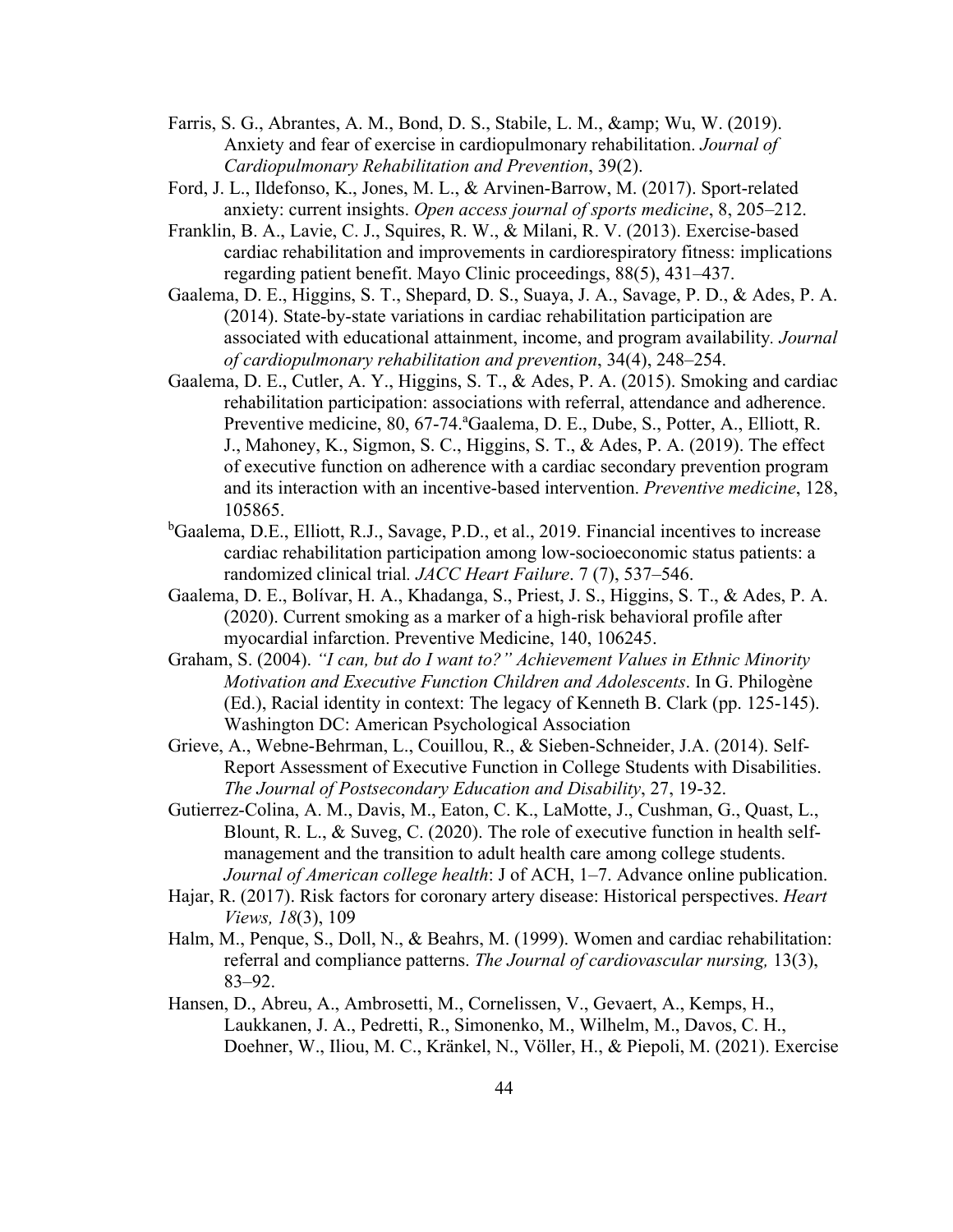intensity assessment and prescription in cardiovascular rehabilitation and beyond: why and how: a position statement from the Secondary Prevention and Rehabilitation Section of the European Association of Preventive Cardiology. *European journal of preventive cardiology*, zwab007. Advance online publication.

- Hare DL, Toukhsati SR, Johansson P, Jaarsma T. Depression and cardiovascular disease: a clinical review. Euro Heart J. 2014;35(21):1365-72.
- Horwitz, J., & McCaffrey, R. (2008). Effects of a third party observer and anxiety on tests of Executive Function. *Archives of Clinical Neuropsychology*, 23(4), 409- 417.
- Jeng, C., & Braun, L. T. (1997). The influence of self-efficacy on exercise intensity, compliance rate and cardiac rehabilitation outcomes among coronary artery disease patients. *Progress in cardiovascular nursing*, 12(1), 13–24.
- Kakos, L. S., Szabo, A. J., Gunstad, J., Stanek, K. M., Waechter, D., Hughes, J., Luyster, F., Josephson, R., & Rosneck, J. (2010). Reduced executive function is associated with poorer outcome in cardiac rehabilitation. *Preventive cardiology*, 13(3), 100– 103.
- Keessen, P., den Uijl, I., Visser, B., van den Berg-Emons, H., Latour, C., Sunamura, M., Jorstad, H. T., Ter Riet, G., Scholte Op Reimer, W., Kraaijgenhagen, R. A., & Ter Hoeve, N. (2020). Fear of movement in patients attending cardiac rehabilitation: A validation study. *Journal of rehabilitation medicine*, 52(2), jrm00021.
- Keteyian, S. J., Kerrigan, D. J., Ehrman, J. K., & Brawner, C. A. (2017). Exercise Training Workloads Upon Exit from Cardiac Rehabilitation in Men and Women: The Henry Ford Hospital Experience. *Journal of cardiopulmonary rehabilitation and prevention,* 37(4), 257–261.
- Khadanga, S., Savage, P. D., Gaalema, D. E., & Ades, P. A. (2021). Predictors of Cardiac Rehabilitation Participation: OPPORTUNITIES TO INCREASE ENROLLMENT*. Journal of cardiopulmonary rehabilitation and prevention*, 10.1097/HCR.0000000000000573.
- Khushhal, A., Nichols, S., Carroll, S., Abt, G., & Ingle, L. (2019). Insufficient exercise intensity for clinical benefit? Monitoring and quantification of a community-based phase III cardiac rehabilitation programme: A United Kingdom perspective. *PLOS ONE,* 14(6).
- Krueger, C. E., Laluz, V., Rosen, H. J., Neuhaus, J. M., Miller, B. L., & Kramer, J. H. (2011). Double dissociation in the anatomy of socioemotional disinhibition and executive function in dementia. *Neuropsychology*, 25(2), 249–259.
- Kubzansky, L. D., Davidson, K. W., & Rozanski, A. (2005). The clinical impact of negative psychological states: expanding the spectrum of risk for coronary artery disease. *Psychosomatic medicine*, 67 Suppl 1, S10–S14.
- Kwan G, Balady GJ. Cardiac rehabilitation 2012: advancing the field through emerging science. *Circulation*. 2012 Feb 21;125(7):e369-73.
- Lavie, C. J., Thomas, R. J., Squires, R. W., Allison, T. G., & Milani, R. V. (2009). Exercise training and cardiac rehabilitation in primary and secondary prevention of coronary heart disease. Mayo Clinic proceedings, 84(4), 373–383.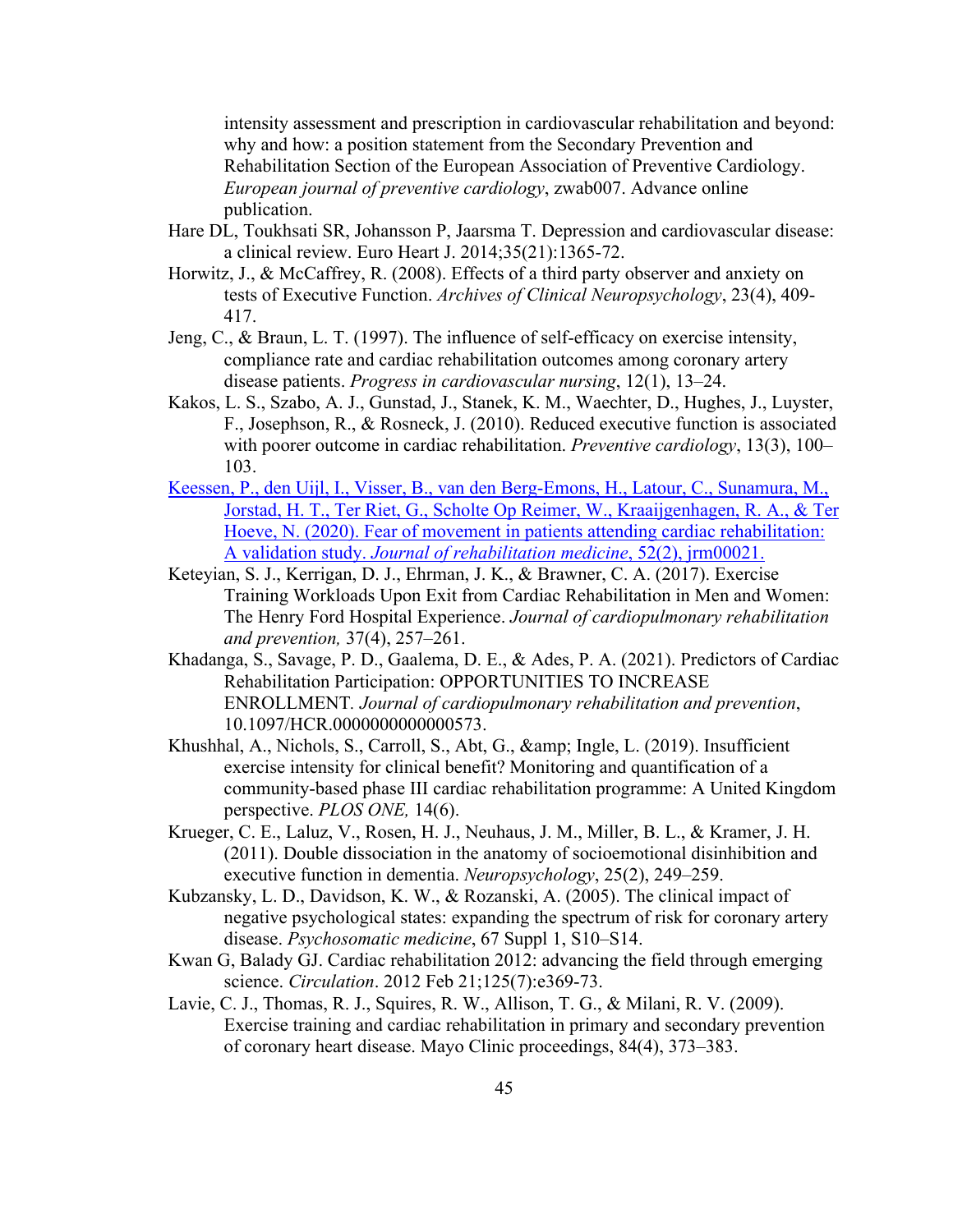- Lee, C. L., & Chang, W. D. (2013). The effects of cigarette smoking on aerobic and anaerobic capacity and heart rate variability among female university students. *International journal of women's health*, 5, 667–679.
- Lee, K., Noda, Y., Nakano, Y., Ogawa, S., Kinoshita, Y., Funayama, T., & Furukawa, T. A. (2006). Interoceptive hypersensitivity and interoceptive exposure in patients with panic disorder: specificity and effectiveness. BMC psychiatry, 6, 32.
- Luyster, F. S., Hughes, J. W., & Gunstad, J. (2009). Depression and anxiety symptoms are associated with reduced dietary adherence in heart failure patients treated with an implantable cardioverter defibrillator. *The Journal of cardiovascular nursing*, 24(1), 10–17.
- Martens, R., Vealey, R. S., & Burton, D. (1990). *Competitive anxiety in sport.* Champaign, Ill: Human Kinetics Books.
- McGrady, A., McGinnis, R., Badenhop, D., Bentle, M., & Rajput, M. (2009). Effects of depression and anxiety on adherence to cardiac rehabilitation. *Journal of cardiopulmonary rehabilitation and prevention,* 29(6), 358–364.
- McAuley, E., Mullen, S. P., Szabo, A. N., White, S. M., Wójcicki, T. R., Mailey, E. L., Gothe, N. P., Olson, E. A., Voss, M., Erickson, K., Prakash, R., & Kramer, A. F. (2011). Self-regulatory processes and exercise adherence in older adults: executive function and self-efficacy effects. *American journal of preventive medicine*, 41(3), 284–290.
- Meltzer, L. & Krishnan, K. (2007). *Executive function difficulties and learning disabilities: Understandings and misunderstandings*. In L. Meltzer (Ed.), Executive function: From theory to practice (pp. 77-105). New York: The Guildford Press.
- Menezes, A. R., Lavie, C. J., Milani, R. V., Arena, R. A., & Church, T. S. (2012). Cardiac rehabilitation and exercise therapy in the elderly: Should we invest in the aged? *Journal of geriatric cardiology* : JGC, 9(1), 68–75.
- Mueller, E. T., Landes, R. D., Kowal, B. P., Yi, R., Stitzer, M. L., Burnett, C. A., & Bickel, W. K. (2009). Delay of smoking gratification as a laboratory model of relapse: effects of incentives for not smoking, and relationship with measures of executive function. *Behavioural pharmacology*, 20(5-6), 461–473.
- Murphy, J. M., Olivier, D. C., Monson, R. R., Sobol, A. M., Federman, E. B., & Leighton, A. H. (1991). Depression and anxiety in relation to social status. A prospective epidemiologic study. *Archives of general psychiatry*, 48(3), 223–229.
- Mwinyi, J., Pisanu, C., Castelao, E., Stringhini, S., Preisig, M., & Schiöth, H. B. (2017). Anxiety Disorders are Associated with Low Socioeconomic Status in Women but Not in Men. *Women's health issues : official publication of the Jacobs Institute of Women's Health*, 27(3), 302–307.
- Naroee, H., Rakhshkhorshid, M., Shakiba, M., & Navidian, A. (2020). The Effect of Motivational Interviewing on Self-Efficacy and Continuation of Exclusive Breastfeeding Rates: A Quasi-Experimental Study. Breastfeeding medicine : the official journal of the Academy of Breastfeeding Medicine, 15(8), 522–527.
- Nigg, J. T. (2016). Annual research review: On the relations among self-regulation, selfcontrol, executive function, effortful control, cognitive control, impulsivity, risk-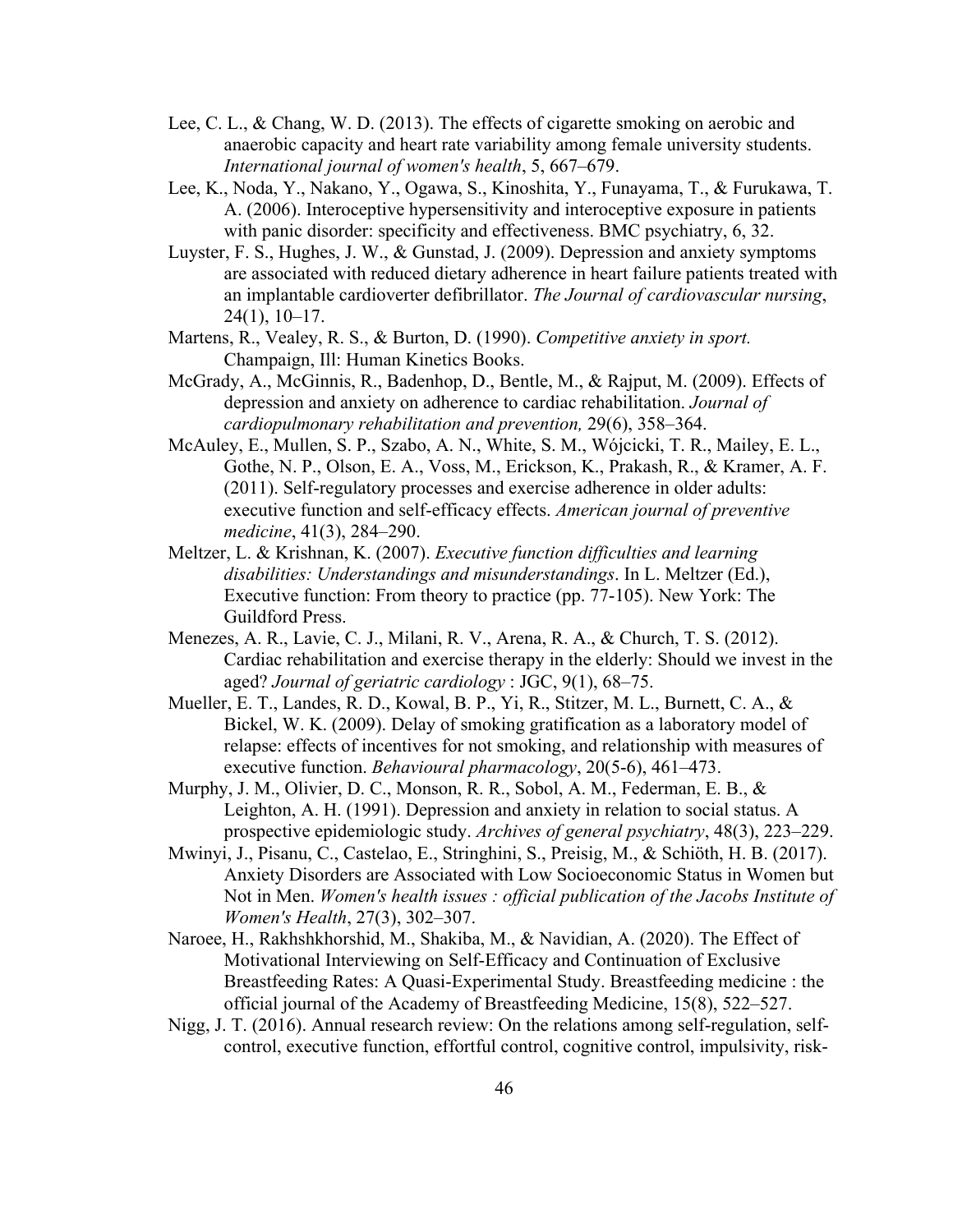taking, and inhibition for developmental psychopathology. Journal of Child Psychology and Psychiatry, 58(4), 361-383.

- Oldridge, N., Pakosh, M., & amp; Grace, S. L. (2019). A systematic review of recent cardiac rehabilitation meta-analyses in patients with coronary heart disease or heart failure. *Future Cardiology*, 15(3), 227-249.
- Pack, Q. R., Johnson, L. L., Barr, L. M., Daniels, S. R., Wolter, A. D., Squires, R. W., Perez-Terzic, C. M., & Thomas, R. J. (2013). Improving cardiac rehabilitation attendance and completion through quality improvement activities and a motivational program. *Journal of cardiopulmonary rehabilitation and prevention*, 33(3), 153–159.
- Rao, A., Zecchin, R., Newton, P. J., Phillips, J. L., DiGiacomo, M., Denniss, A. R., & Hickman, L. D. (2020). The prevalence and impact of depression and anxiety in cardiac rehabilitation: A longitudinal cohort study. *European journal of preventive cardiology*, 27(5), 478–489.
- Resurrección, D. M., Moreno-Peral, P., Gómez-Herranz, M., Rubio-Valera, M., Pastor, L., Caldas de Almeida, J. M., & Motrico, E. (2019). Factors associated with nonparticipation in and dropout from cardiac rehabilitation programmes: a systematic review of prospective cohort studies. *European journal of cardiovascular nursing: journal of the Working Group on Cardiovascular Nursing of the European Society of Cardiology*, 18(1), 38–47.
- Riley, H., Headley, S., Winter, C., Mazur, S., Gaalema, D. E., Goff, S., Lindenauer, P. K., & Pack, Q. R. (2018). Effect of Smoking Status on Exercise Perception and Intentions for Cardiac Rehabilitation Enrollment Among Patients Hospitalized with an Acute Cardiac Condition. *Journal of cardiopulmonary rehabilitation and prevention*, 38(5), 286–290.
- Rosenhan, D. L., & Seligman, M. E. P. (1989). *Abnormal psychology*. New York: W.W. Norton.
- Rubak, S., Sandbaek, A., Lauritzen, T., & Christensen, B. (2005). Motivational interviewing: a systematic review and meta-analysis. *The British journal of general practice : the journal of the Royal College of General Practitioners*, 55(513), 305–312.
- Salzwedel A, Heidler MD, Haubold K, Schikora M, Reibis R, Wegscheider K, Jobges M, Voller H. Prevalence of mild cognitive impairment in employable patients after acute coronary event in cardiac rehabilitation*. Vascular Health and Risk Management*. 2017;13:55-60.
- Sandercock, G., Hurtado, V., & amp; Cardoso, F. (2013). Changes in cardiorespiratory fitness in cardiac rehabilitation patients: A meta-analysis. *International Journal of Cardiology*, 167(3), 894-902.
- Shanmugasegaram, S., Oh, P., Reid, R. D., McCumber, T., & Grace, S. L. (2013). Cardiac rehabilitation barriers by rurality and socioeconomic status: a crosssectional study. International journal for equity in health, 12, 72.
- Székely, A., Balog, P., Benkö, E., Breuer, T., Székely, J., Kertai, M. D., Horkay, F., Kopp, M. S., & Thayer, J. F. (2007). Anxiety predicts mortality and morbidity